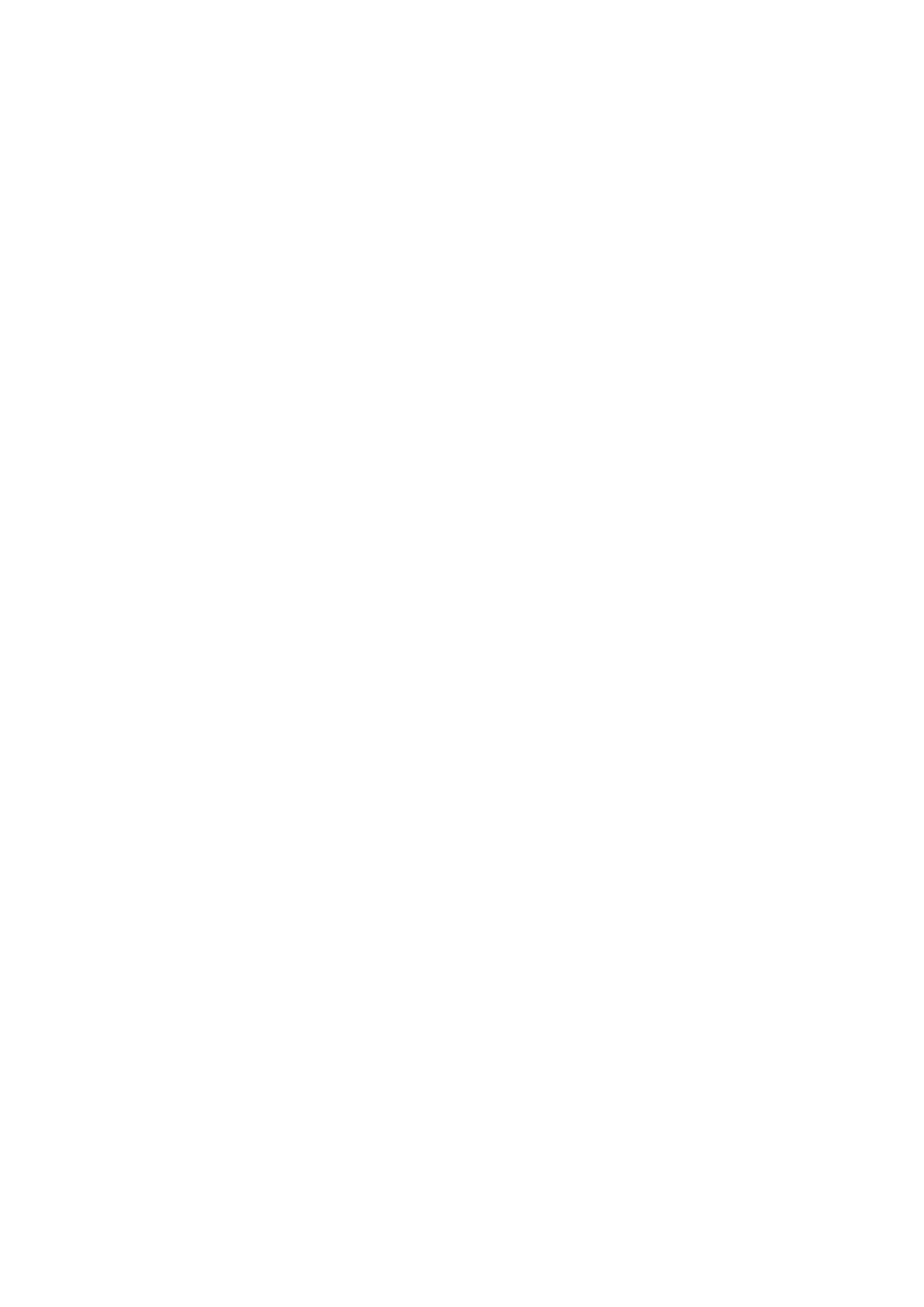#### *Contents*

|    | <b>Executive Summary</b>                                                                                                                                                                                                                                                                  | ii                                                                      |
|----|-------------------------------------------------------------------------------------------------------------------------------------------------------------------------------------------------------------------------------------------------------------------------------------------|-------------------------------------------------------------------------|
| 1. | Introduction<br>1.1<br>Aims and Objectives of the Project<br>Sample Selection<br>1.2 <sub>1</sub><br><b>Research Questions</b><br>1.3<br>1.4<br><b>Structure of Report</b>                                                                                                                | 1<br>1<br>1<br>3<br>3                                                   |
| 2. | <b>Scottish Economic Context</b><br>2.1<br>Regional Disparities in Gross Domestic Product per Capita<br><b>Economic Activity</b><br>2.2<br>2.3<br>Employment<br>2.4<br>Youth Employment<br>2.5<br>Nature of Employment<br>Underemployment<br>2.6<br>Unemployment<br>2.7<br>Summary<br>2.8 | 4<br>4<br>5<br>$\overline{7}$<br>9<br>11<br>12 <sup>2</sup><br>13<br>18 |
| 3. | Gender Mainstreaming and Structural Funds Programme<br><b>Gender Mainstreaming</b><br>3.1<br>Gender Mainstreaming and Economic Development<br>3.2<br>3.3<br>Gender Mainstreaming v Equal Opportunities                                                                                    | 19<br>19<br>19<br>21                                                    |
| 4. | <b>Research Findings</b><br>Application Procedures and Understanding of Gender<br>4.1<br>Mainstreaming<br><b>Access and Monitoring</b><br>4.2<br>4.3<br>Impact of Recession<br>4.4<br>Legacy of Projects in terms of Gender Mainstreaming<br>Summary<br>4.5                               | 23<br>24<br>27<br>30<br>31<br>34                                        |
| 5. | Recommendations                                                                                                                                                                                                                                                                           | 35                                                                      |
| 6. | References                                                                                                                                                                                                                                                                                | 39                                                                      |
|    | Appendix 1: Participating Projects Descriptors                                                                                                                                                                                                                                            | 41                                                                      |
|    | Appendix 2: Interview Questions                                                                                                                                                                                                                                                           | 56                                                                      |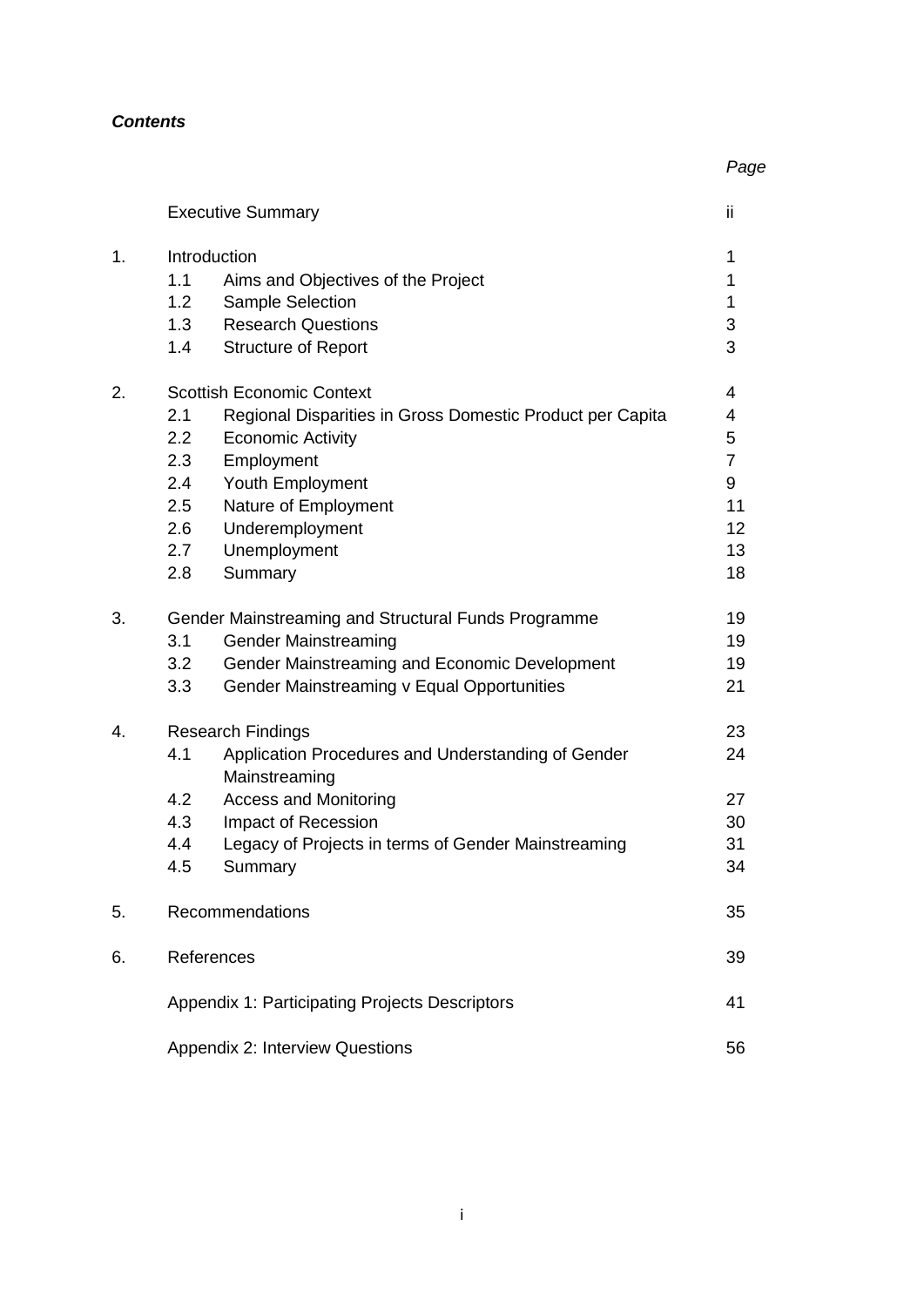# **Executive Summary**

# **1. Introduction**

The main aim of this project was to evaluate gender mainstreaming in the 2007-13 Scottish Structural Funds programme and to highlight any lessons in terms of what worked and what did not work which could inform the 2014-20 Scottish Structural Funds programme.

A number of ERDF and ESF projects in both the Lowlands and Uplands (LUPS) and Highlands and Islands (H & I) areas were selected for study. A total of 19 projects were initially contacted and 13 agreed to be interviewed. Projects were selected to provide a cross section of regional areas, public/private/voluntary sector and mix of ERDF/ESF funding.

The majority of participants who agreed to be interviewed were located within the LUPS area (eight), with five from the Highlands & Islands region. In terms of types of Structural Funds, nine of the projects interviewed were in receipt of ESF funding, compared to four with ERDF funding. Of the 13 projects interviewed; three were from the private sector; seven from the public sector and three from the voluntary sector. Broadly speaking the projects interviewed could be split into two distinct group, those projects which had a clear equal opportunities focus of which there were six (five ESF and one ERDF) known as Group 1 and those projects which did not have a specific equal opportunities objective of which there were seven (four ESF and three ERDF), designated as Group 2.

The interviews were undertaken in order to elicit information about:

- Application procedures and understanding of gender mainstreaming.
- What monitoring they had undertaken and what support they had to do so.
- The impact of the recent recession, given that some of the projects were established prior to the onset of the great recession.
- The main legacy of these projects in terms of gender mainstreaming and whether they provide a template for the future.
- Recommendations for the 2014 2020 funding period.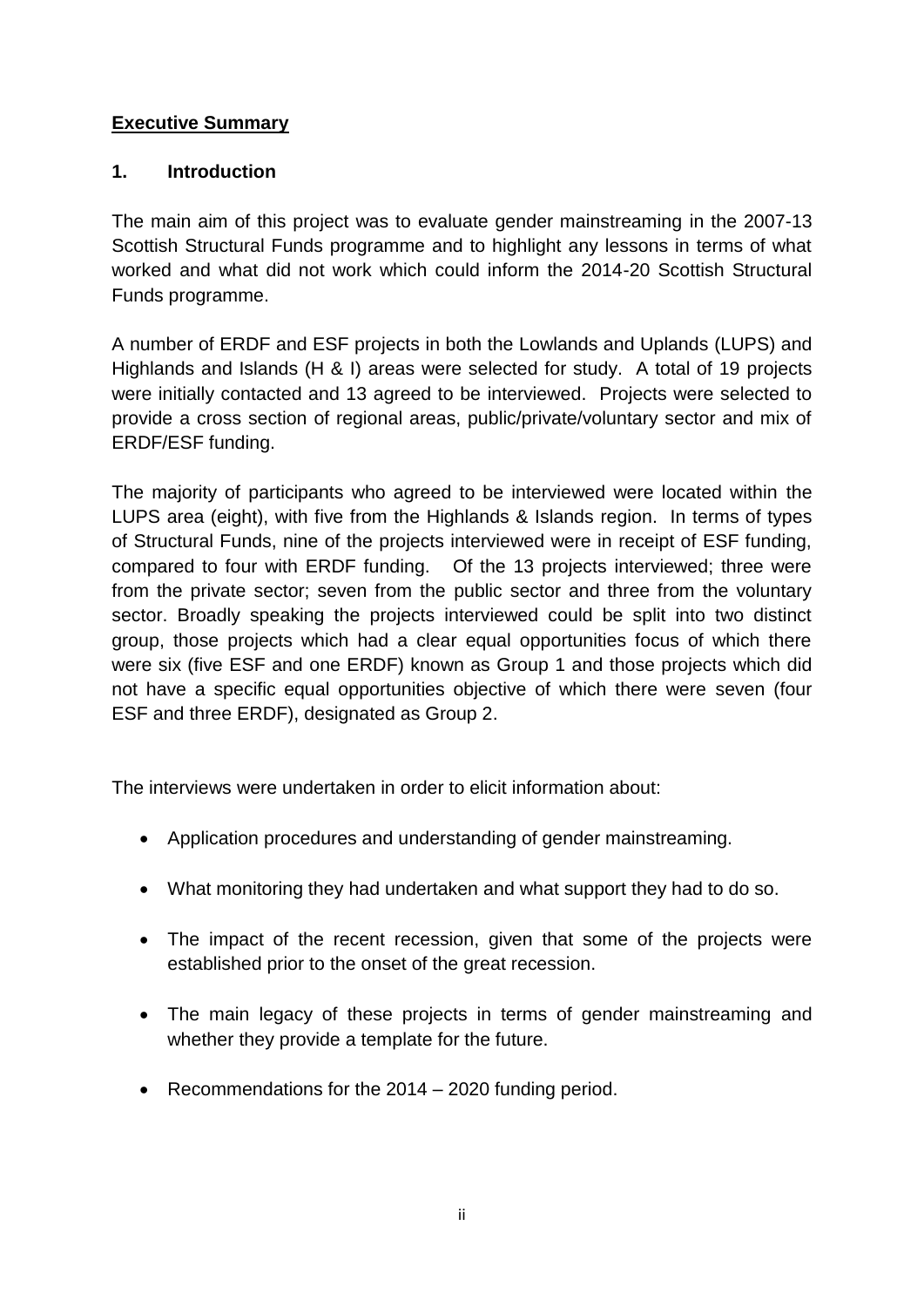The structure of this report is as follows:

- Section 1: Introduction
- Section 2: Scottish Economic Context.
- Section 3: Gender Mainstreaming and Structural Funds.
- Section 4: Research Findings.

Section 5: Recommendations.

# **2. Scottish Economic Context**

- Following the great recession in 2007/8 male economic activity rates have taken longer to recover than female economic activity rates.
- Employment rate for men declined at a much faster and deeper rate than female employment rates following the 2007/08 recession.
- Male youth employment over 2000-2011 period is higher than female youth employment. Male and female youth employment typically is highest in North Eastern Scotland and lowest in Highlands & Islands, mirroring patterns in male employment by region.
- Full-time employment has been gradually declining since 2004 with a faster decrease following the recession in 2007/08.
- Part-time employment has been steadily increasing from 2007 with a higher proportion of men now working part-time due to lack of full-time jobs available within the labour market.
- Prior to the recession the average rate of underemployment in Scotland was higher than UK. This trend has increased following the 2007/08 recession. Women are more likely to be underemployed than men due to the nature of their employment.
- Unemployment rates for both men and women in Scotland have increased following the onset of the recession.
- Long-term unemployment as a % of total unemployment is higher in Scotland than UK.
- Post-recession saw a steeper increase in female youth unemployment rates than their male counterparts in Scotland. Since 2011 female youth unemployment in Scotland remains higher in Scotland than in UK whereas male youth unemployment in Scotland is lower than the UK.

# **3. Gender Mainstreaming and Structural Funds**

The EU has actively promoted equality between women and men for a number of years. Indeed, Article 119 of the Treaty of Rome established the principle of equal pay for equal work for women and men. Since then, EU policy has evolved incrementally through various Directives and Action Programmes as the objectives have expanded from equal pay to equal opportunities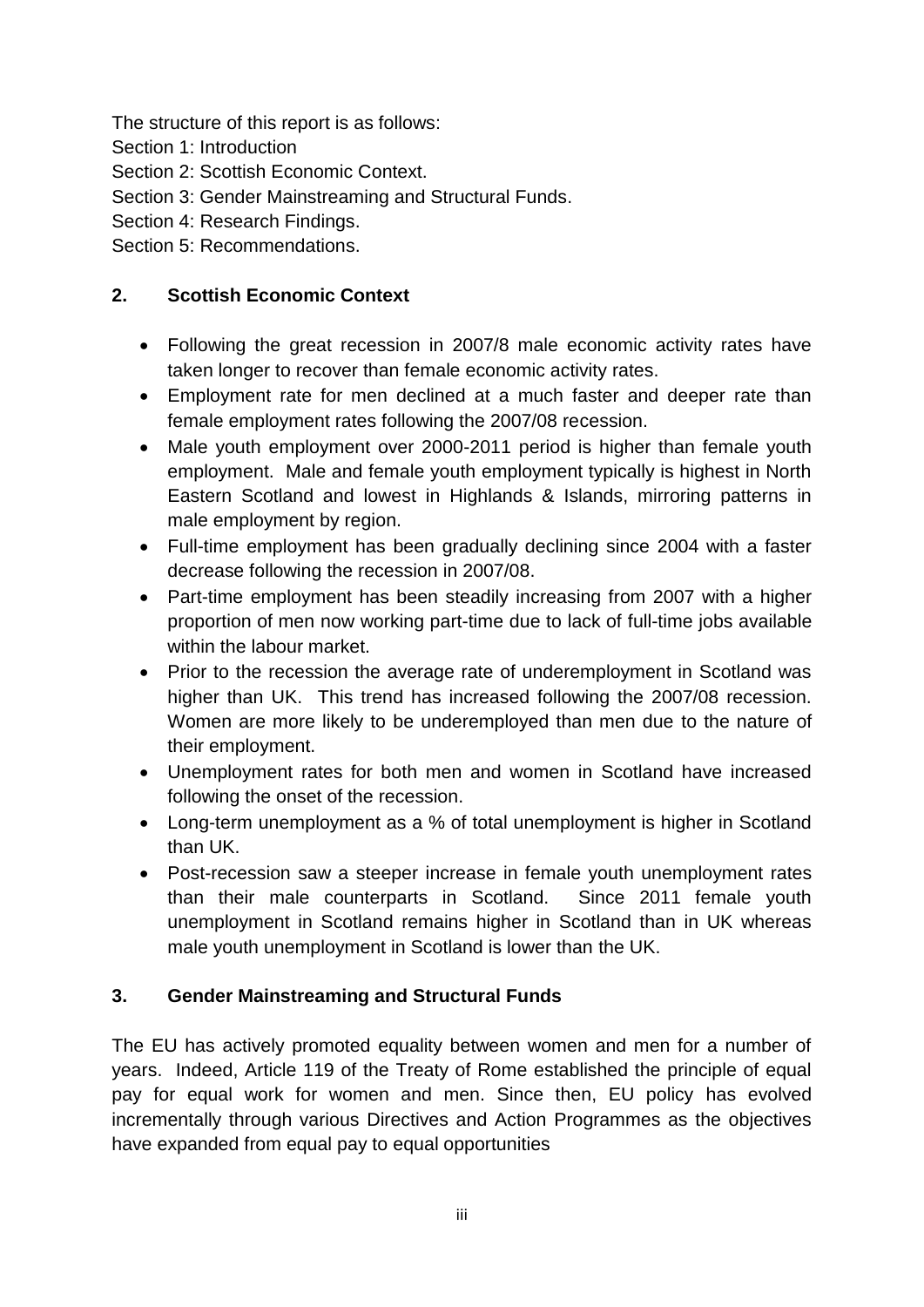The current approach is gender mainstreaming; bringing gender equality considerations to mainstream processes. This approach was adopted by the EU in the mid-1990s and became a requirement for European regional policy delivered through the 2000–2006 Structural Funds programme, and continued into the 2007- 13 period. The adoption of gender mainstreaming implied that it was no longer acceptable to assume that additional resources targeted at stimulating economic development and growth benefited men and women equally. In other words, that the intervention was gender neutral. There is no way of ascertaining the veracity of that assertion other than appraising projects in relation to their gender impact. Therefore, in order to maximise the economic impact of policies designed to stimulate regional development they need to be more 'gender aware.' This is what gender mainstreaming is attempting to achieve by bringing gender equality considerations to the mainstream policy development and delivery process.

#### **4. Research Findings**

A series of face to face interviews were undertaken of the thirteen projects which agreed to participate in the research project. The following outlines the main findings from the research.

#### **Application Procedures and Understanding of Gender Mainstreaming:**

There was quite a wide variation in the extent to which the projects understood the concept of gender mainstreaming. Not surprisingly the Group 1 projects which all had an explicit equal opportunities objective had a much greater understanding and appreciation of the concept of gender mainstreaming while some of the Group 2 projects were not aware of the concept and in some cases did not consider it to be relevant to their activities. If they were aware of it they tended to regard it as an administrative and legal burden. There was also a perception amongst the Group 1 projects that the move to gender mainstreaming had to some extent led to a downgrading of the importance of gender equality issues compared to the previous funding period of 2000-06. There was a consensus amongst both groups that the level of support and guidance available in the 2007-13 period to ensure projects took cognizance of the equal opportunities agenda was significantly less than that available in the 2000-06 period.

#### **Access and Monitoring:**

There was a distinct lack of systematic data gathering across all of the projects which would facilitate a gender analysis of the impact of the projects. The Group 1 projects did make some attempt to gather statistics which would enable them to have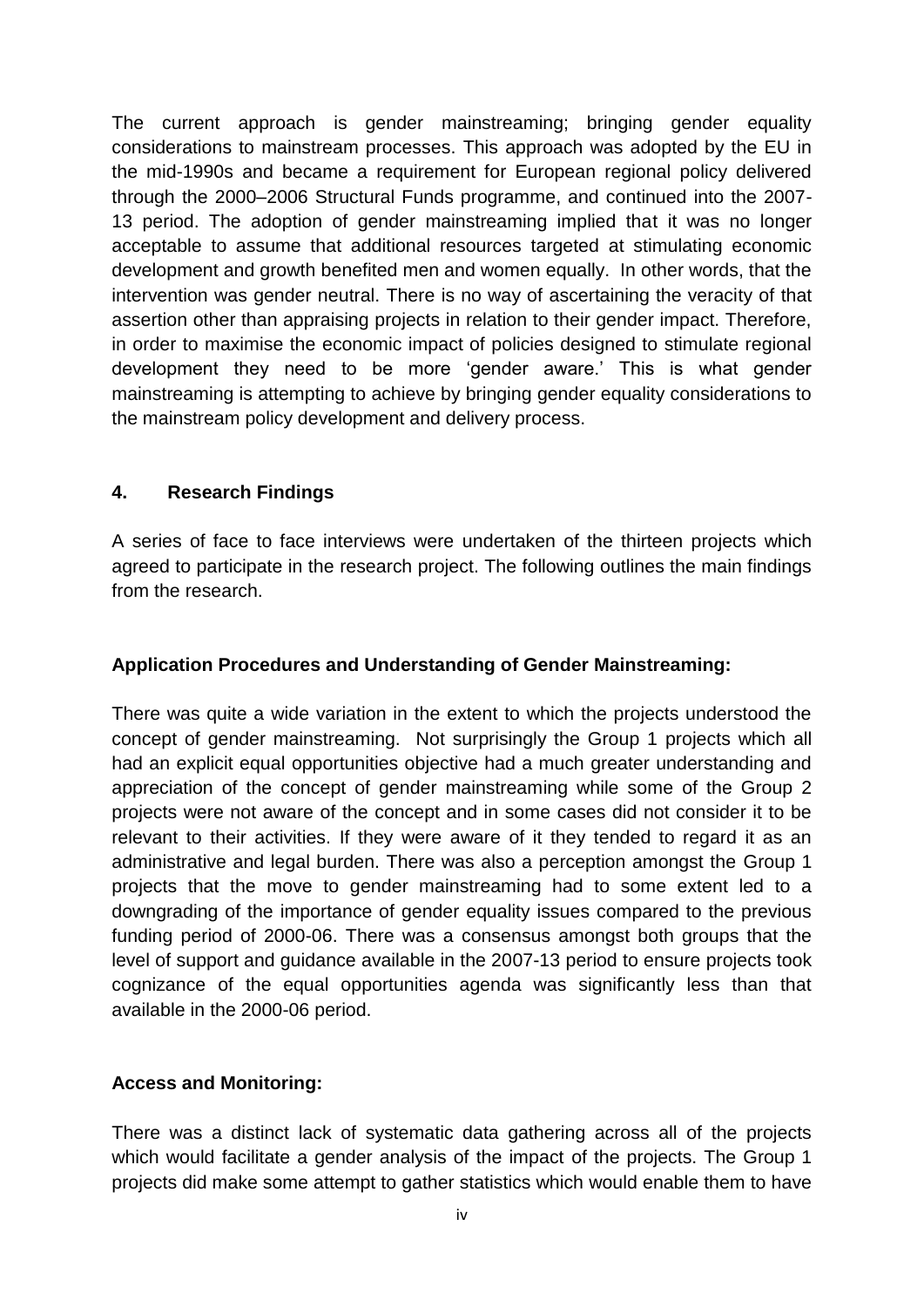a better awareness of the impact of the project. However despite that there was no real evaluation of the impact of gender mainstreaming across all of the projects.

#### **Impact of the Recession:**

The great recession had an impact on projects both in terms of increasing the difficulty of attracting matched funding due to public expenditure reductions as well as resulting in increasing demand for those projects which had an employability dimension due to the rise in unemployment particularly amongst young people.

#### **The Legacy of these Projects in terms of Gender Mainstreaming:**

In terms of legacy, there were concerns from the equal opportunities focused projects that this objective would be further downgraded in the 2014-20 funding period. Though on the positive side there was some evidence to suggest that there was some spill over from the funded project to the organisation as a whole in relation to gender mainstreaming. This applied equally to Group 1 and Group 2 projects.

#### **5. Recommendations**

- 1. Resources need to be committed to providing leadership and oversight of horizontal themes, in particular gender issues.
- 2. Projects require clearer guidance on what is involved in gender mainstreaming.
- 3. The establishment of an Equality Forum with a strong gender equality focus.
- 4. Encourage projects to gather gender disaggregated data and indicators.
- 5. Greater prominence for the objective of equal opportunities in the 2014-20 funding period.
- 6. More robust appraisal of projects to ensure equal opportunities objectives are met.
- 7. A longer development phase between the first stage and second stage applications in order to afford projects more time to assimilate best practice in relation to the horizontal themes.
- 8. The provision of awareness raising workshops on gender mainstreaming at the pre-application stage.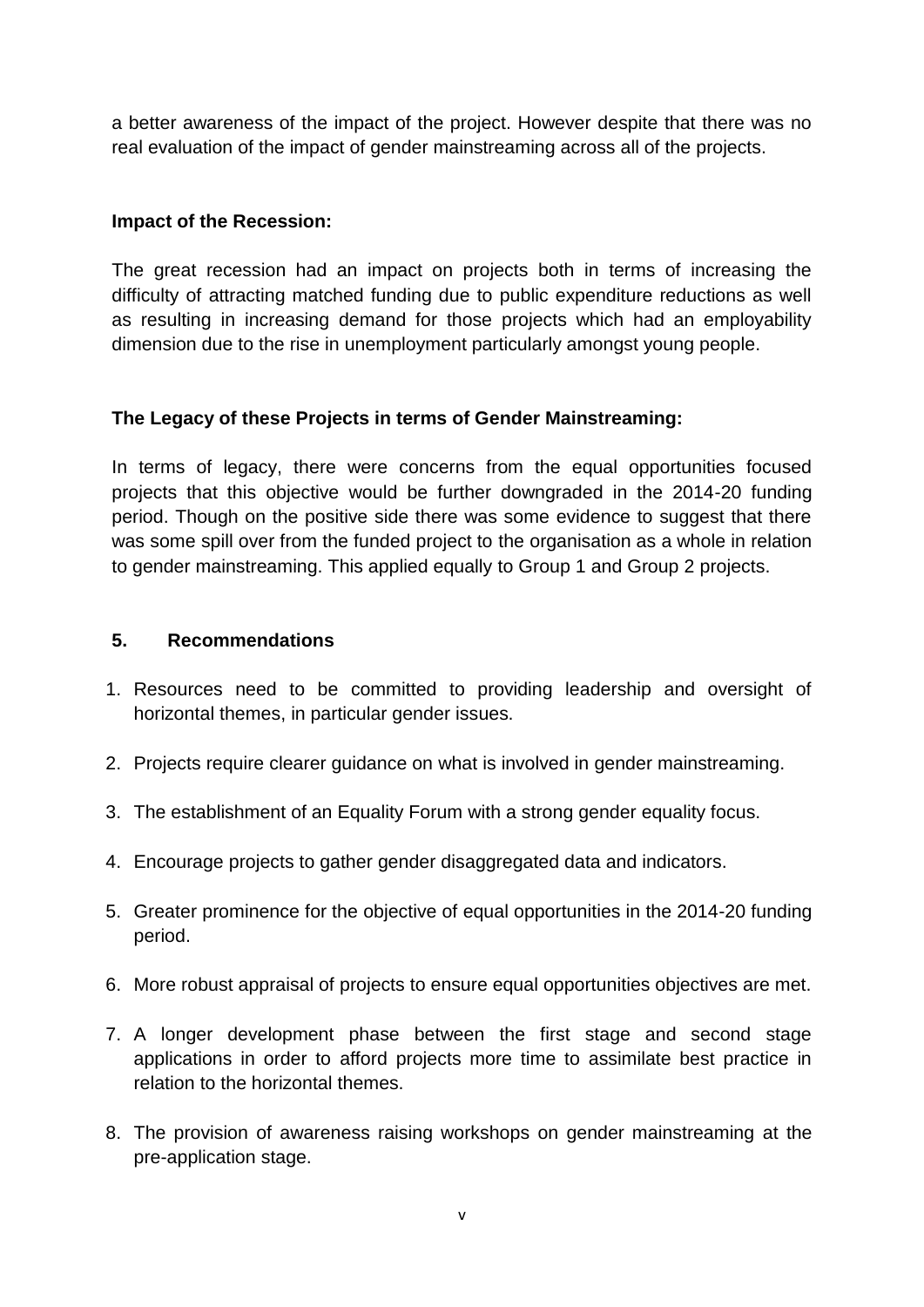- 9. Specific and targeted funding for gender mainstreaming projects.
- 10.The establishment of Equality Champions within the programme managing authorities and strategic delivery partners.
- 11.Earlier evaluation (Article 60B) visits to monitor the application of the horizontal themes.
- 12.The establishment of equal opportunities action plans for the Strategic Delivery Partnerships.
- 13.Projects should be encouraged to make better of the existing legal framework particularly the Public Sector Equality Duties (PSED).
- 14.Recognition that gender is a spectrum and that issues relating to transgender are also important.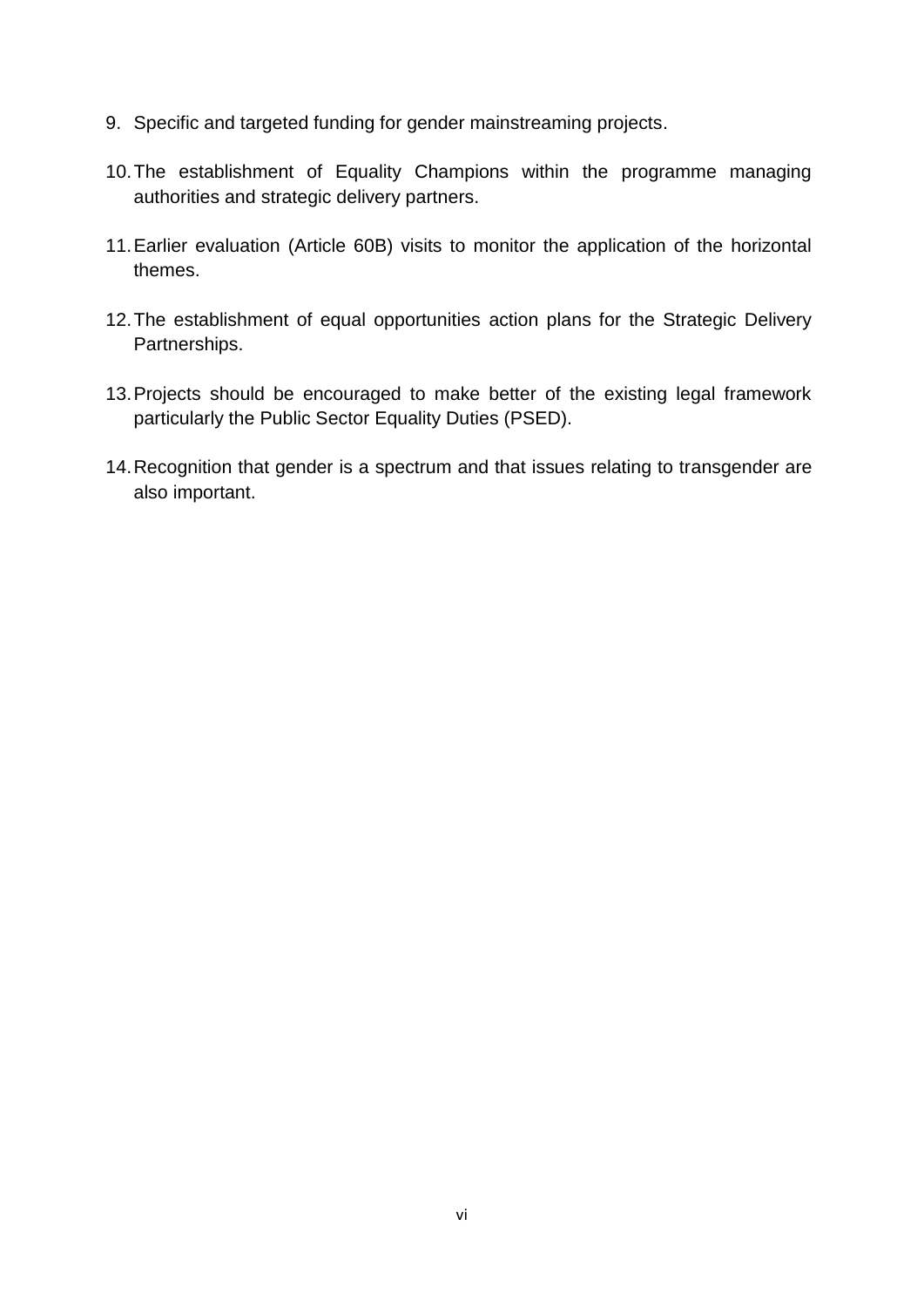# **1. Introduction**

The horizontal themes of the 2007-13 Structural Funds programmes included equal opportunities and social inclusion alongside environmental sustainability. The approach taken has been "mainstreaming" whereby all funded projects must demonstrate that their activities address the horizontal themes. The objectives of the horizontal themes are not separate or distinct from the stated economic development goals of the programmes, but are fully complementary. Their integration into projects is designed to enhance the overall goals of the programmes in boosting economic growth.

# **1.1 Aims and Objectives of the Project**

The main aim of this project was to evaluate gender mainstreaming with a particular focus on the position of women in Scotland's labour market in the context of the 2007-13 Scottish Structural Funds programme. Concerns relating to current trends in the employment patterns of women in Scotland and their overall position within the labour market have been raised by the Scottish Government in the context of the potential impact on economic performance. These concerns were highlighted at the Women's Employment Summit, September 2012, jointly hosted by the STUC and the Minister for Youth Employment, and addressed by both the First Minister and Deputy First Minister. Outputs from the Summit including a range of relevant research papers highlighted the need to identify best practice in tackling occupational segregation and the gender pay gap (see for example [http://www.employabilityinscotland.com/key-themes/key-clients/womens](http://www.employabilityinscotland.com/key-themes/key-clients/womens-employment-summit/)[employment-summit/\)](http://www.employabilityinscotland.com/key-themes/key-clients/womens-employment-summit/)

This project does not duplicate past evaluations or ex-ante analysis but instead seeks to build a picture of the legacy of gender mainstreaming by comparing the impact of a range of projects, with a particular focus on labour market issues, that have been undertaken within different sectors, and identify issues/practices/outcomes that should feed into the guidance for the next round of funding in 2014-20.

# **1.2 Sample Selection**

A number of ERDF and ESF projects in both Lowlands and Uplands and Highlands and Islands areas were selected for study. A total of 19 projects were initially contacted by Scottish Government for participation and 13 agreed to be interviewed. Projects were selected to provide a cross section of regional areas, public/private/voluntary sector and mix of ERDF/ESF funding. Broadly speaking the projects interviewed could be split into two distinct groups. Those projects which had a clear equal opportunities focus, of which there were six (five ESF and one ERDF) and will be referred to as Group 1 within the findings section. The other group of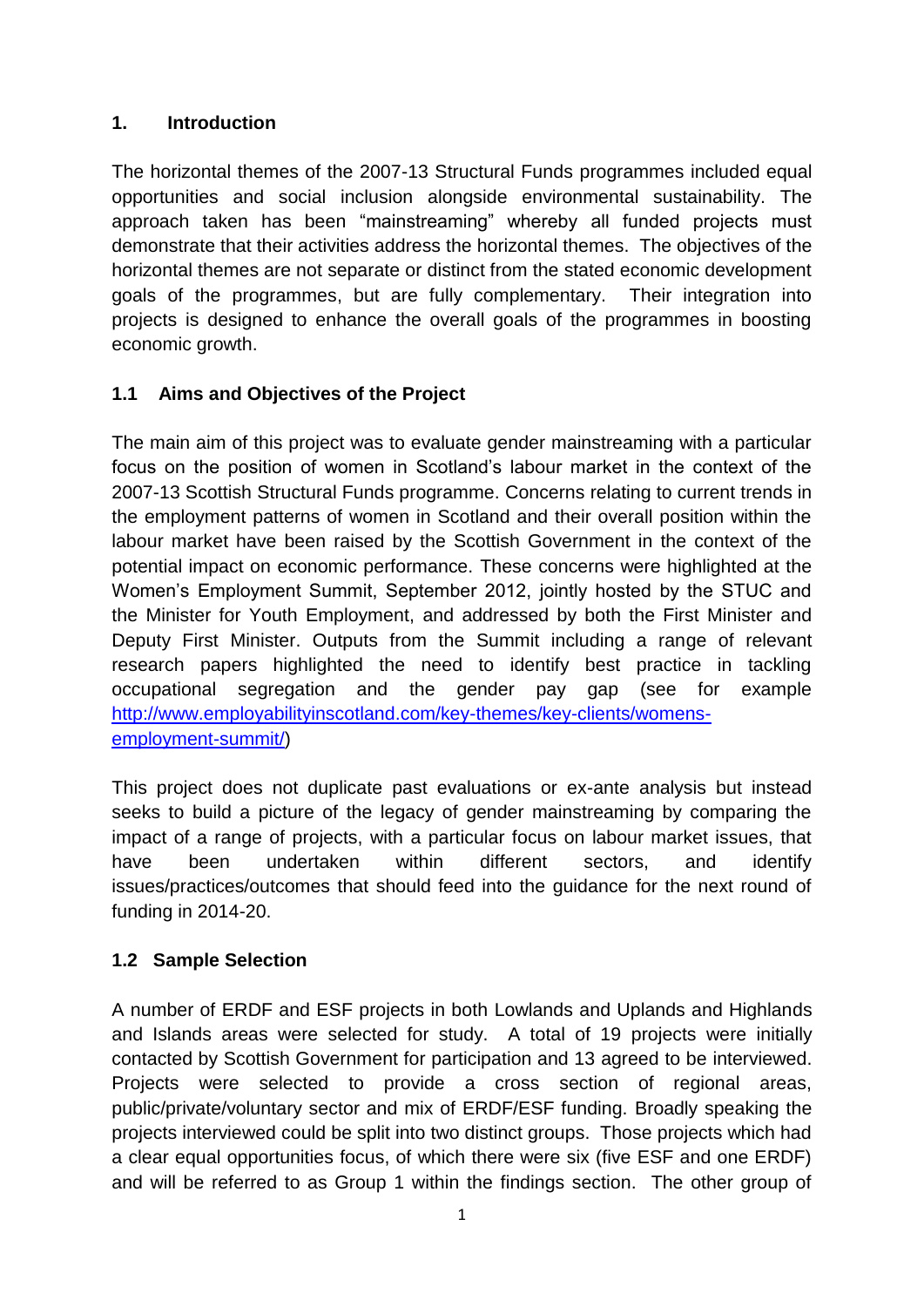projects which did not have a specific equal opportunities objective, of which there were seven (four ESF and three ERDF) which will be referred to as Group 2. Table 1 below lists the projects which were contacted and also identifies the projects which participated in this study.

| Project                          | Region      | <b>Type</b> | <b>Project funded</b> | Agreed to           | Participated |
|----------------------------------|-------------|-------------|-----------------------|---------------------|--------------|
|                                  |             |             | in 2000-2006          | participate         | in study     |
|                                  |             |             | round                 |                     |              |
| Fife Women's                     | <b>LUPS</b> | <b>ESF</b>  | Yes                   | No Response         | <b>No</b>    |
| <b>Technology Centre</b>         |             |             |                       |                     |              |
| South Lanarkshire CPP            | <b>LUPS</b> | <b>ESF</b>  | Yes                   | No Response,        | No           |
|                                  |             |             |                       | alternative CPP     |              |
|                                  |             |             |                       | approached          |              |
| Women and Leadership             | <b>LUPS</b> | <b>ESF</b>  |                       | No Response         | <b>No</b>    |
| ProspeKT (Group 1)               | <b>LUPS</b> | <b>ESF</b>  | <b>No</b>             | Yes                 | Yes          |
| <b>Scottish Enterprise</b>       | <b>LUPS</b> | <b>ERDF</b> | Yes                   | Yes                 | Yes          |
| (Group 2)                        |             |             |                       |                     |              |
| <b>Business &amp; Technology</b> | <b>LUPS</b> | <b>ERDF</b> | Yes                   | Yes                 | Yes          |
| Hub (Group 2)                    |             |             |                       |                     |              |
| <b>PSYBT</b>                     | <b>LUPS</b> | <b>ERDF</b> |                       | No Response         | No           |
| <b>Barnados Works (Group</b>     | <b>LUPS</b> | <b>ESF</b>  | No                    | Yes                 | Yes          |
|                                  |             |             |                       |                     |              |
| Women Onto Work                  | <b>LUPS</b> | <b>ESF</b>  | Yes                   | Yes                 | Yes          |
| (Group 1)                        |             |             |                       |                     |              |
| <b>Community Renewal</b>         | <b>LUPS</b> | <b>ESF</b>  | Yes                   | Yes                 | Yes          |
| (Group 2)                        |             |             |                       |                     |              |
| Men Care Too (Group 1)           | <b>LUPS</b> | <b>ESF</b>  | Yes                   | Yes                 | Yes          |
| Scottish Women's                 | <b>LUPS</b> | <b>ESF</b>  | <b>No</b>             | Yes                 | Yes          |
| <b>Resource Centre</b>           |             |             |                       |                     |              |
| (Group1)                         |             |             |                       |                     |              |
| Highlands & Islands              | H&I         | <b>ESF</b>  | Yes                   | Yes                 | Yes          |
| <b>Equality Forum (Group</b>     |             |             |                       |                     |              |
| 1)                               |             |             |                       |                     |              |
| Modern Apprenticeship            | H&I         | <b>ESF</b>  | Yes                   | Yes                 | Yes          |
| Scheme (Group 2)                 |             |             |                       |                     |              |
| <b>Business Mentoring</b>        | H&I         | <b>ESF</b>  | No                    | Yes                 | Yes          |
| Highlands & Islands              |             |             |                       |                     |              |
| (Group 2)                        |             |             |                       |                     |              |
| Create                           | H8I         | ESF         |                       | No, late start date | No.          |
|                                  |             |             |                       | of project so felt  |              |
|                                  |             |             |                       | not enough          |              |
|                                  |             |             |                       | information to      |              |
|                                  |             |             |                       | report on           |              |
| <b>Community Enterprise</b>      | H&I         | <b>ERDF</b> | No                    | Yes                 | Yes          |
| Centre for Mull & Iona           |             |             |                       |                     |              |
| (Group 2)                        |             |             |                       |                     |              |
| An Cridhe-                       | H&I         | <b>ERDF</b> |                       | No Response         | <b>No</b>    |
| Development Coll                 |             |             |                       |                     |              |
| An Cotan (Group 1)               | H&I         | <b>ERDF</b> | No                    | Yes                 | Yes          |

**Table 1: Sample Selected for Interview**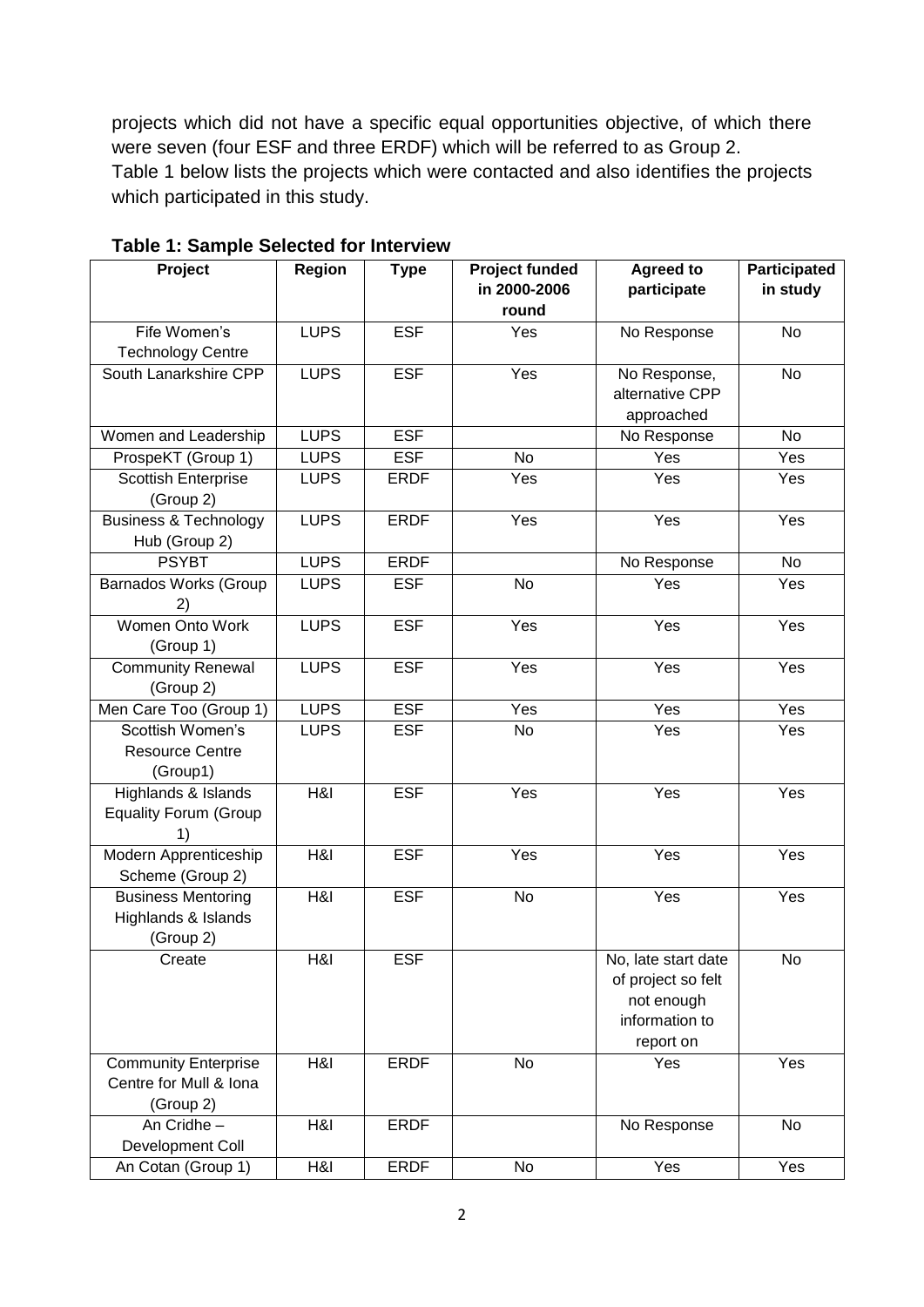The majority of participants who agreed to be interviewed were located within LUPS area (eight), with five from the Highlands & Islands region. In terms of types of structural funds, nine of the projects interviewed were in receipt of ESF funding, compared to four with ERDF funding. Of the 13 projects interviewed, three were from the private sector; seven from public sector and three from the voluntary sector.

# **1.3 Research Questions**

The interviews were undertaken in order to elicit information about:

- Application procedures and understanding of gender mainstreaming.
- What monitoring they had undertaken and what support they had to do so.
- The impacts of the recession, given that some of the projects were established prior to the onset of the great recession.
- The main legacy of these projects in terms of gender mainstreaming and do they provide a template for the future.
- Recommendations for 2014 2020 funding period.

#### **1.4 Structure of Report**

The structure of this report is as follows:

Section 2: Scottish Economic Context

Section 3: Gender Mainstreaming and Structural Funds

Section 4: Research Findings

Section 5: Recommendations.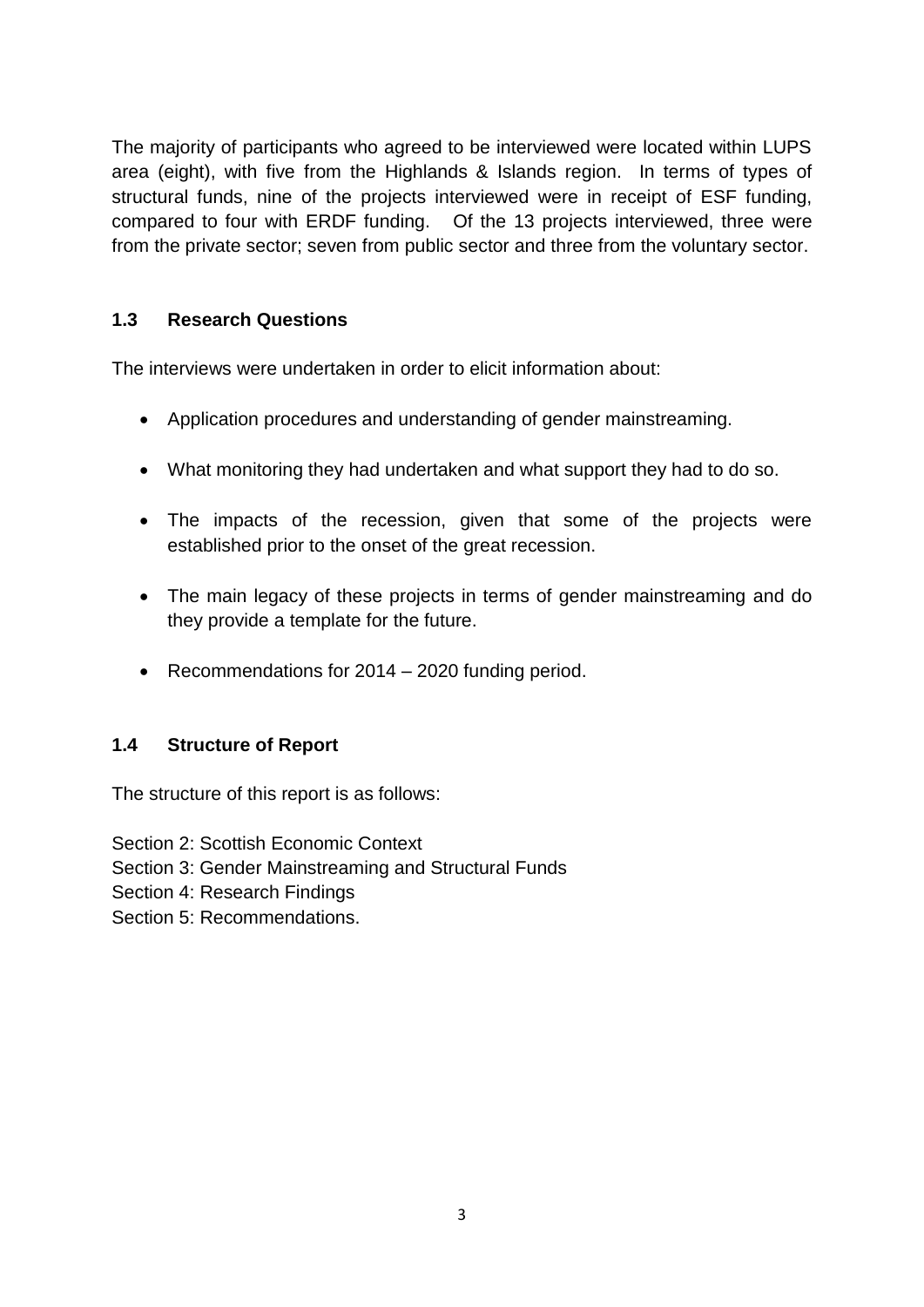# **2. Scottish Economic Context**

# **2.1 Regional Disparities in Gross Domestic Product Per Capita**

Population for Scotland in 2011 was recorded as 5.24 million, of which 52% were female. This proportion was the same across all four regions of Scotland: Eastern Scotland; South Western Scotland; North Eastern Scotland; Highlands & Islands. The highest populated region in Scotland at that time was South Western Scotland with 44% of total population in Scotland, compared to that of Highlands and Islands with only 9% of total population.

In terms of regional differences in Gross Domestic Product (GDP) per capita, figure 1 below shows Purchasing Power Standard (PPS) per inhabitant as a percentage of the European Union (EU) average. Use of this measure reduces any potential variations in price levels across countries allowing for meaningful comparisons across countries. PPS is also an important indicator for comparison of levels of economic development across regions and between countries. Figure 1 illustrates that all Scottish regions, with the exception of Highlands and Islands, had a higher level of GDP per head than the EU average from 2000-2009. It can therefore be assumed that living standards for inhabitants living in and economic development within, Highlands & Islands region were poorer in comparison with living standards and economic development across the rest of Scotland, UK and European Union. PPS per inhabitant in North Eastern Scotland is almost double the levels experienced in Highlands & Islands, indicating a much higher level of economic development and regional affluence. In general, levels of PPS per inhabitant across all Scottish regions and UK increased from 2000 to 2004 then dipped from 2005 onwards. Only North Eastern Scotland saw an increase in PPS per inhabitant from 2005, for that reason we can assume that living standards have increased and economic development has been greater within this region compared to all other Scottish regions, UK and EU.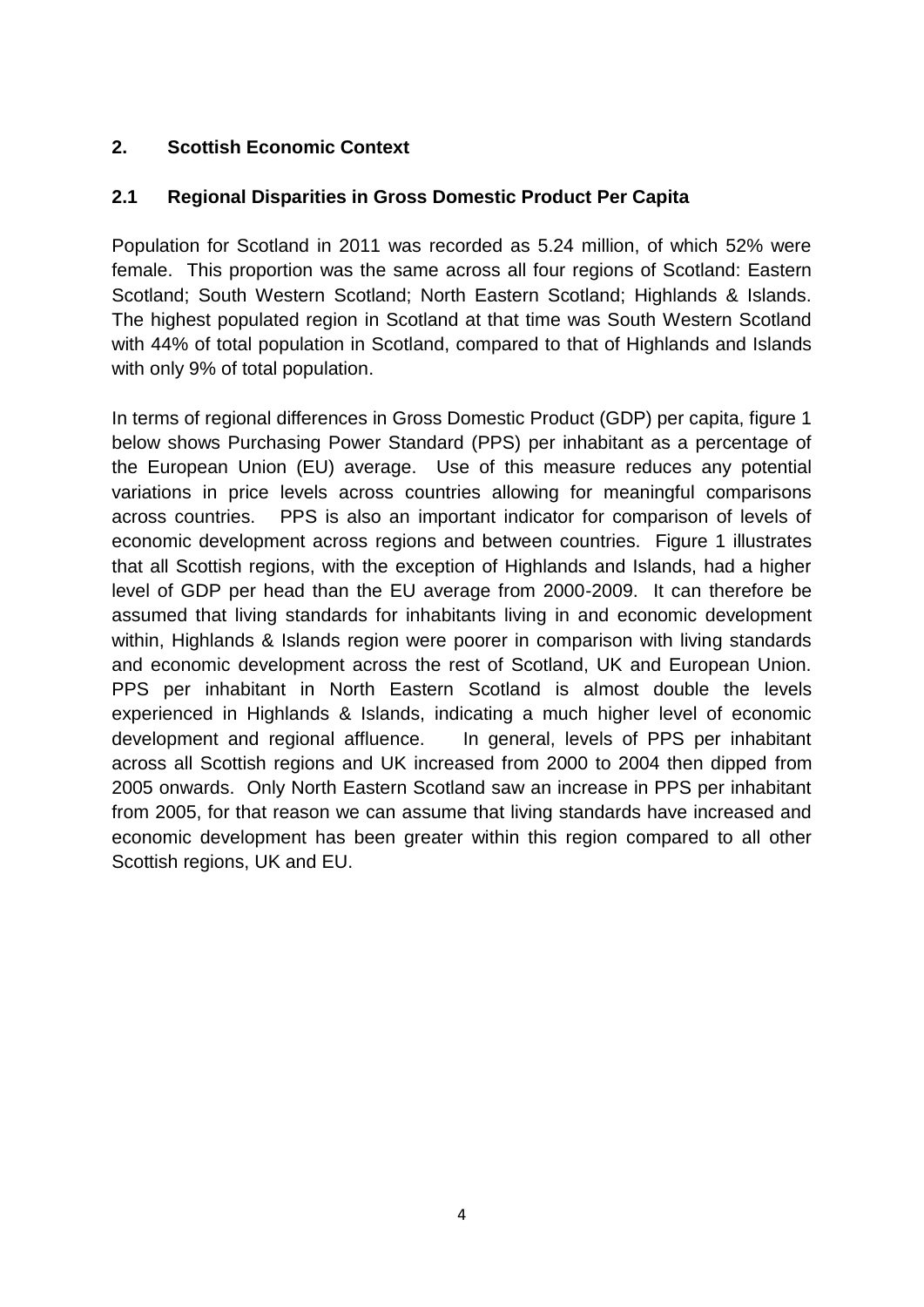

**Figure 1: Purchasing Power Standard per Inhabitant: 2000-2009**

Figure 2 shows variations in PPS across district, NUTS 3 areas. Glasgow, Edinburgh and Aberdeen have much higher levels of GDP per capita in comparison with other districts in Scotland, UK and EU averages. As expected, Edinburgh has extremely high levels of PPS per inhabitant, almost 70% higher than the Scottish average and 85% higher than EU average. In contrast, East and North Ayrshire performs poorly at approximately 15% lower than EU average and 25% less than Scottish average across the time period.

**Figure 2: Purchasing Power Standard per Inhabitant: NUTS 3 regions: 2000- 2009**



<sup>(</sup>Source:Eurostat (2012b):Gross domestic product (GDP) at current market prices by NUTS 3 regions)

Scotland officially entered recession during  $3<sup>rd</sup>$  quarter in 2008 and remained there until  $4<sup>th</sup>$  quarter in 2009. Economic recovery within Scotland progressed at a much slower rate in comparison with UK from 2010 onwards, with increase in GDP of 1.2% in Scotland compared to 2.1% experienced by UK overall. The resulting loss of

<sup>(</sup>Source: Eurostat (2012a):Gross domestic product (GDP) at current market prices by NUTS 2 regions)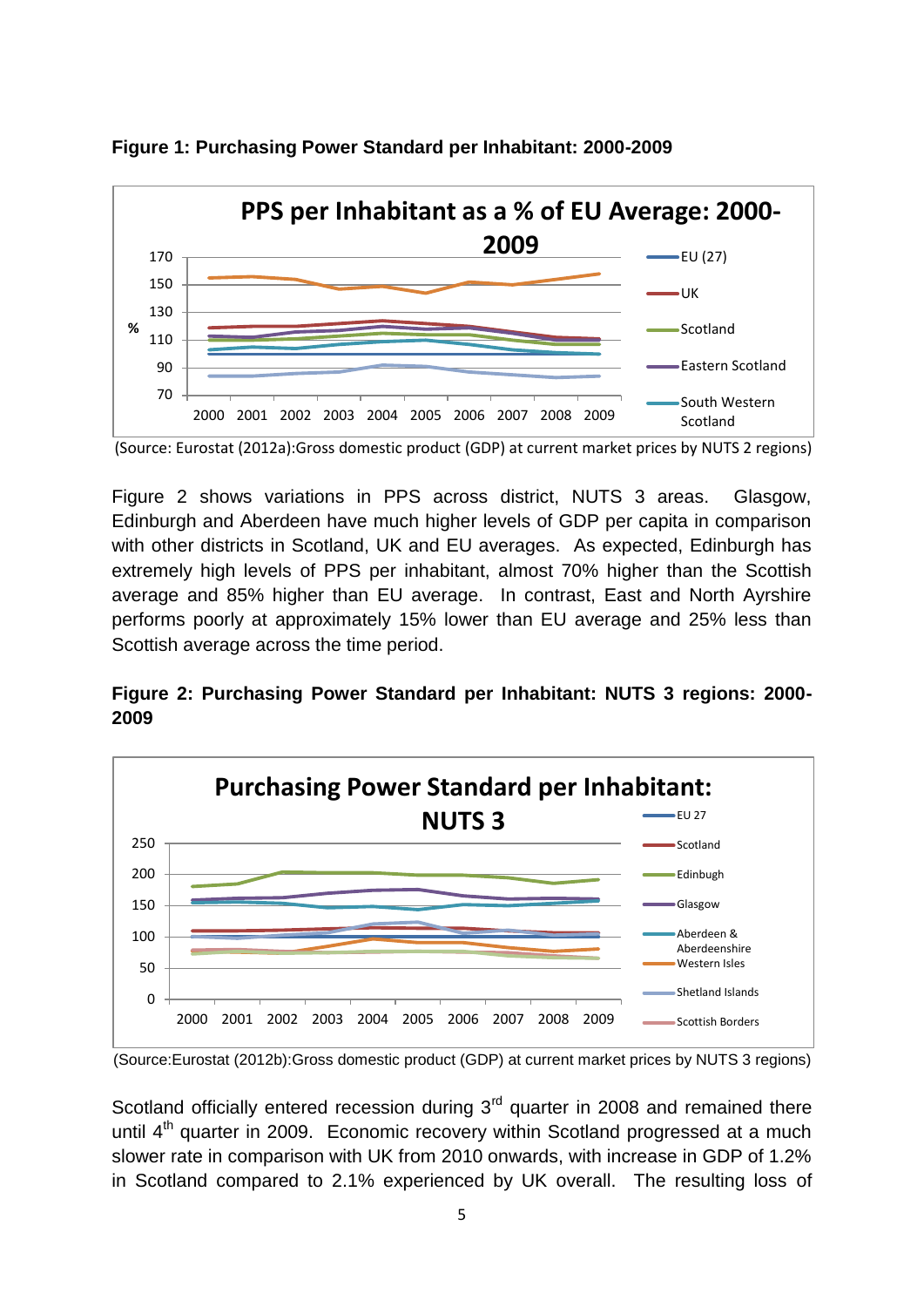employment and corresponding fall in household income since 2008 has undoubtedly had a detrimental impact upon PPS within Scottish regions and districts, with the majority of regions experiencing a fall in PPS as a percentage of EU average.

#### **2.2 Economic Activity**

Economic activity rates represent employed and unemployed people as a percentage of the population of working age. In general, trends in Scottish male and female economic activity rates have differed over the period 2000 – 2011, as can be seen in figure 3 below. Figure 3 indicates that economic activity rates for women have been on the rise since 2000, with a slight dip, as would be expected, during the onset of the 2008 recession and have continued to increase from 2008 onwards. This is in contrast to the experience of men in Scotland. Male economic activity rates from 2000 have been much more erratic but seem to broadly follow patterns of GDP, in that male economic activity rates fall with reductions in GDP from 2007, following the global financial crisis, and recover from 2010 onwards, with increases in economic growth.



**Figure 3: Scotland: Economic Activity Rate by Gender 2000-2011**

Figure 4 and 5 compare economic activity rates by gender across NUT2 regions. Overall male economic activity rates are higher in Scotland and all Scottish regions than the EU average. Male economic activity rates across EU stagnated around 77% from 2001 to 2011. In contrast, following the recession, male economic activity rates in Highlands & Islands and North Eastern Scotland spiked with an increase of 2% and 4% points respectively. This is in contrast to all other Scottish regions, which have seen a decline in the rate of male economic activity during the same period. On the whole, following the recession, male economic activity rates have not recovered to pre-recession levels in any region with the exception of South Western Scotland.

<sup>(</sup>Source: Eurostat (2012c): Economic Activity Rates by sex, age & NUTS 2 region (%))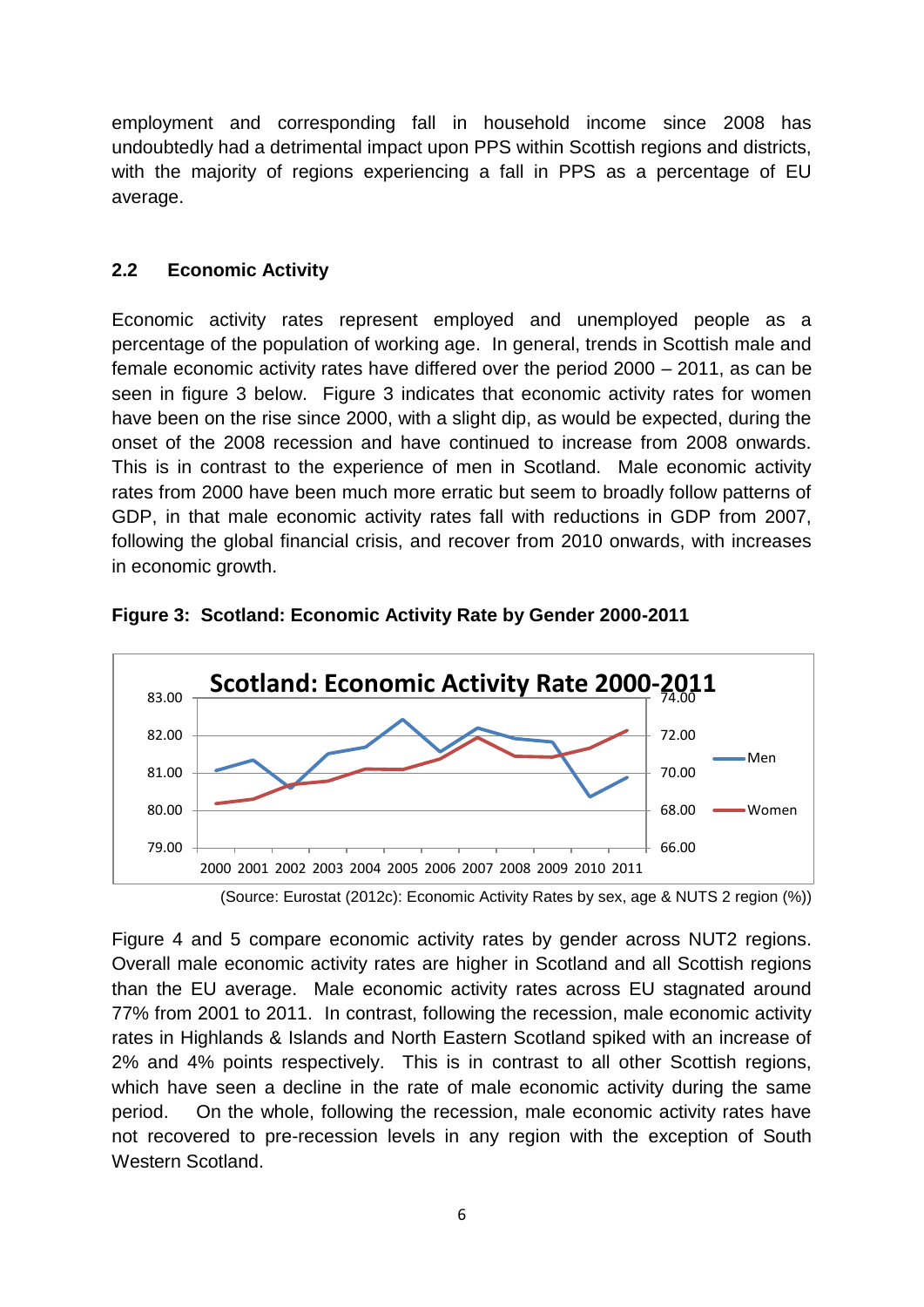

**Figure 4: Male Economic Activity Rate by NUTS 2 Region: 2001-2011**

(Source: Eurostat (2012c): Economic Activity Rates by sex, age & NUTS 2 region (%))

Figure 5 shows that, as above, female economic activity rates across all Scottish regions are higher than EU. Figure 5 also highlights that women, unlike men, increased their labour market participation from 2000-2011 in Scotland and across EU. Analysis of women's economic activity in more detail across the different Scottish regions in figure 5 shows that in contrast to Scottish men, women's economic activity rates are now higher than pre-recession levels. This could indicate that more women are returning to the labour market and increasing their economic activity as a result of potential loss of household income resulting from a corresponding fall in male employment.



**Figure 5: Female Economic Activity Rate by NUTS 2 Region: 2001-2011**

# **2.3 Employment**

<sup>(</sup>Source: Eurostat (2012c): Economic Activity Rates by sex, age & NUTS 2 region (%))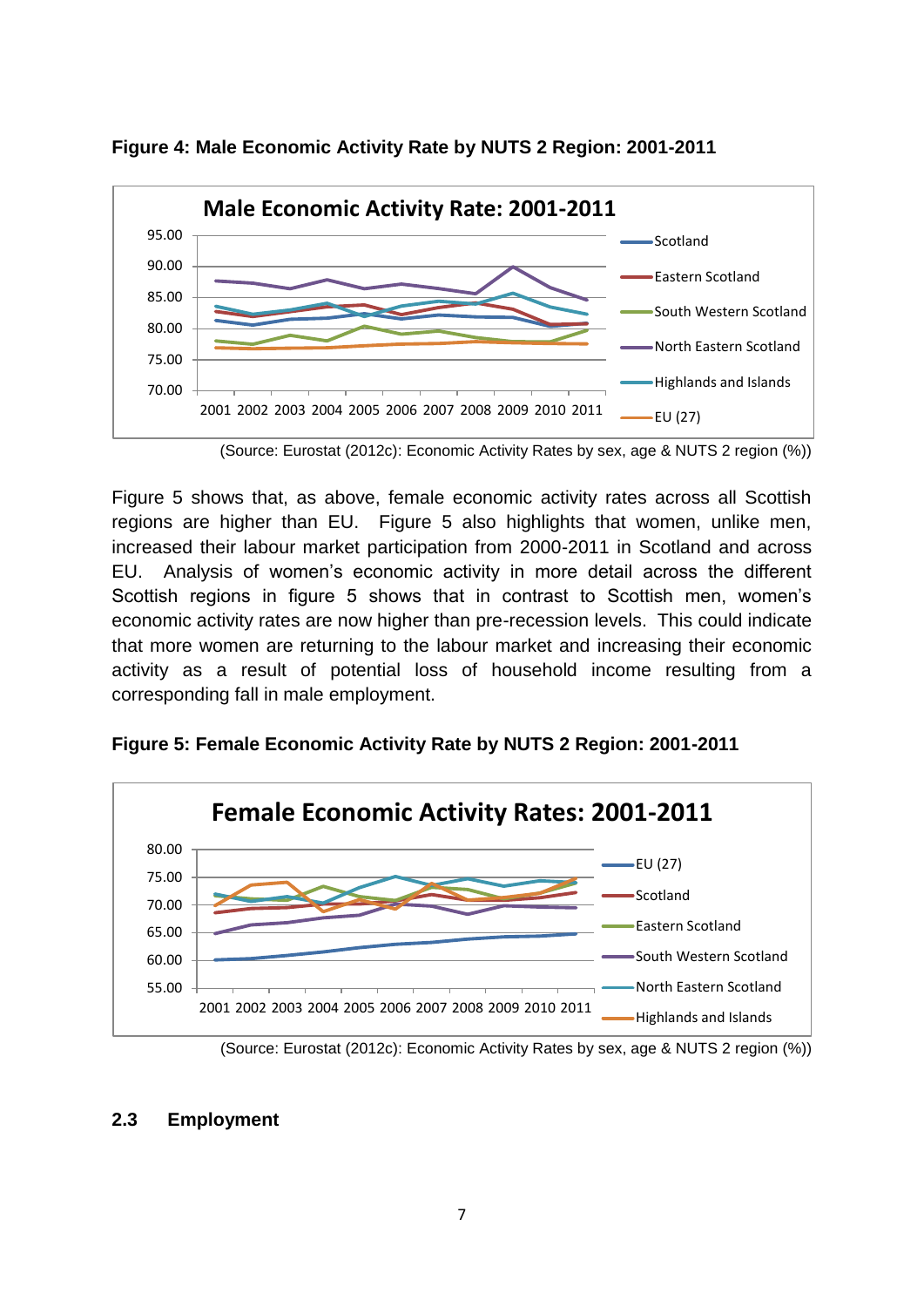The employment rate gives a clearer indicator of male and female activity rates within the paid labour market across Scotland and EU. Comparing employment rates by gender across Scotland, we can see that patterns for both men and women follow a fairly similar trend. Employment increases steadily until 2007, when initial impacts of the recession are felt within the labour market and then decreases. There is a much sharper decline in employment rates for men during the period 2007-2010 in comparison with women. This is most likely due to the dominance of male employment within cyclically sensitive sectors, such as construction and manufacturing, which bore the brunt of initial job losses as a result of reductions in GDP during the onset of the recession. Figure 6 also indicates that male employment rate follows a similar trend as male economic activity rate in Figure 3 above.



**Figure 6: Scotland: Employment Rate by Gender 2000-2011**

As with economic activity above, table 2 shows that male employment across all Scotland was higher than EU during 2000-2011. Male employment has continued to experience a gradual decline overall. During this time period, male employment in North Eastern Scotland was much higher in comparison with levels across the rest of Scotland.

Pre-recession, male employment rates across EU and all Scottish regions, with the exception of North Eastern Scotland, were increasing. Following the 2007/08 recession, male employment rates declined and now lower than pre-recession rate experienced. Interestingly from 2000-2011, South Western Scotland has a much lower employment rate compared to Scotland and UK overall but is higher in 2011 than it was in 2000.

 <sup>(</sup>Source: Eurostat (2012d): Employment Rates by sex, age & NUTS 2 region (%))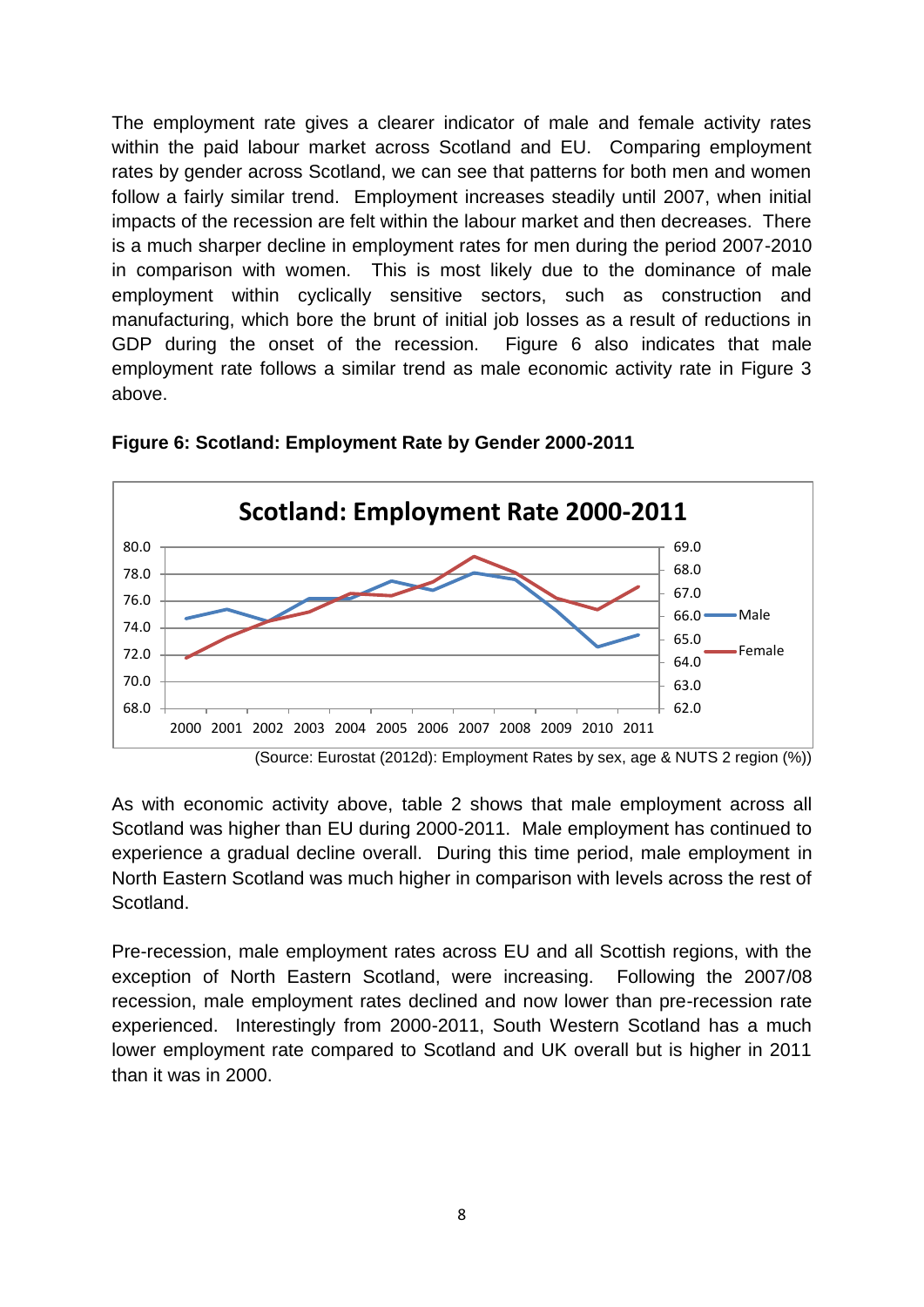| Male                 | 2000 | 2005 | 2006 | 2007 | 2008 | 2009 | 2010 | 2011 |
|----------------------|------|------|------|------|------|------|------|------|
| EU (27)              | 68.4 | 70.4 | 71.2 | 72.4 | 72.7 | 70.7 | 70.0 | 70.0 |
| United Kingdom       | 77.8 | 77.7 | 77.5 | 77.5 | 77.3 | 74.8 | 74.5 | 74.5 |
| Scotland             | 74.7 | 77.5 | 76.8 | 78.1 | 77.6 | 75.3 | 72.6 | 73.5 |
| Eastern              |      |      |      |      |      |      |      |      |
| Scotland             | 77.8 | 79.1 | 77.9 | 79.2 | 79.7 | 76.0 | 73.7 | 73.3 |
| South Western        |      |      |      |      |      |      |      |      |
| Scotland             | 69.5 | 74.5 | 73.4 | 75.2 | 73.8 | 70.8 | 68.3 | 71.4 |
| <b>North Eastern</b> |      |      |      |      |      |      |      |      |
| Scotland             | 85.6 | 82.9 | 84.8 | 83.8 | 82.9 | 87.4 | 83.8 | 80.8 |
| Highlands and        |      |      |      |      |      |      |      |      |
| <b>Islands</b>       | 77.2 | 79.0 | 79.5 | 81.0 | 81.1 | 79.6 | 76.3 | 76.2 |

#### **Table 2: Male Employment Rates by NUTS 2 Regions 2000; 2005-2011**

(Source: Eurostat (2012d): Employment rates by sex, age and NUTS 2 regions)

Table 3 highlights that female employment rates in Scotland and UK were much greater than EU average. In 2000 the highest rates of female employment were in Highlands & Islands and North Eastern Scotland compared to all other regions in Scotland. Employment has continued to remain high in North Eastern Scotland throughout 2000-2011. In contrast, employment rates in Highlands & Islands have levelled around 68-69% with female employment in Eastern Scotland increasing to similar rates as those in North Eastern Scotland. Following the recession, employment rates have fallen, with the biggest reduction in South Western Scotland.

| Female                | 2000 | 2005 | 2006 | 2007 | 2008 | 2009 | 2010 | 2011 |
|-----------------------|------|------|------|------|------|------|------|------|
| EU (27)               | 51.6 | 55.9 | 56.9 | 58.2 | 59.0 | 58.5 | 58.2 | 58.4 |
| <b>United Kingdom</b> | 64.7 | 65.8 | 65.8 | 65.5 | 65.8 | 65.0 | 64.6 | 64.5 |
| Scotland              | 64.2 | 66.9 | 67.5 | 68.6 | 67.9 | 66.8 | 66.3 | 67.3 |
| Eastern               |      |      |      |      |      |      |      |      |
| Scotland              | 66.4 | 68.3 | 67.0 | 69.3 | 69.6 | 66.4 | 67.1 | 70.1 |
| South Western         |      |      |      |      |      |      |      |      |
| Scotland              | 60.3 | 64.6 | 67.1 | 66.6 | 65.1 | 65.9 | 64.1 | 63.3 |
| <b>North Eastern</b>  |      |      |      |      |      |      |      |      |
| Scotland              | 69.0 | 70.3 | 73.4 | 71.0 | 72.5 | 70.1 | 71.4 | 70.4 |
| Highlands &           |      |      |      |      |      |      |      |      |
| Islands               | 68.2 | 68.2 | 66.1 | 71.9 | 69.1 | 68.2 | 68.0 | 69.7 |

(Source: Eurostat (2012d): Employment rates by sex, age and NUTS 2 regions)

#### **2.4 Youth Employment**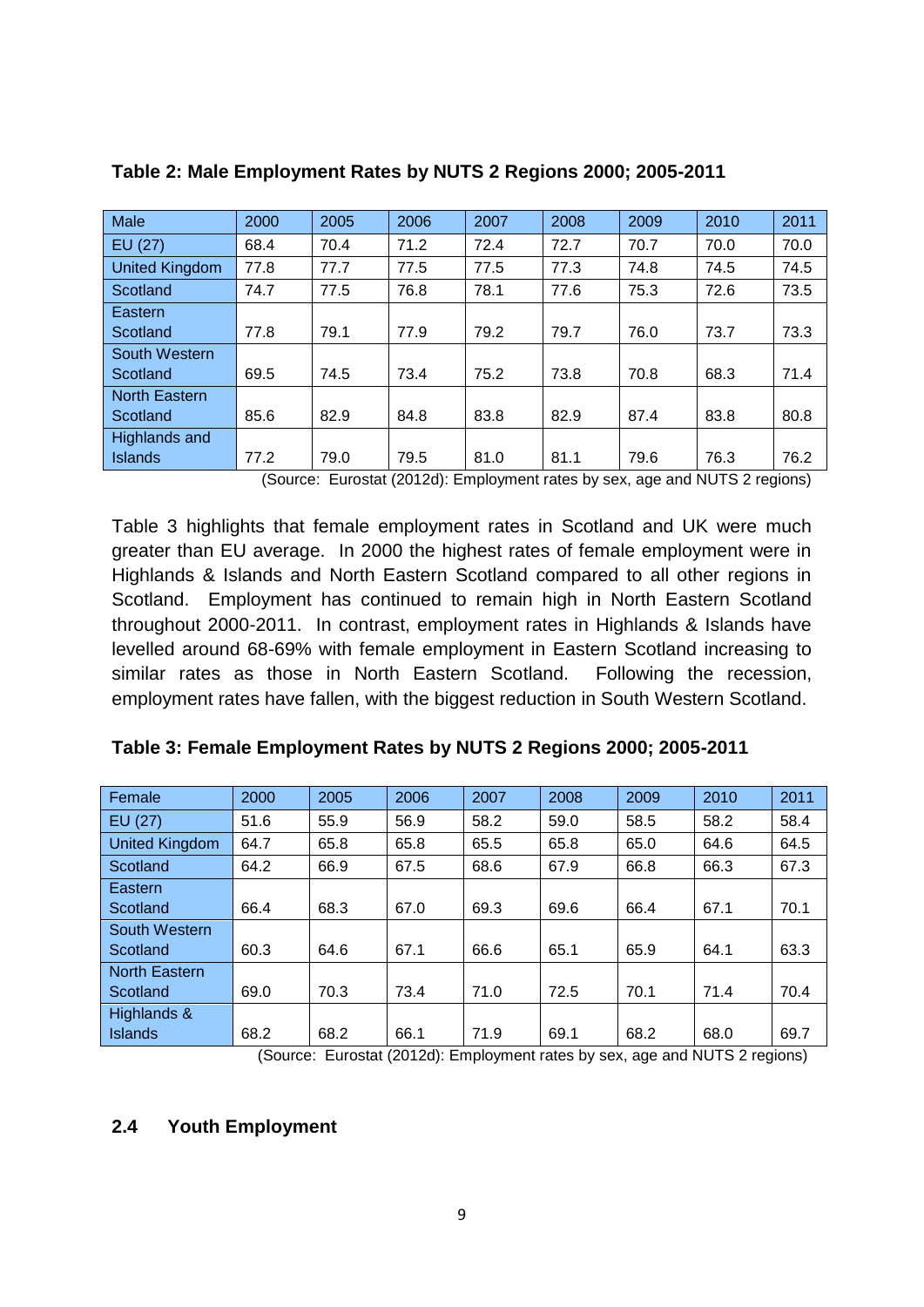Youth employment measures rates of employment for individuals aged 16-24 years old. Figure 7 below illustrates patterns of youth employment by gender across Scotland from 2000 to 2011. Male youth employment is higher than female youth employment in 2000. However after experiencing a sharper decline over 2000-2011, it remains lower than female youth employment in 2011. From 2010, there has been a slight increase in the rate of female youth employment in Scotland.



**Figure 7: Youth Employment Rates by Gender: 2006-2011**

**Figure 8: Male Youth Employment Rates: 2000-2011**



<sup>(</sup>Source: Eurostat (2012d): Employment rates by age, sex & NUTS2 region (%)

Overall male youth employment rate is higher in Scotland than in EU during 2000- 2011 as can be seen from figure 8 above. Male youth employment is highest in North Eastern Scotland and South Western Scotland. Following start of 2007/08 recession, male youth employment declines across all areas except North Eastern Scotland, where it increases to a peak of 72% in comparison with much lower levels experienced elsewhere around 48-52%. There is a marked 20% increase in rate of male youth employment in Highlands & Islands from 2009-2010, from 46.7% to 55.6%.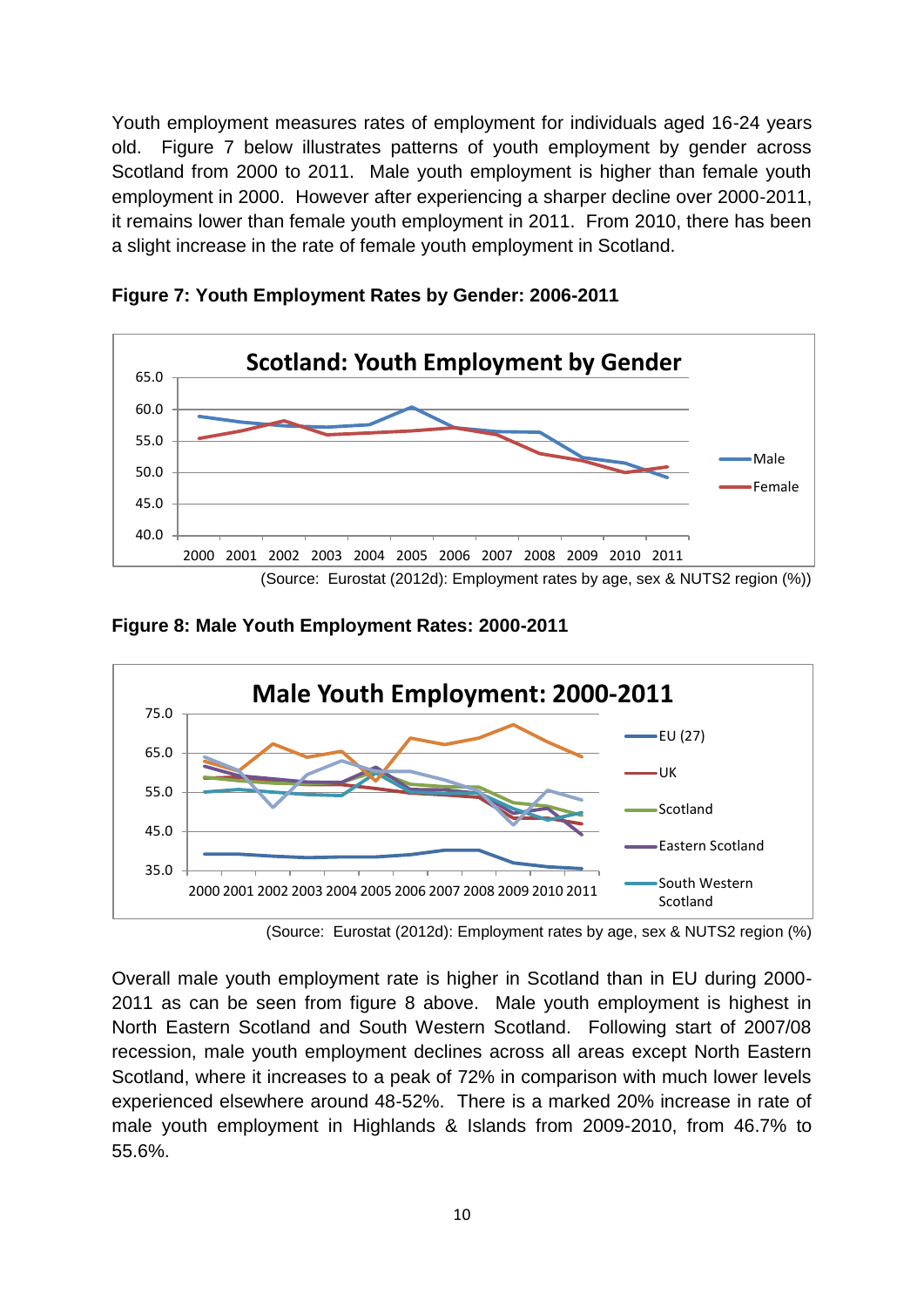

**Figure 9: Female Youth Employment Rates: 2000-2011**

Figure 9 illustrates that female youth employment across UK and Scotland is much higher than EU average. As with male youth employment, female youth employment in North Eastern Scotland is highest than all other Scottish regions on average. Female youth employment follows fairly similar patterns as regional male youth employment detailed above. However the increase in female youth employment occurs during 2010-2011.

#### **2.5 Nature of Employment**

Women are still more likely to have primary caring responsibilities; therefore they are more likely than men to work part time (44%). The majority of men (87%), in contrast, still work in traditional full-time positions within the paid labour market. Figure 8 shows patterns in full-time employment by gender from 2004 to 2011. As expected, male full-time employment declines from beginning of the economic recession in 2007/08 until 2011. Women's full-time employment initially increased slightly from 2005, then falls sharply following the start of the recession, recovering from 2009 until 2010 when it decreases at a faster rate than male full-time employment that year. Increases experienced by women from 2009-2010 can be explained by growth of the public sector, which benefitted women more than men given their dominance.

<sup>(</sup>Source: Eurostat (2012d): Employment rates by age, sex & NUTS2 region (%))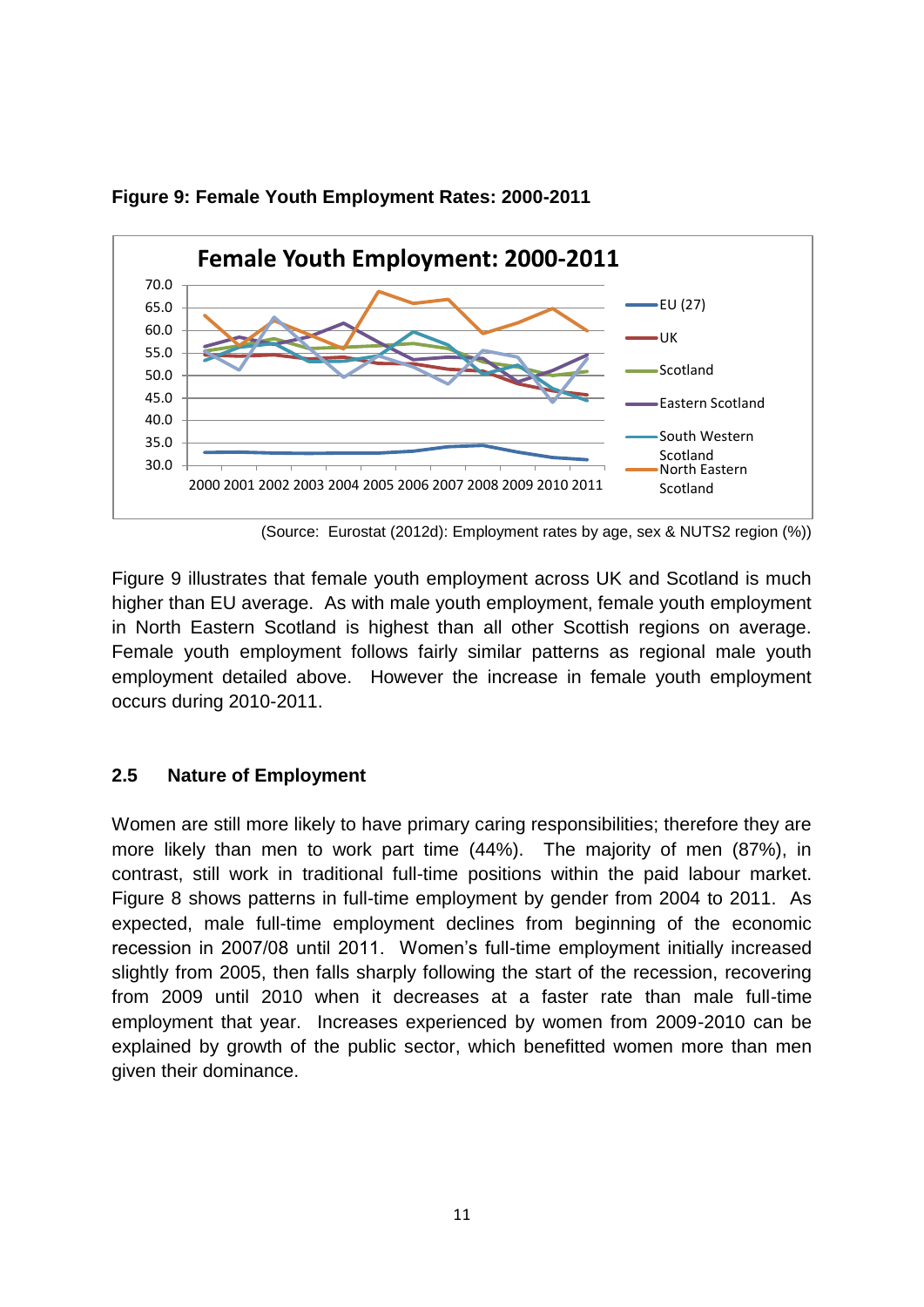

**Figure 10: Scotland: Full-time Employment by Gender 2004-2011**

Figure 11 below shows a gradual increase in the proportion of men undertaking parttime employment from 2007 onwards, increasing from 9% to 12% in 2011. Part-time employment for women steadily increases from 2007 with a sharper rise from 2008 to 2009. We can therefore assume that the increase in part-time employment for women, and shift from full-time to part-time employment for men, is as a consequence of the loss in full-time jobs available to men and women following the 2008 recession. Firms therefore are more reluctant to take on full-time employees and looking to offer more flexible forms of employment in response to reductions in consumer demand.



**Figure 11: Part-time Employment by Gender 2004-2011**

 <sup>(</sup>Source: Eurostat (2012e): Employment by full-time/part-time, sex & NUTS2 regions)

**<sup>2.6</sup> Underemployment**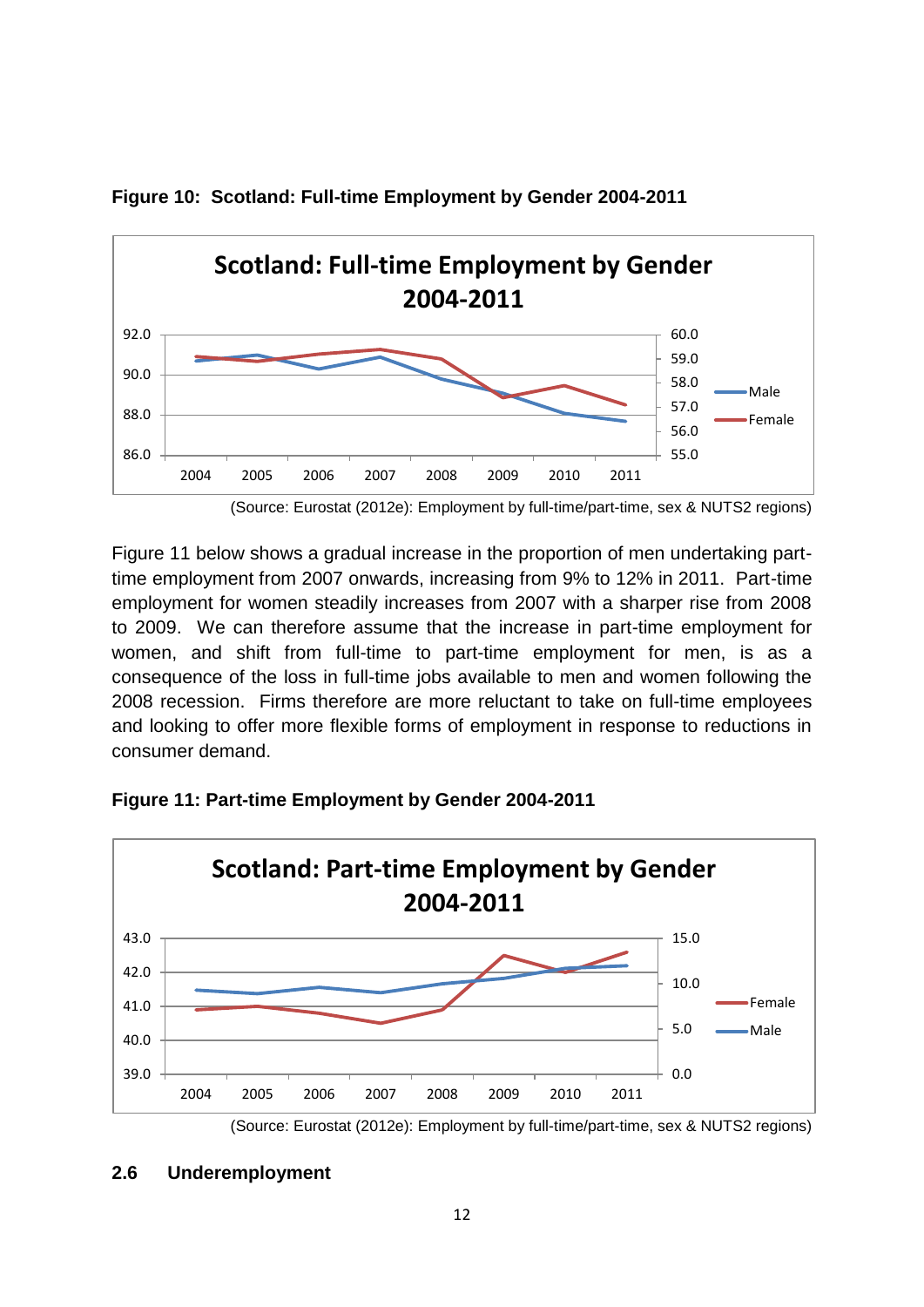The International Labour Organisation (ILO) definition of underemployment includes both time based underemployment; where individuals who are in work and want to work more hours and skills based underemployment; where individuals wish to change their work situation due to inadequate income or inadequate use of skills. Across the UK in 2005-2008 the average rate of underemployment was 7.1%. Scotland had a higher level of underemployment of 7.4% at this time. During 2009- 2012, the UK average level of underemployment increased to 10.2%, with Scotland still slightly higher at 10.3%. The total number of underemployed workers in Scotland in 2012 was 264,000, an increase of 76,000 extra underemployed workers in Scotland since 2008 recession. Due to female dominance within the public sector in Scotland, increases in public sector underemployment are largely driven by females aged 25-49. Women are also more likely to be underemployment than women, due to the fact that women are more likely to work part-time and therefore 'downgrade' to obtain part-time employment.

#### **2.7 Unemployment**

Figure 12 illustrates similar trends in male and female unemployment rates across Scotland from 2000 to 2011. Female unemployment in 2000 was lower than male unemployment at 5.3% compared to 7.3% respectively. Both male and female unemployment rates declined from 2000 until the start of recession in 2007/08, where they both experienced an increase. The increase for men, however, was more marked than the increase for female unemployment. The rise in male unemployment rate continues until it reaches a peak of 9.1% in 2010, then falls to 8.8% in 2011, an increase of 50%. Female unemployment, on the other hand has risen continuously from 2007 at 4.3% to 7.3% in 2011, an increase of 70%.



**Figure 12: Scotland: Unemployment by Gender: 2000-2011**

Figure 13 details male unemployment at NUTS2 regional level from 2000-2011. From 2000 to 2007, Scottish regions overall experience declining unemployment rates. South Western Scotland, however, sees a rise in male unemployment rate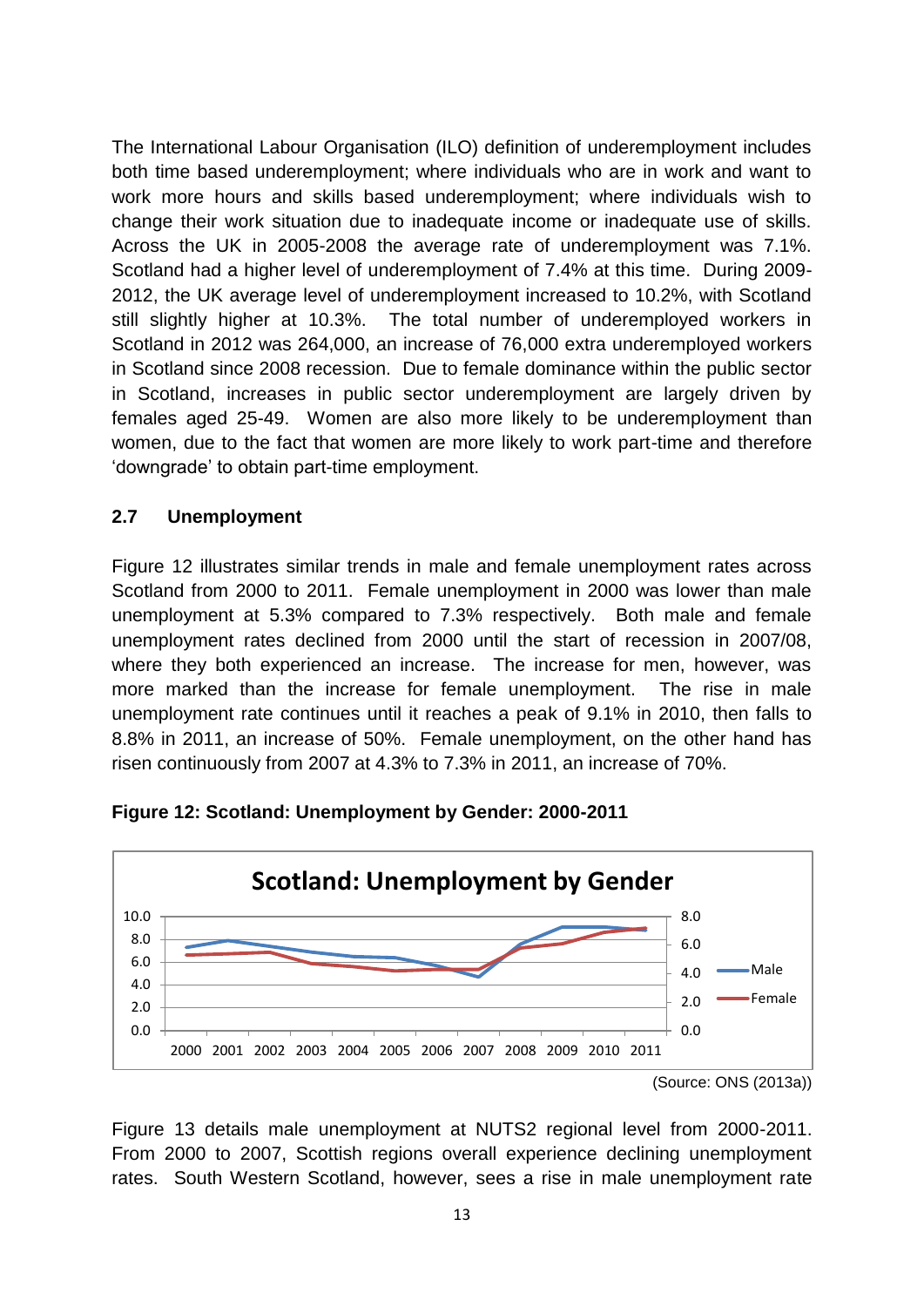from 2003-2004 but then reduces thereafter. The largest decline in unemployment rate from 2000-2007 is in North Eastern Scotland, a change of 70% in the unemployment rate. However it should be noted that unemployment in this area started at much higher rate than the rest of the Scottish regions of 9.4% compared to much lower rates of around 6% for the other regions.

Post 2007/08 recession, unemployment rates, as would be expected, rise sharply until levelling in 2010. Male unemployment rises most steeply in South Western Scotland to a peak of 11.5%. Interestingly, this region initially started with low levels of male unemployment on par with rates in Highlands & Islands and North Eastern Scotland at that time. However following the onset of the recession, male unemployment rates in South Western Scotland doubled the level experienced than those two other areas. Unemployment therefore remained fairly low in Highlands & Islands and North Eastern Scotland with highs of 5.1% and 5.9% respectively, which corresponds with rising PPS in those areas following the start of the recession.



**Figure 13: Male Unemployment Rates by NUTS 2 Region: 2000-2011**

Female unemployment rates across Scotland follow broadly similar patterns to male unemployment rates. Pre-recession, female unemployment rates are gradually declining, reaching lows of 3-5% then continue to rise from 2007 onwards as a consequence of economic downturn. The largest rise in female unemployment rate is seen in Eastern Scotland, where unemployment rises from 3.8% to 6.6% in 2011, an increase of 74%. Highlands & Islands experiences the smallest rise in female unemployment rates from 2.9% to 4.1%, an increase of 41%. In contrast to male unemployment rates in 2011, which have levelled off, female unemployment rates continue to increase, with the exception of North Eastern Scotland, which again corresponds with rising levels of PPS experienced.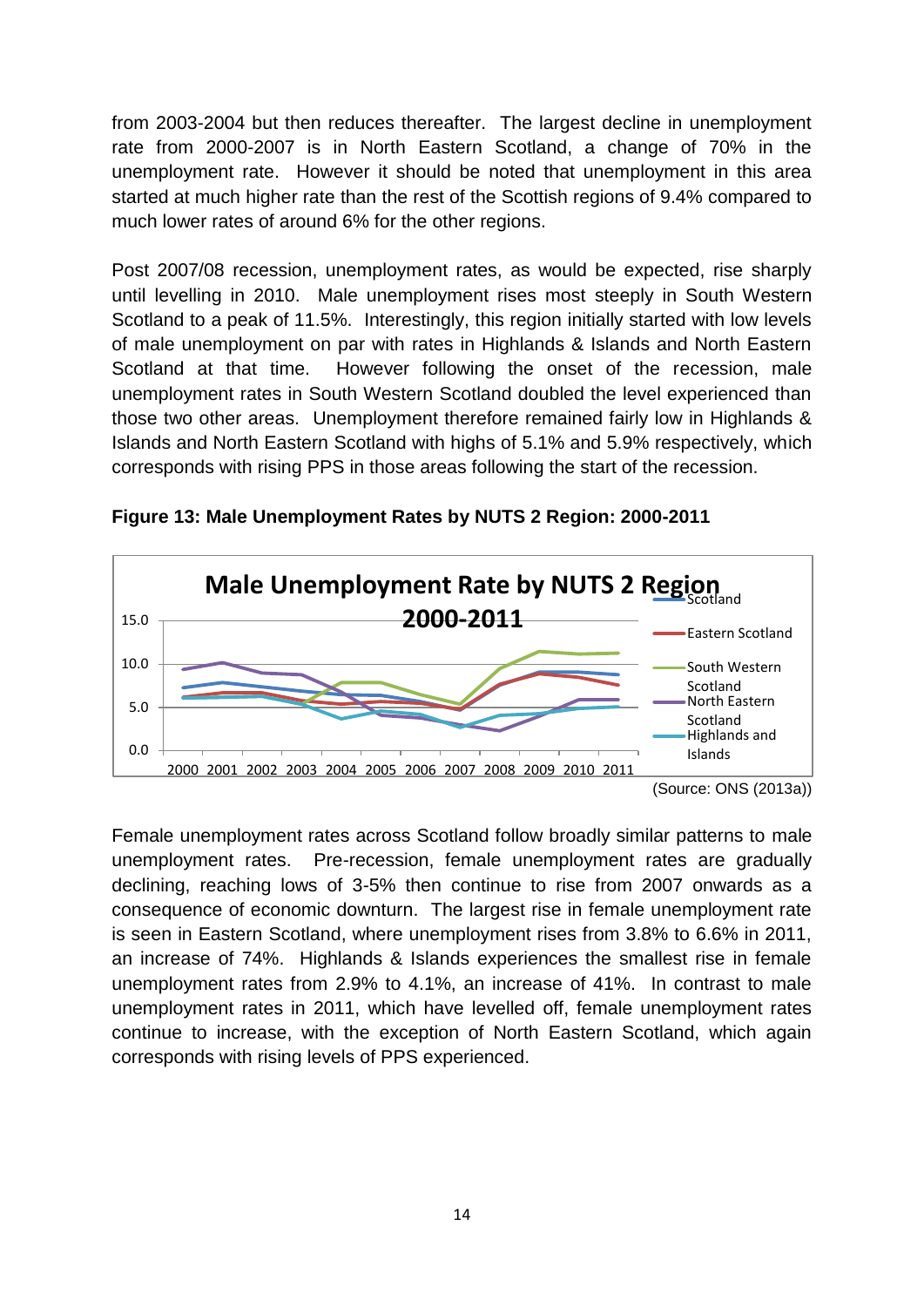

**Figure 14: Female Unemployment Rate by NUTS 2 Region: 2000-2011**

Long term unemployment is defined as those individuals who have been unemployed for 12 months or more. Table 3 highlights long-term unemployment as a percentage of total unemployment by NUTS 2 regions in Scotland. Across EU, long-term unemployment makes up a much larger proportion of unemployed workforce than in UK and Scotland. Interestingly long-term unemployment is substantially lower across all years in North Eastern Scotland than in any of the other NUTS 2 regions, 70% lower than level in Scotland in 2011. The highest level of long-term unemployment is found in South Western Scotland pre and post 2007/08 recession. These figures are not surprising given post-recession trends of PPS previously mentioned in section 1.

Table 4 details the rate of long-term unemployment by NUTS2 regions across Scotland. EU average of long-term unemployment rate is considerably steeper than UK and across all Scottish regions. Long-term unemployment rate in North Eastern Scotland is significantly lower than all Scottish regions; 8 times lower than the rate in South Western Scotland, the highest in 2000 and 2011.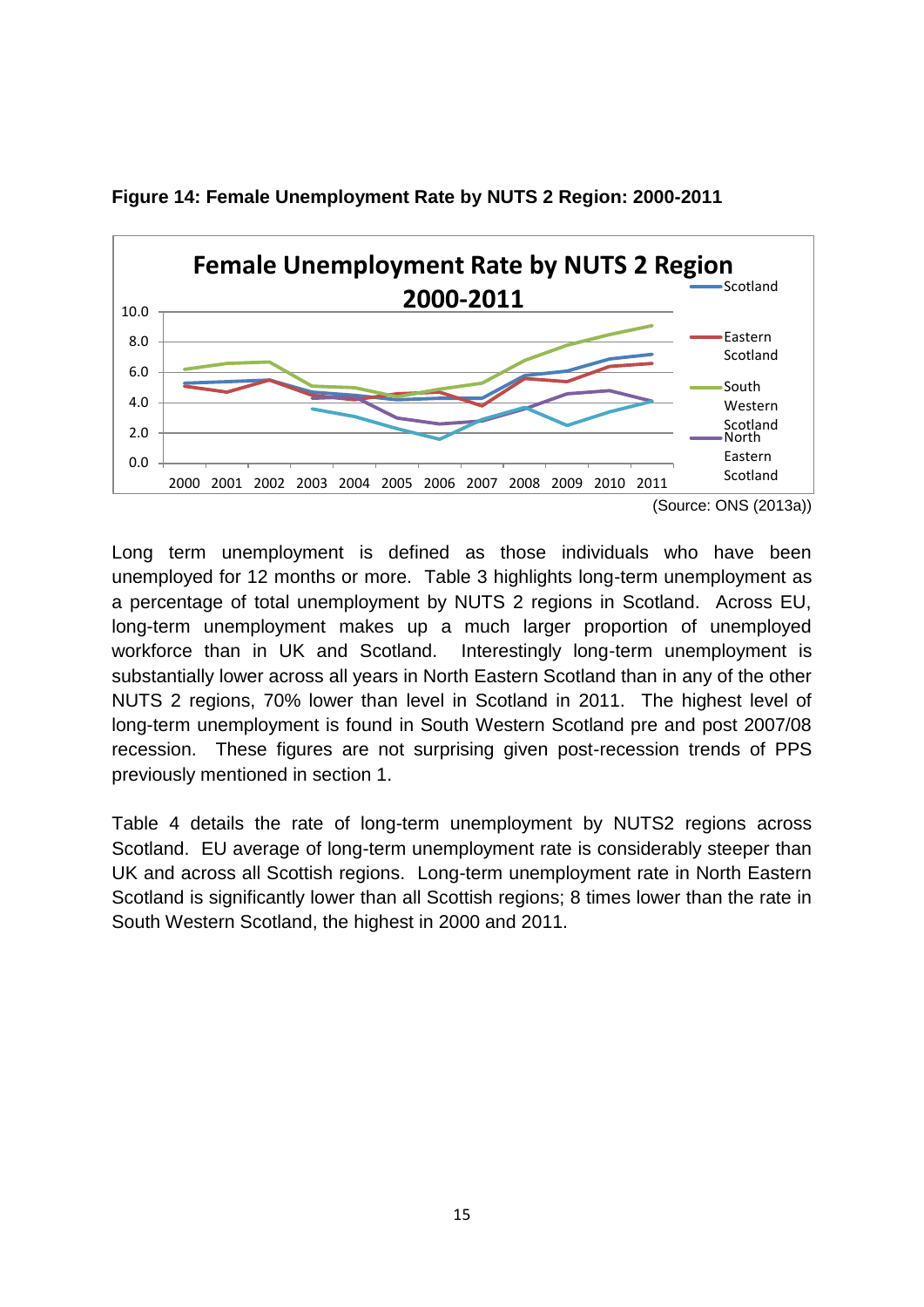|                  | 2000  | 2001  | 2002  | 2003  | 2004  | 2005  | 2006  | 2007  | 2008  | 2009  | 2010  | 2011  |
|------------------|-------|-------|-------|-------|-------|-------|-------|-------|-------|-------|-------|-------|
| EU (27)          | 46.54 | 46.49 | 45.28 | 46.01 | 45.31 | 46.20 | 45.71 | 43.05 | 37.36 | 33.47 | 40.10 | 43.12 |
| <b>UK</b>        | 26.75 | 25.28 | 21.74 | 21.41 | 20.5  | 21.05 | 22.32 | 23.76 | 24.09 | 24.55 | 32.68 | 33.49 |
| Scotland         | 30.31 | 26.82 | 23.69 | 22.64 | 20.53 | 22.54 | 23.12 | 21.07 | 20.86 | 24.94 | 32.72 | 34.00 |
| Eastern          |       |       |       |       |       |       |       |       |       |       |       |       |
| Scotland         | 28.50 | 27.94 | 21.44 | 20.46 | 16.61 | 18.01 | 20.17 | 22.33 | 18.58 | 22.06 | 26.88 | 30.66 |
| South            |       |       |       |       |       |       |       |       |       |       |       |       |
| Western          |       |       |       |       |       |       |       |       |       |       |       |       |
| Scotland         | 33.90 | 28.77 | 29.14 | 24.41 | 23.42 | 26.95 | 27.73 | 21.91 | 22.72 | 29.00 | 38.97 | 39.02 |
| <b>North</b>     |       |       |       |       |       |       |       |       |       |       |       |       |
| Eastern          |       |       |       |       |       |       |       |       |       |       |       |       |
| Scotland         |       | 14.32 | 10.03 | 15.15 | 19.78 | 18.72 | 6.50  | 14.87 | 13.85 | 13.58 | 14.00 | 9.96  |
| <b>Highlands</b> |       |       |       |       |       |       |       |       |       |       |       |       |
| & Islands        |       | 21.74 | 12.09 | 26.32 | 20.49 | 20.32 | 21.64 | 14.98 | 27.52 | 24.99 | 30.82 | 35.01 |

**Table 4: Long-term Unemployment as a % of total unemployment by Region 2000-2011** 

(Source: Eurostat (2012f): Long-term unemployment by NUTS 2 regions (%))

|                  | 2000 | 2001 | 2002 | 2003 | 2004 | 2005 | 2006 | 2007 | 2008 | 2009 | 2010 | 2011 |
|------------------|------|------|------|------|------|------|------|------|------|------|------|------|
| EU (27)          | 4.46 | 4.15 | 4.21 | 4.23 | 4.21 | 4.10 | 3.76 | 3.07 | 2.61 | 2.98 | 3.84 | 4.14 |
| <b>UK</b>        | 1.52 | 1.27 | 1.11 | 1.06 | 0.96 | 1.00 | 1.19 | 1.25 | 1.35 | 1.85 | 2.54 | 2.68 |
| Scotland         | 2.68 | 1.67 | 1.52 | 1.30 | 1.16 | 1.20 | 1.20 | 1.00 | 0.97 | 1.72 | 2.68 | 2.69 |
| Eastern          |      |      |      |      |      |      |      |      |      |      |      |      |
| Scotland         | 1.76 | 1.45 | 1.25 | 1.00 | 0.81 | 0.91 | 1.08 | 1.14 | 0.89 | 1.66 | 2.07 | 2.23 |
| South            |      |      |      |      |      |      |      |      |      |      |      |      |
| Western          |      |      |      |      |      |      |      |      |      |      |      |      |
| Scotland         | 2.91 | 2.22 | 2.28 | 1.69 | 1.58 | 1.69 | 1.60 | 1.12 | 1.23 | 2.14 | 3.94 | 3.76 |
| <b>North</b>     |      |      |      |      |      |      |      |      |      |      |      |      |
| Eastern          |      |      |      |      |      |      |      |      |      |      |      |      |
| Scotland         | t.   | 0.52 | 0.36 | 0.70 | 1.02 | 0.74 | 0.17 | 0.50 | 0.42 | 0.47 | 0.49 | 0.45 |
| <b>Highlands</b> |      |      |      |      |      |      |      |      |      |      |      |      |
| & Islands        | ÷    | 1.45 | 0.69 | 1.47 | 0.99 | 0.77 | 1.02 | 0.51 | 0.82 | 1.48 | 2.18 | 2.42 |

(Source: Eurostat (2012f): Long-term unemployment by NUTS 2 regions (%))

#### **Youth Unemployment**

Youth unemployment is a measure of unemployment of individuals who are aged 16- 24 years old. Figure 15 below shows patterns of youth unemployment by gender from 2006 to 2012. Post-recession saw a steeper increase in female youth unemployment rates than their male counterparts, from 9.6% to 19.5% in 2010, an increase of 100%. In contrast male youth unemployment rates only rose by 20% from 2007 to 2010. However 2011 saw male youth unemployment rates peak at 28.5% but have subsequently fallen to 20.7% in 2012, a rise of 47% from 2007 to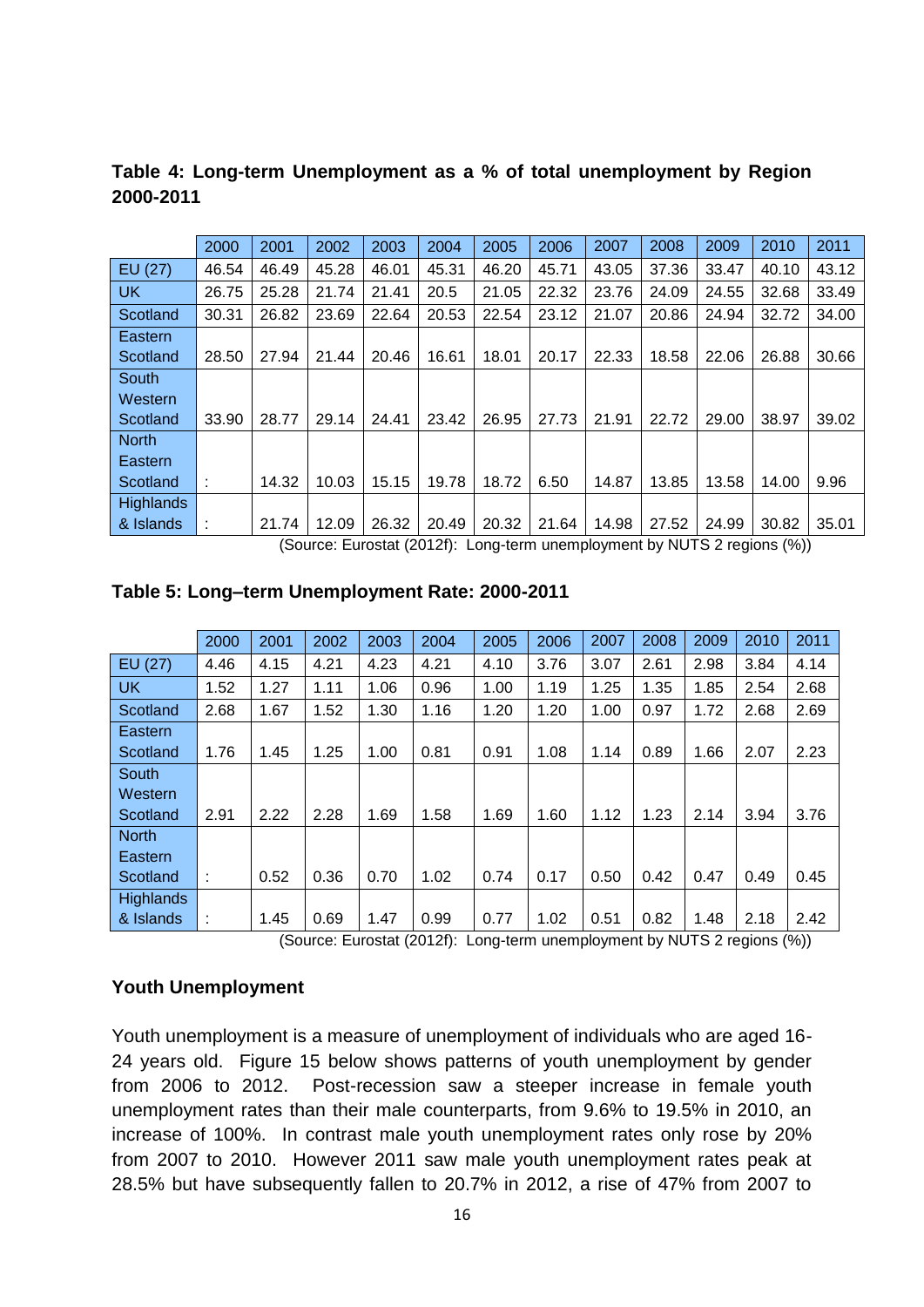current levels. Female youth unemployment rates have also decreased to 15.6% in 2012, but remain 84% higher than they were in 2006.



**Figure 15: Scotland: Youth Unemployment by Gender: 2006-2012**

**Figure 16: Youth Unemployment by Gender: 2005-2012**



Figure 16 illustrates since 2007/08 recession, youth unemployment rates have increased across both men and women in Scotland and in UK. Figure shows that youth unemployment rate is higher for UK men than for Scottish men. In contrast, amongst young women, youth unemployment in Scotland is higher than the UK currently (19.2% vs. 18.2%). The increase in female youth unemployment since 2007/08 has been much steeper in Scotland, an increase of 80% compared to 51% increase for UK women. Disturbingly in 2005 youth unemployment amongst women was actually lower in Scotland than for young women in UK, making the increase overall in Scottish female youth unemployment rates much more marked.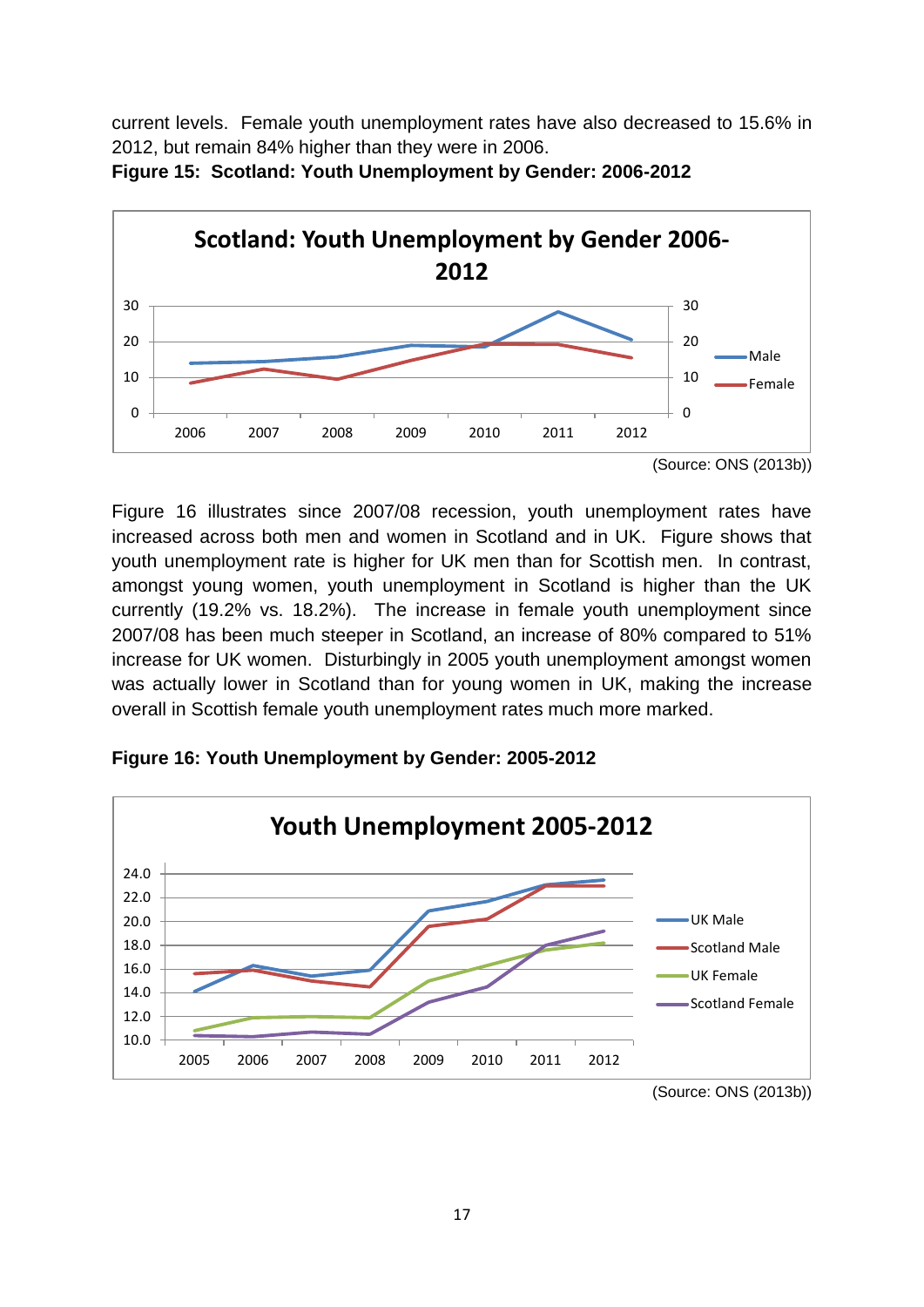# **2.8 Summary**

- Following the recession in 2007/08, male economic activity rates have taken longer to recover than female economic activity rates.
- Employment rates for men declined at a much faster and deeper rate than female employment rates following the onset of the recession.
- Over the period 2000-2011, male youth employment was higher than female youth employment. Both male and female youth employment typically is highest in North Eastern Scotland and lowest in Highlands & Islands, mirroring patterns in male employment by region.
- Full-time employment has been gradually declining since 2004, with a faster decrease following recession in 2007/08. Conversely, since the start of the recession, part-time employment has been steadily increasing with a greater proportion of men now working part-time due to lack of full-time jobs available within the labour market.
- Prior to the recession, the average rate of underemployment in Scotland was higher than UK. Since the recession, this trend has continued to increase with higher underemployment in Scotland. In comparison to men, women are much more likely to be underemployed than men due to the nature of their employment.
- Unemployment rates for both men and women in Scotland have increased following the onset of the recession.
- Long-term unemployment as a % of total unemployment is higher in Scotland than UK.
- Post-recession saw a steeper increase in female youth unemployment rates than their male counterparts in Scotland. Since 2011, female youth unemployment in Scotland remains higher than in UK whereas male youth unemployment in Scotland is lower than UK.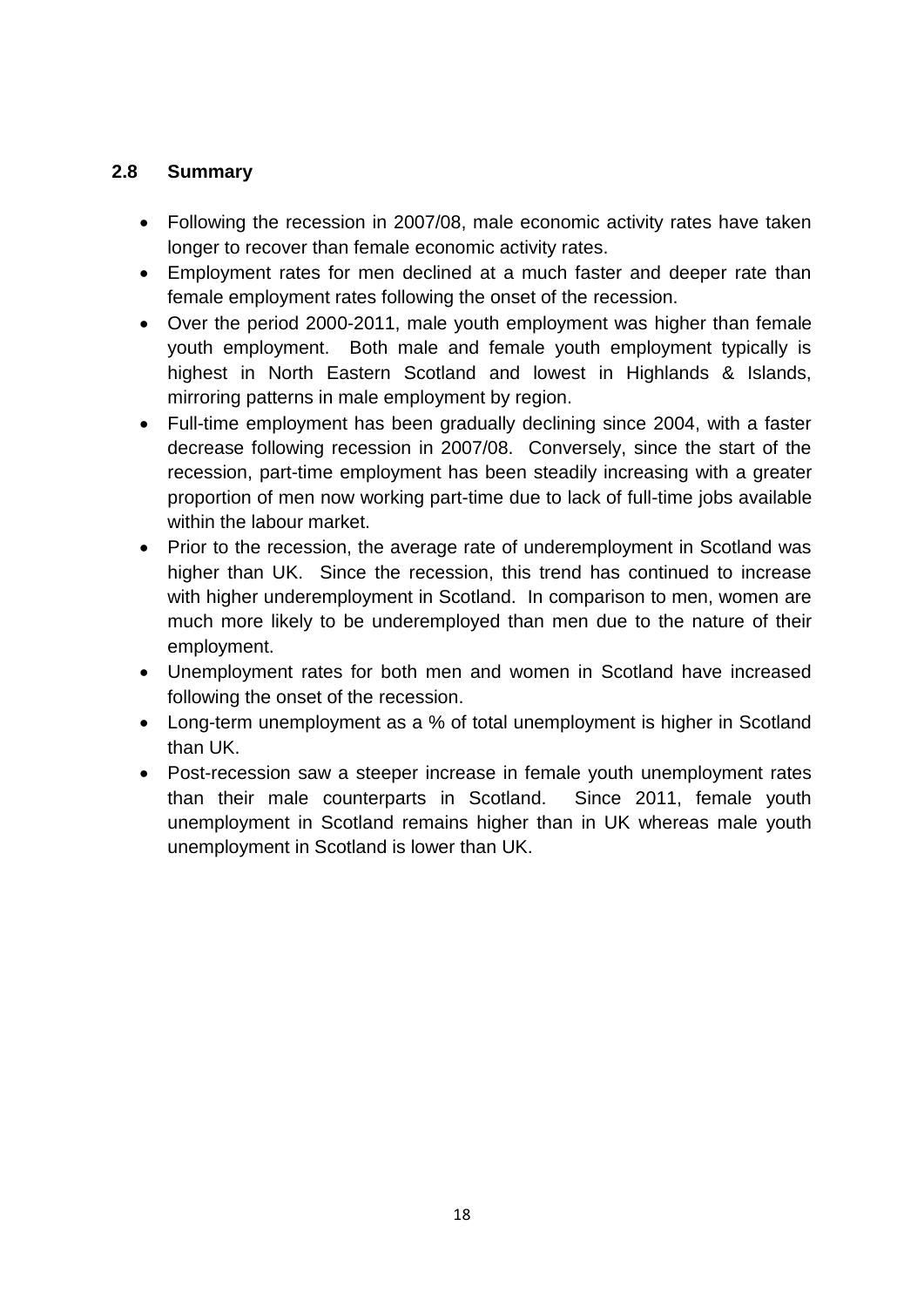# **3. Gender Mainstreaming and European Structural Funds**

The EU has actively promoted equality between women and men for a number of years. Indeed, Article 119 of the Treaty of Rome established the principle of equal pay for equal work for women and men. Since then, EU policy has evolved incrementally through various Directives and Action Programmes as the objectives have expanded from equal pay to equal opportunities (Pollack & Hafner-Burton, 2000).

#### **3.1 Gender Mainstreaming**

The current approach is gender mainstreaming; bringing gender equality considerations to mainstream processes. This approach was adopted by the EU in the mid-1990s and became a requirement for European regional policy delivered through the 2000–2006 Structural Funds programme, and continued into the 2007- 13. According to the European Commission (EC):

*Gender mainstreaming involves not restricting efforts to promote equality to the implementation of specific measures to help women, but mobilising all general policies and measures specifically for the purpose of achieving equality by actively and openly taking into account at the planning stage their possible effects on the respective situation of men and women (gender perspective). This means systematically examining measures and policies and taking into account such possible effects when defining and implementing them*. (CEC, 1996, p. 1)

# **3.2 Gender Mainstreaming and Economic Development**

The adoption of gender mainstreaming implied that it was no longer acceptable to assume that additional resources targeted at stimulating economic development and growth benefited men and women equally. In other words, that the intervention was gender neutral. There is no way of ascertaining the veracity of that assertion other than appraising projects in relation to their gender impact. Therefore, in order to maximise the economic impact of policies designed to stimulate regional development they need to be more 'gender aware.' This is what gender mainstreaming is attempting to achieve by bringing gender equality considerations to the mainstream policy development and delivery process. By building gender equality considerations into the core of policy formulation and decision making, the likely consequences for both men and women can be assessed as an integral and continuing part of those processes. Unintended consequences and/or effects that could undermine or prevent the achievement of stated policy aims for either men or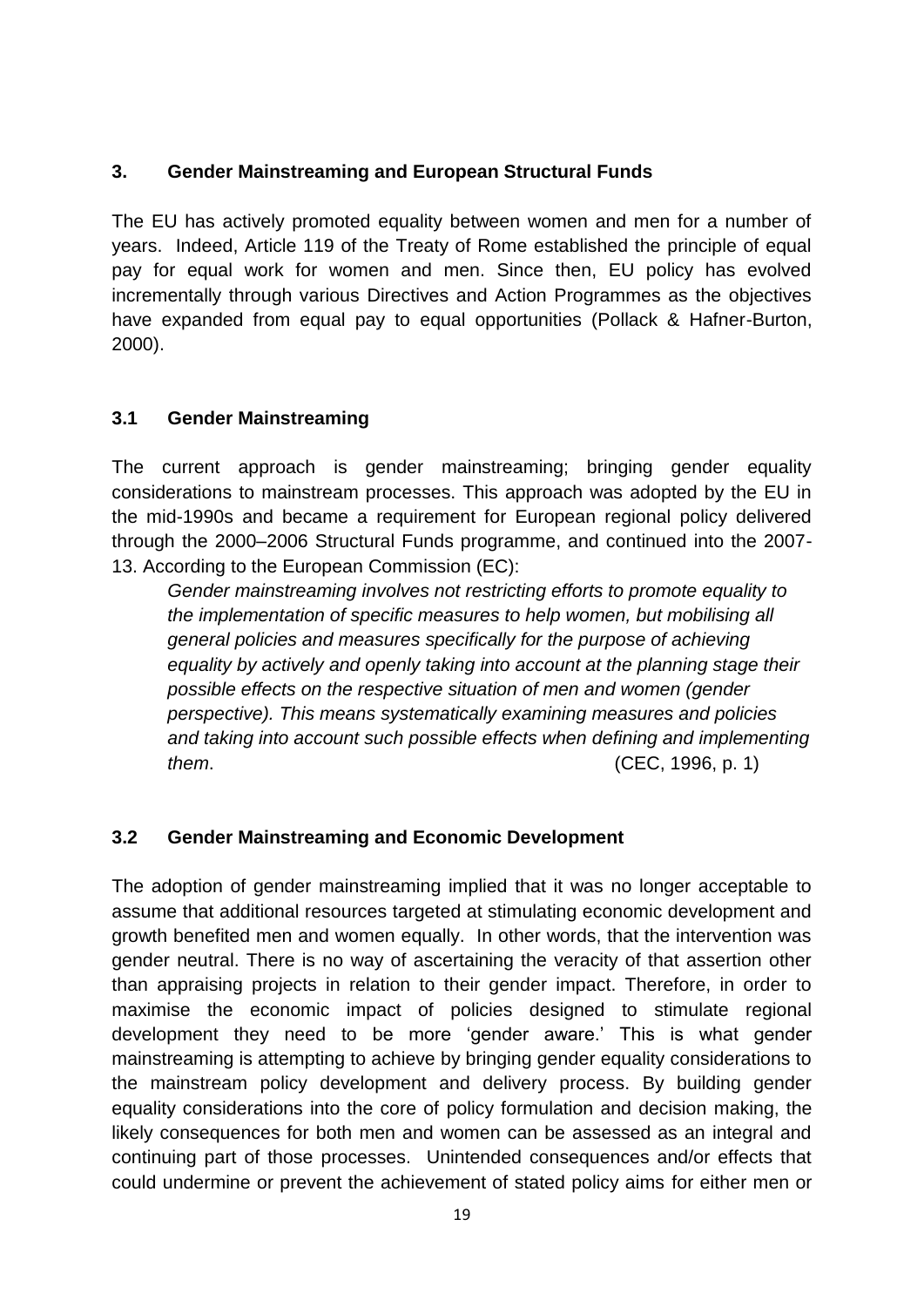women can be identified, avoided or monitored from the earliest stages (McKay & Gillespie, 2007). This approach is now central to the EU's policy for equal opportunities and a key feature of its regional policy.

The rationale for pursuing gender mainstreaming via the Structural Funds is as much about promoting economic efficiency as it is about promoting equity.

The integration of equal opportunities into the Structural Funds is not only for reasons of social justice and democracy. The main aim of the Structural Funds to reduce economic and social disparities and to establish the conditions which will assure the long-term development of the regions depends upon the fullest participation of the active population in economic and social life. Failure to overcome the constraints to the equal and full participation of women and men means that the development objectives of growth, competitiveness and employment cannot be fully achieved, and also that the investments made in human resources (e.g. in raising education and qualification levels) are not exploited efficiently (Braithwaite et al., 1999, p. 5).

If the poorer regions are to improve their economic performance then they have to make a more efficient use of the resources available to them, particularly human resources; within the EU, women account for the majority of the labour market that is inactive and the unemployed (Rees, 2000, p. 181). In addition, there was recognition of the need to expand the total number of people of working age in paid employment in order to accommodate the ageing population and the resulting fiscal consequences.

The desire to increase women's participation in the formal labour market was also a key feature of the European Employment Strategy and the subsequent Lisbon agenda (Rubery, 2005). There is a considerable literature on the experience of the Structural Funds in respect of equal opportunities and more recently mainstreaming (see Bendl and Schmidt, 2012; Platenga et al, 2007; Rubery, 2002; Braithwaite et al., 1999).

In Scotland, the Equal Opportunities Commission (EOC) facilitated a working group with various stakeholders responsible for implementing the Structural Funds, including the Scottish Executive. As a result of these discussions, a toolkit for the integration of gender equality considerations into the 2000–2006 programmes in Scotland emerged (Fitzgerald, 1999). If gender mainstreaming was to be considered as more than simply a 'tick-box' exercise then the following five characteristics were identified as being crucial to its successful implementation:

(1) Sound baseline data about the relative position of women and men across a range of areas.

(2) Clear target setting and indicators for delivery.

(3) A comprehensive, responsive and clearly communicated monitoring system.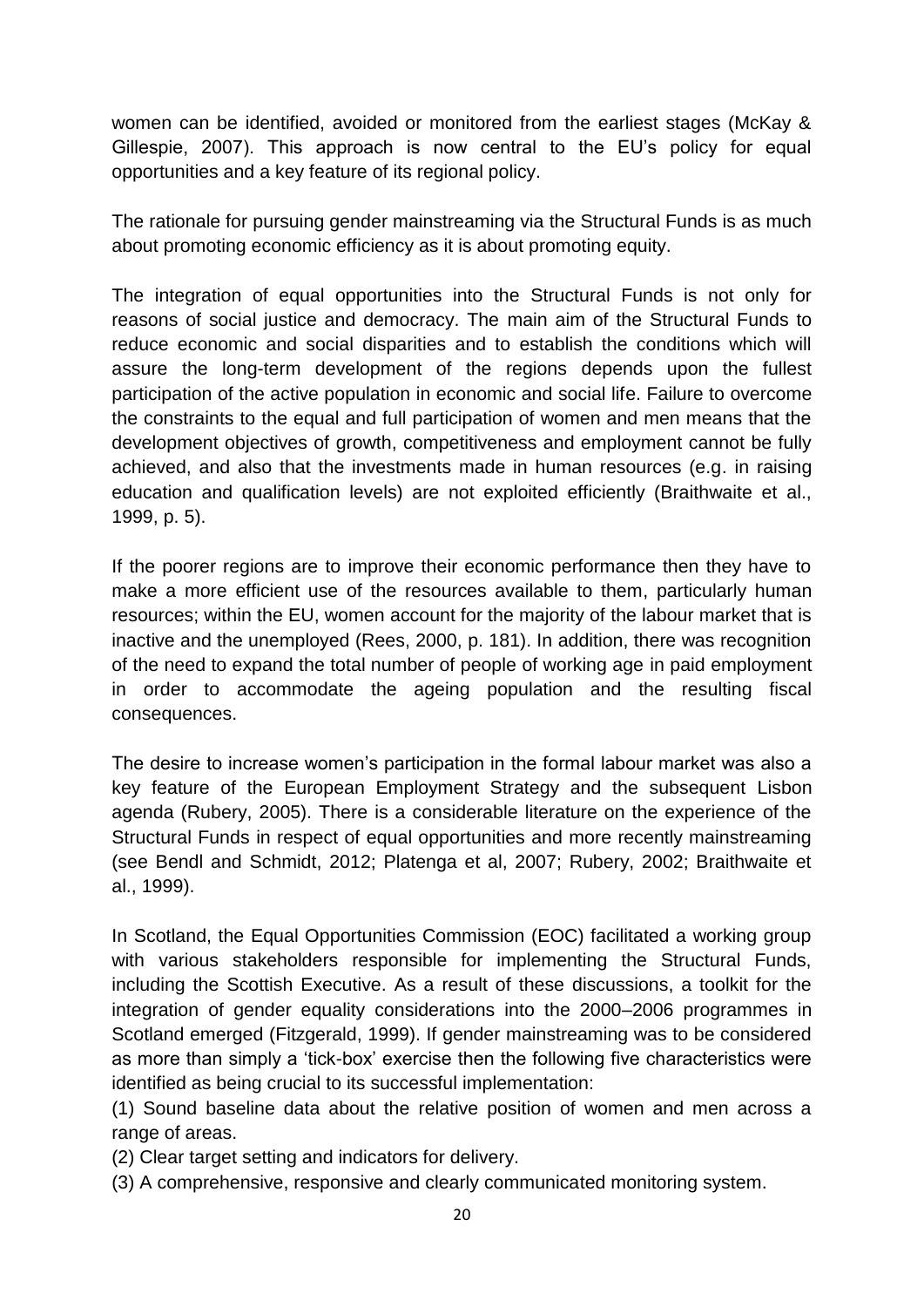(4) Ongoing training and capacity building at all levels.

(5) The systematic use of Gender Impact Assessment – an ex-ante method of assessment that utilises a set of questions to identify and respond to the different situations and needs of women and men

(Fitzgerald, 1999, pp. 6–12).

# **3.3 Gender Mainstreaming v Equal Opportunities**

Although the Structural Funds Regulations emphasise gender mainstreaming, in Scotland, the decision was taken early on to implement an overall approach that focused on equal opportunities:

*The European Commission gives a particular focus to 'gender mainstreaming'. The Scottish Structural Fund Programmes follow the spirit of the Treaty, which takes a broader view of equalities which sees gender equality as one of the key strands, with disability, race/ethnicity, sexual orientation and age*. (Scottish Executive, 2005, p. 83)

In the 2007-13 guidance to applicants the Horizontal Theme of Equal Opportunities is defined as follows: "to increase the opportunities within the Programme for all groups and to prioritise and adapt support for groups facing particular disadvantages to participation".

The guidance to applicants further explained:

"*Projects should:* 

- *Describe how you have taken account of, and reflected, the diverse needs of the target group(s) in the development and delivery of your project.*
- *Describe any particular focus given to one or more of the six key equality strands: (i) gender (ii) ethnic origin (iii) religion or belief (iv) disability (v) age or (vi) sexual orientation.*
- *Describe any potential barriers to access or participation and state how you intend to overcome these barriers.*

*You should not only consider what Equal Opportunities policies, procedures and resources will be in place, but also explain how these will make a positive difference to the project*" (Scottish Government 2007).

Successful gender mainstreaming requires the provision and allocation of adequate resources and a systematic approach to building in gender considerations at every stage of the policy and implementation process. Therefore, to some extent, the targeting of gender mainstreaming is diluted by being included and implemented under the broader category of equal opportunities. In addition, a key part of the application scoring procedure required evidence that all the horizontal themes were being appropriately considered. That meant that as well as being able to exhibit how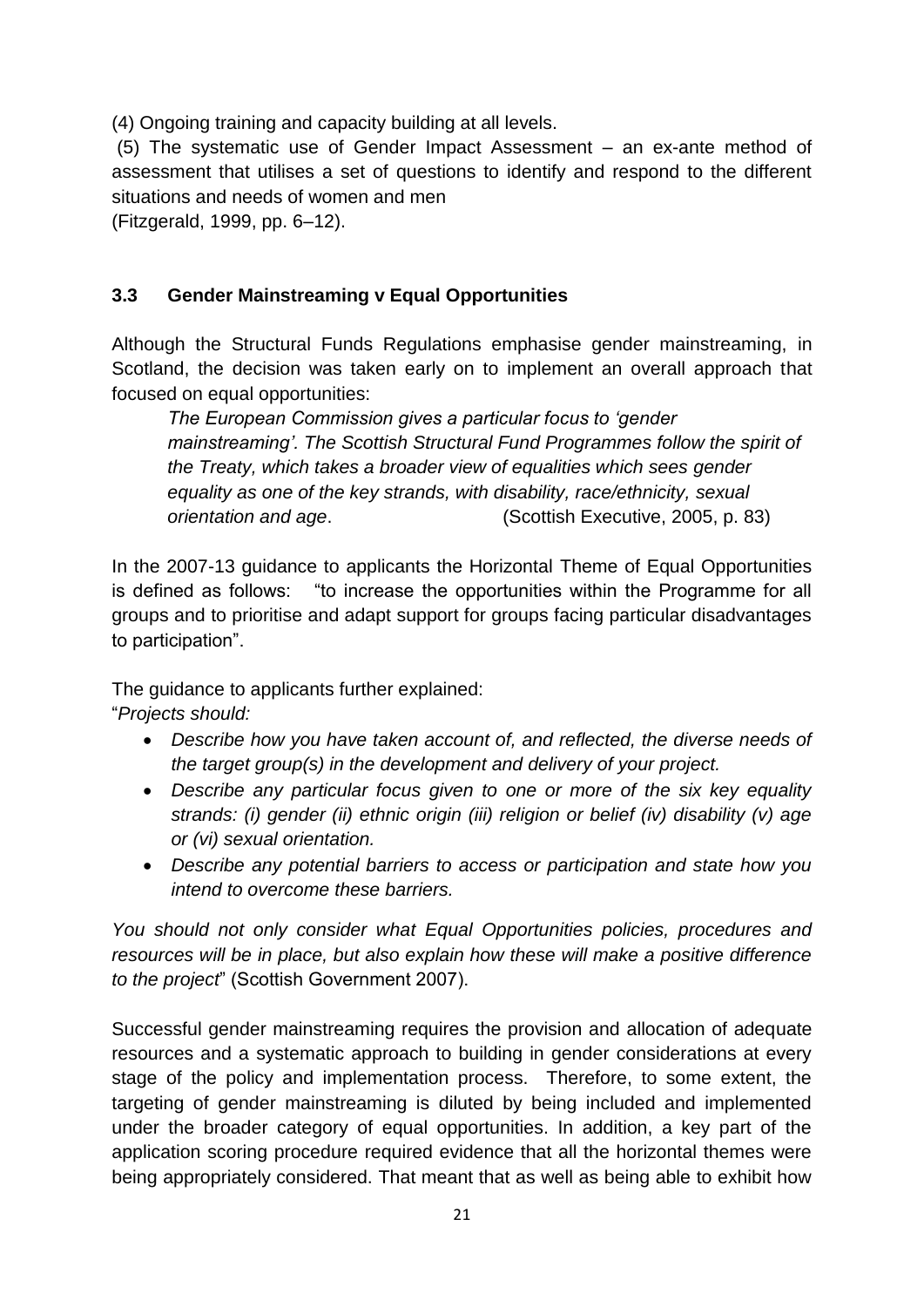the project would contribute to equal opportunities, applicants also had to show how their project would contribute to environmental sustainability and social inclusion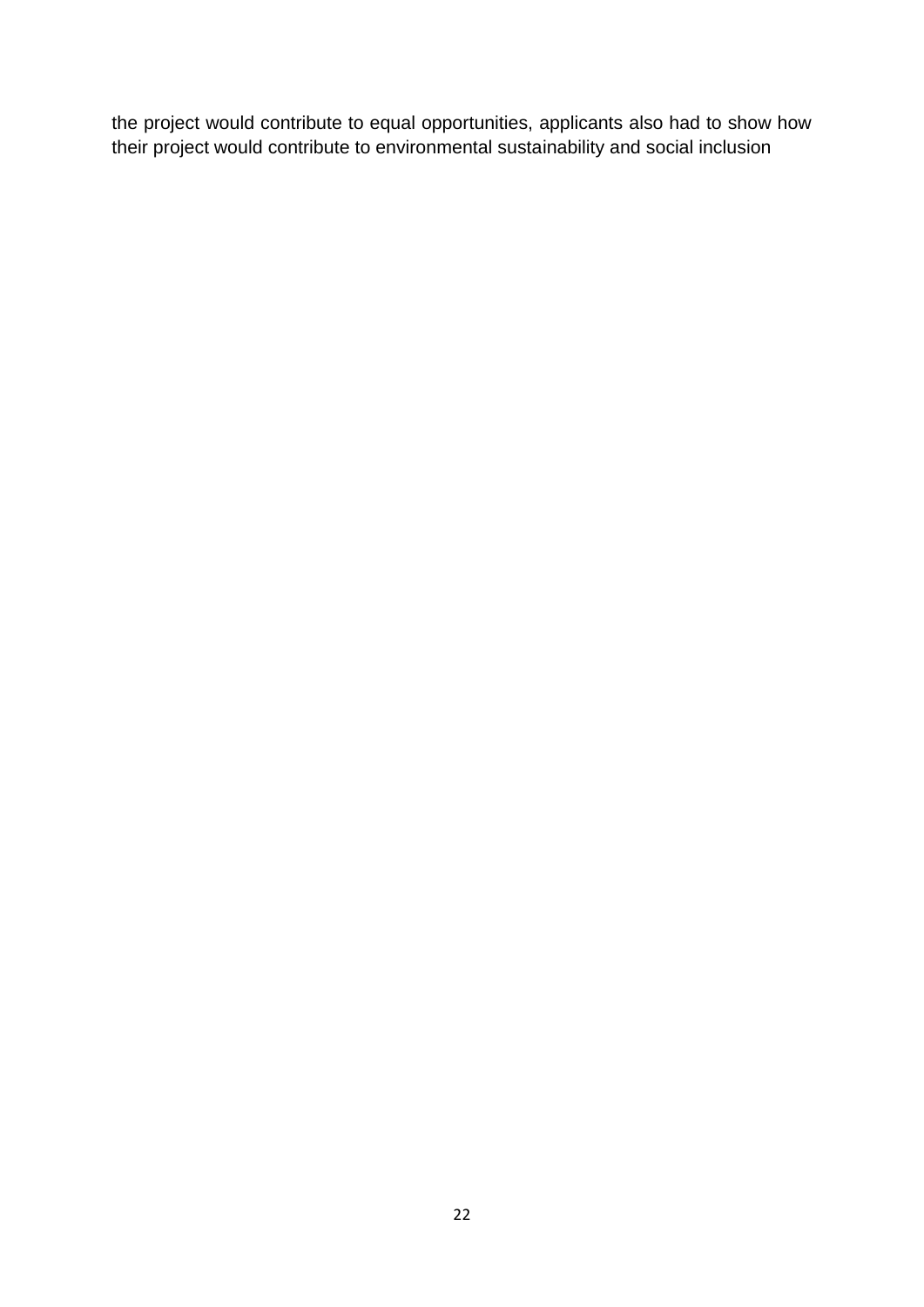# **4. Research Findings**

The main aim of this project was to evaluate gender mainstreaming in the 2007-13 Scottish Structural Funds programme and to highlight any lessons in terms of what worked and what did not work which could inform the 2014-20 Scottish Structural Funds programme.

A number of ERDF and ESF projects in both Lowlands and Uplands (LUPS) and Highlands and Islands (H & I) areas were selected for study. A total of 19 projects were initially contacted by Scottish Government for participation and 13 agreed to be interviewed. Projects were selected to provide a cross section of regional areas, public/private/voluntary sector and a mix of ERDF/ESF funding.

The majority of participants who agreed to be interviewed were located within LUPS area (eight), with five from the Highlands & Islands region. In terms of the types of Structural Funds accessed, nine of the projects interviewed were in receipt of ESF funding, compared to four with ERDF funding. Of the 13 projects interviewed; three were from the private sector; seven from the public sector and three from the voluntary sector. Broadly speaking the projects interviewed could be split into two distinct groups. Those projects which had a clear equal opportunities focus, of which there were six (five ESF and one ERDF) and will be referred to as Group 1. The other group of projects which did not have a specific equal opportunities objective, of which there were seven (four ESF and three ERDF) which will be referred to as Group 2.

The interviews were undertaken in order to elicit information about:

- Application procedures understanding of gender mainstreaming.
- What monitoring they had undertaken and what support they had to do so.
- The impacts of the recession, given that some of the projects were established prior to the onset of the great recession.
- The main legacy of these projects in terms of gender mainstreaming and whether they provide a template for the future.
- Recommendations for the 2014 2020 funding period

The methodology adopted to gather the qualitative data was face to face interviews with project managers. Interview questions were sent in advance of all interviews to allow projects time to prepare and gather any information necessary.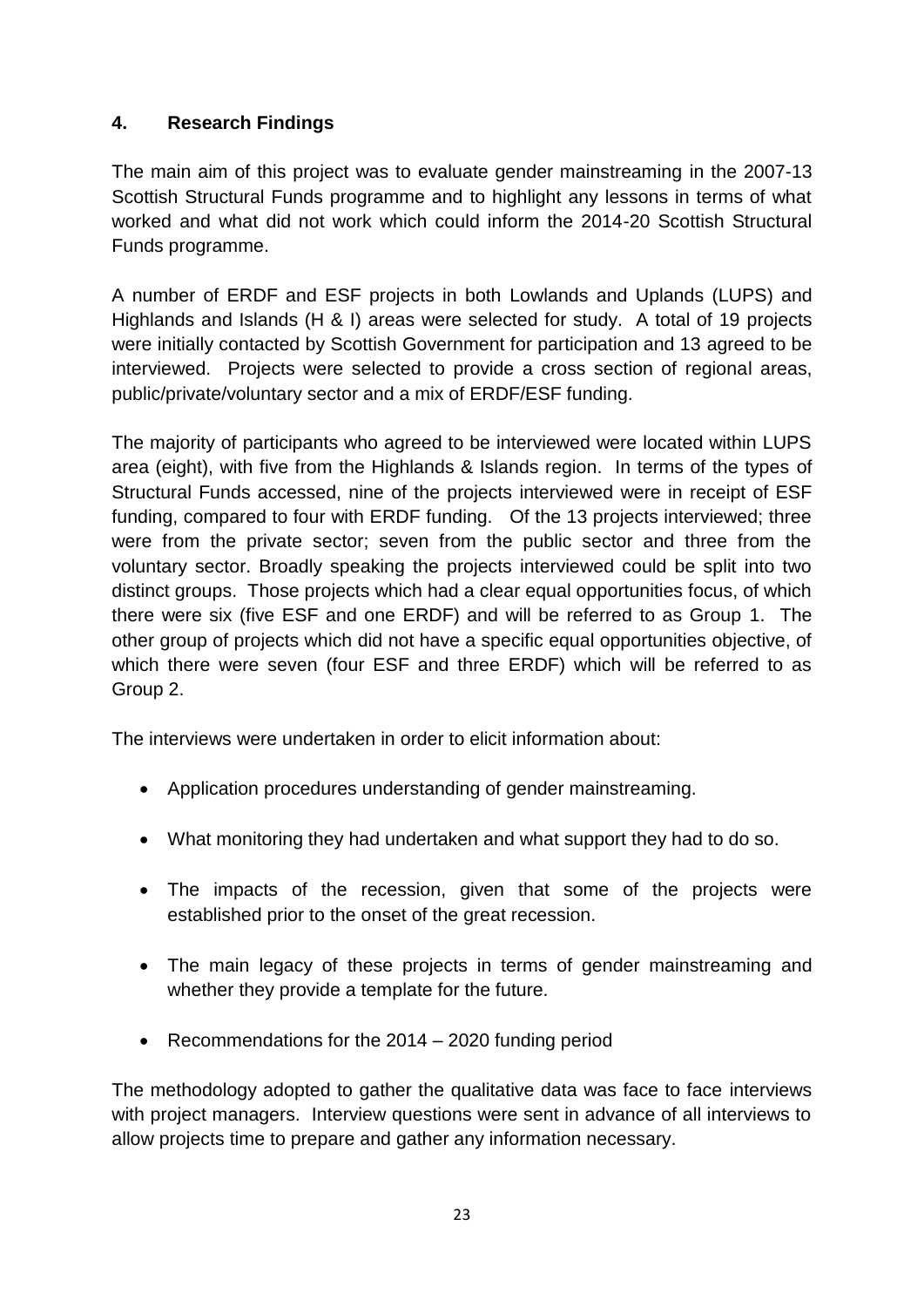#### **4.1 Application Procedures and Understanding of Gender Mainstreaming:**

# **4.1.1 Application Procedures:**

Projects which had been previously funded in 2000-2006 funding period (seven out of the thirteen participants) were very positive with regards the structure and standardisation of the application form for ESF. In particular those projects (in the main from Group 1) felt that the separate sections on each of the horizontal themes and scoring template worked well. However some issues were raised by two projects from Group 1, who had been in receipt of previous funding in 2000-2006, who felt that the application form now was quite weak in terms of impacting upon horizontal themes in general. They felt that there was no real opportunity to explain in detail what work would be undertaken to tackle the horizontal themes. This lack of opportunity to detail was particularly apparent for larger scale projects. For Group 2 projects however this seemed to be less of an issue.

Several projects within Group 1, who had been in receipt of funding previously in 2000-2006, noted that in comparison with 2000-2006 programming period, in terms of the application form, there has been an improvement and movement away from simply asking "Do you have an Equal Opportunities Policy?" Though there was still a general feeling that even organisations who had stated that they had an Equal Opportunities Policy in place were not really weaving it into their application.

In their application for funding, projects were expected to outline how they would address the horizontal theme of equal opportunities. Projects interviewed were aware of the issue, although understanding of gender mainstreaming and tackling gender issues varied quite dramatically from being fully integrated within their daily activities to complete lack of awareness of gender issues and their implications.

What worked particularly well within the Highlands & Islands area was having no minimum size for a project. This meant that a fairly large number of small projects were able to apply and receive funding. Some organisations, spanning both Groups 1 and 2, are currently running projects in H&I that would never have been considered for LUPS area as they did not reach the minimum size they were looking for. Therefore organisations that had been funded across both LUPS and H&I areas, found that H&I were far more flexible in terms of how the Structural Funds were managed. One organisation within Group 2 commented that LUPS funding was administratively debilitating.

The majority of projects within Group 1 were not quite clear on whether the European Commission (EC) were assuming that everything is mainstreamed now and therefore were not sure where horizontal themes would specifically fit into the new programming period. They commented that the horizontal themes, particularly equal opportunities, had not been as explicit as they were particularly within 2000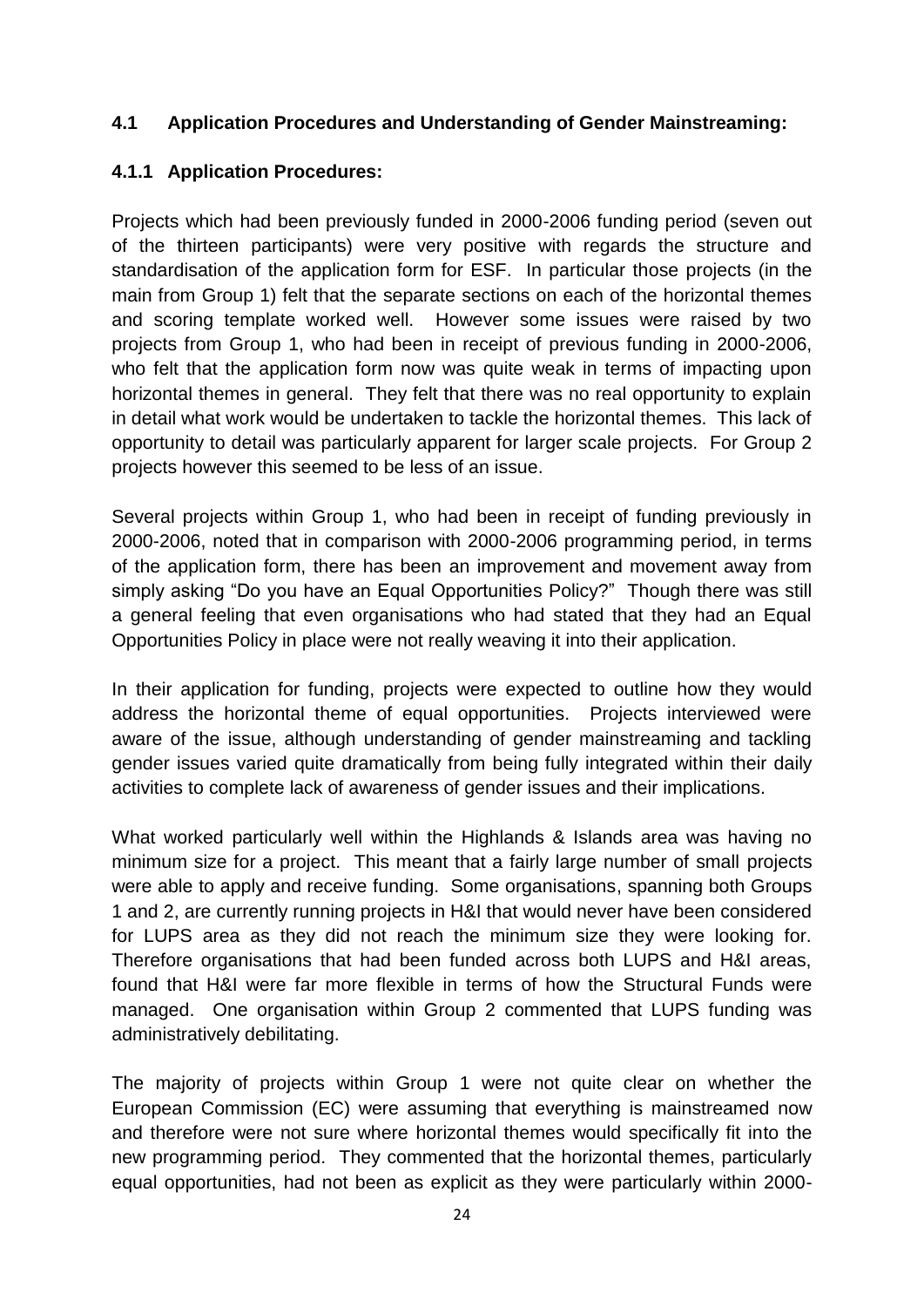2006 programme. Many had noted there was less of an emphasis on horizontal themes in 2007-2013 period. In contrast in Group 2, despite half of the projects from this group having had experience with the previous funding round, there was no mention of this observation throughout the interviews.

# **4.1.2 Understanding and Integration of Gender Mainstreaming.**

The research findings showed that overall understanding of gender mainstreaming was varied across all the projects. This ranged from projects that displayed a great depth of understanding of gender issues and proactively embedded these considerations within their daily activities to projects that were completely unaware of gender mainstreaming as a concept and took a more passive approach. This difference of understanding and integration was somewhat obvious when both group's answers were compared. On the whole, Group 1 displayed greater overall understanding of equal opportunities and gender mainstreaming compared to Group 2. Despite the disparity in understanding, all projects interviewed had some form of equal opportunities policy in place.

For those organisations, who demonstrated a greater understanding of gender mainstreaming, "gender equality was core". These projects predominantly came from Group 1. To them gender mainstreaming "underpinned everything given the projects objective". Gender mainstreaming was fundamental to the way they approached their project in terms of types of services they offered: "it's our work, it's what we do", "it forms part of the core of our activities", "because the nature of the project is about equality, it was inevitable that that would form a central part of it". Gender mainstreaming was "considered a fundamental part of everything we do rather than just an add on". As would be expected gender mainstreaming formed a central part of Group 1's overarching thinking whereby "equality then becomes part of that natural thought process." These projects displayed an informed approach to gender mainstreaming and recognised that in order to understand gender mainstreaming, labour market statistics and gathering demographic intelligence was fundamental to identifying where the gaps were. Nonetheless two projects within Group 2 also demonstrated a great depth of understanding and awareness of gender mainstreaming within their daily activities.

Some very positive comments to come from Group 1, which were ESF labour market support schemes, highlighted the opportunity that Structural Funds had provided them with to "raise awareness within our organisation of gender mainstreaming" and "saw ESF as something that could complement what we are being asked to do as an organisation" and offered "more of an opportunity rather than a barrier and something integral in terms of what we wanted to do already with regards mainstreaming". However, one project within Group 2 openly commented that even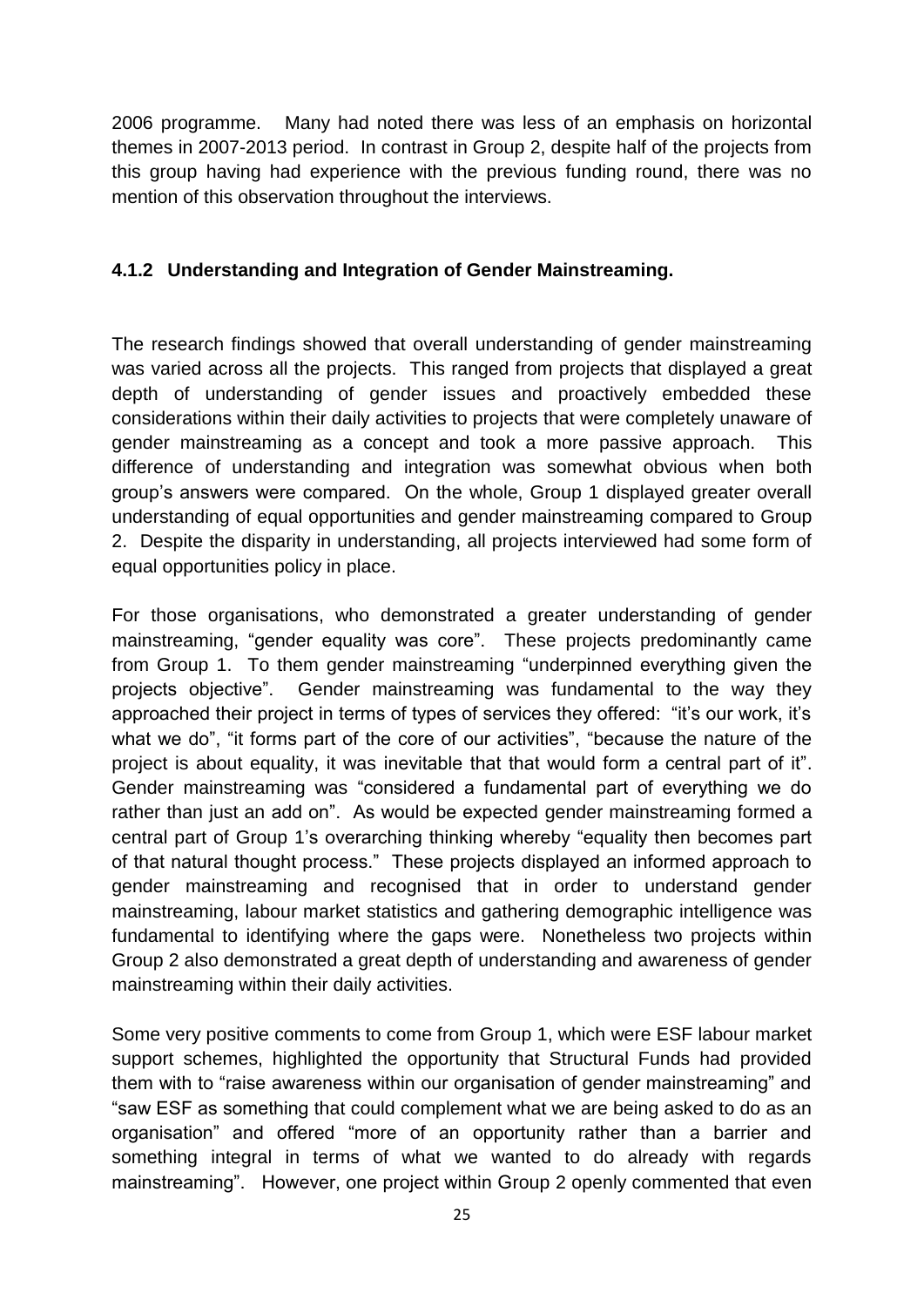though "equality and diversity is a strategic aim for us, cultural understanding and acceptance of gender mainstreaming is pretty low. This project is trying in some ways to break those barriers".

On the other hand a number of the other projects surveyed were totally unaware of gender mainstreaming as a concept. In the main these tended to be projects within Group 2. For these projects, which were ERDF infrastructure or provided business support services**,** "gender was not an issue", or at least they didn't consider it to be an issue to them. They displayed a passive view of gender mainstreaming; "we don't have any barriers to participation and access", providing "equal access and easily accessible to all therefore no gender specific issues". This was very much the case with private sector projects or those projects that were providing some form of business enterprise and innovation support services. To them businesses were genderless, they viewed gender mainstreaming solely in terms of complying with equal opportunities legislation. Therefore the majority of projects in Group 2, which did not have a gender or equal opportunities objective, saw gender mainstreaming purely as a legal and administrative hurdle.

Some of the projects, within Group 1, with experience in previous funding rounds stated their concerns that horizontal theme of equal opportunities was not as prominent as it had been in 2000-2006 round. Some felt it was becoming eroded. They felt that issues relating to gender had been subsumed within the broader horizontal theme of equal opportunities. This has resulted in what they felt was a lack of direction and less prominence on equalities within the current funding round. Concerns were also raised by Group 1 projects as to whether the horizontal theme of equal opportunities would continue within the 2014-2020 funding round or whether equalities will be subsumed by another theme and become further diluted. Indeed some felt that this was a problem overall with the movement towards mainstreaming in general.

#### **4.1.3 Provision of support & guidance from Scottish Government:**

Projects across both Groups who had been involved with previous rounds of Structural Funds programme commented that in 2000-2006 there had been much more information in terms of horizontal themes, information, best practice examples, workshops, seminars and case studies available to them to draw upon at the application stage. In 2000-06 support from HIPP and ESEP on the horizontal themes at the pre-application was highly rated, particularly from projects within Group 1 and one project from Group 2. They provided good examples of the sort of things that ought to be in the horizontal theme application such as general principles. However Group 1 felt that in the 2007-13 period there was less information and guidance available in relation to the horizontal themes in general and equal opportunities in particular. One project from Group 2 noted that there was not a huge amount of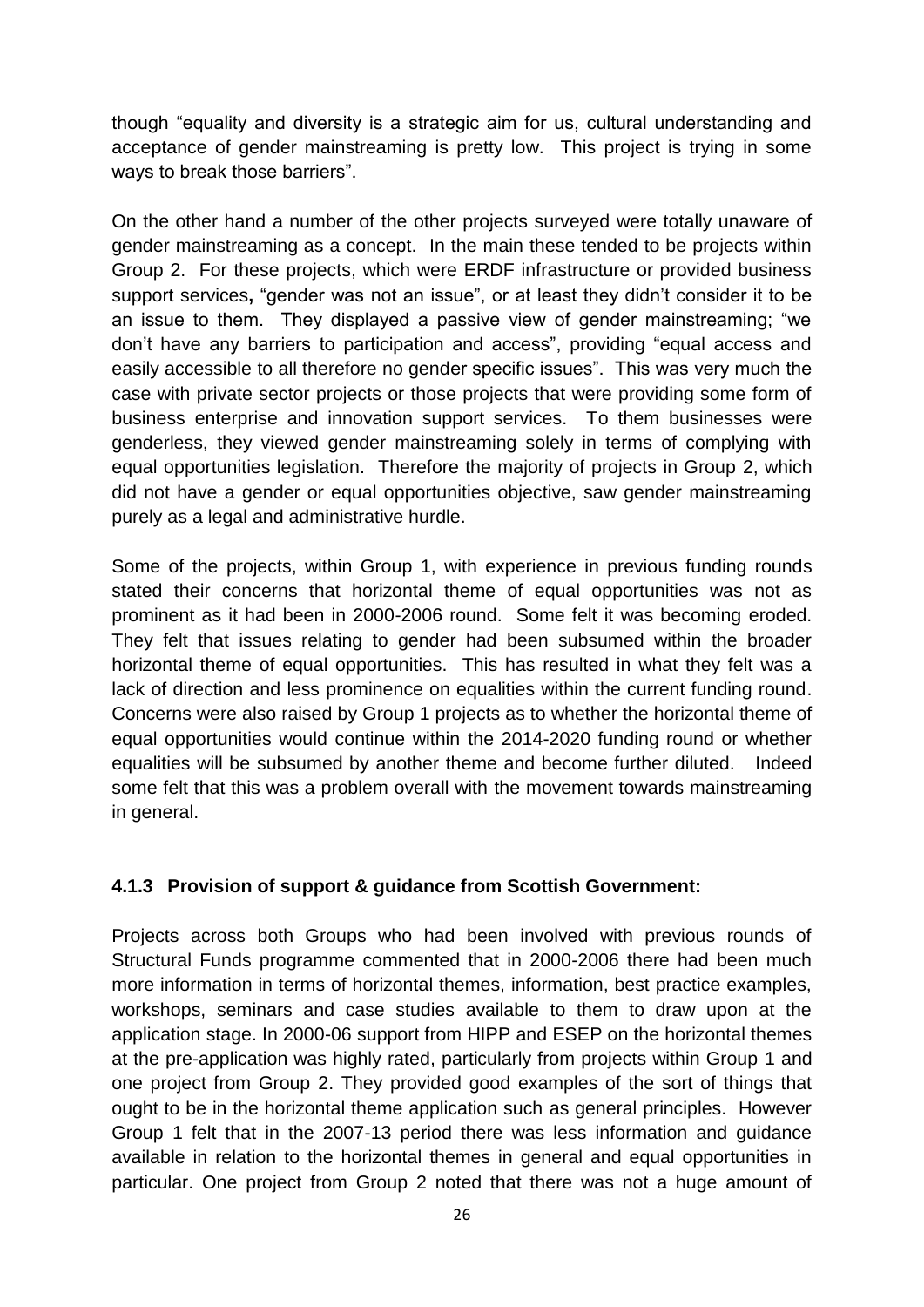information in the Scottish Government application guidance document on gender mainstreaming. Although it was highlighted by Group 1 projects that the Scottish Government was effective at getting organisations in contact with each other to learn from how they have done things in the past.

In comparing this current programming period with the previous one, it was felt overall that there had been less work in terms of trying to develop any guidance with regards horizontal themes. It was felt that there was a lack of guidance in the current programme and more explanation about gender mainstreaming was needed. For Group 1 projects, this was less of a problem since they had a more informed understanding of gender mainstreaming; therefore they had little need for provision of information or guidance from Scottish Government. They drew on their own experience to guide their application and used organisational equality toolkits to inform the application section. In fact two of the projects interviewed pointed out that their application on equal opportunities was regarded as an exemplar by the Scottish Government and Highlands & Islands Partnership Programme for others to follow. However for Group 2 projects this was an issue especially those projects which had no previous experience of accessing Structural Funds.

# **4.2 Access and Monitoring**

# **4.2.1 Difference in terms of number, and ways, men and women have accessed the project?**

ERDF projects currently have no requirement to provide gender disaggregated statistics within their funding. Those projects interviewed, mostly from Group 2, who provided business support did not monitor usage by gender. Organisations are "genderless", therefore they felt it difficult to gather and record such information. These five projects did not view it as their role to do anything about the gender split of usage; "it was open and inclusive to all".

Some of the ESF funded projects, the majority of whom were from Group 1, were able to provide detailed gender breakdowns of the beneficiaries accessing their services. In the main, the services which ESF projects offered tended to be predominantly male dominated; "there has always been significantly more men that have accessed our services." For all of Group 1, and a few in Group 2, the majority reported an awareness of the stark difference in gender split of beneficiaries. Generally speaking comments highlighted little, or no movement over time in gender breakdown of participants, it had been "more or less the same", "no significant shift", "not as much movement in gender split as initially had hoped", "may be that it takes time to change".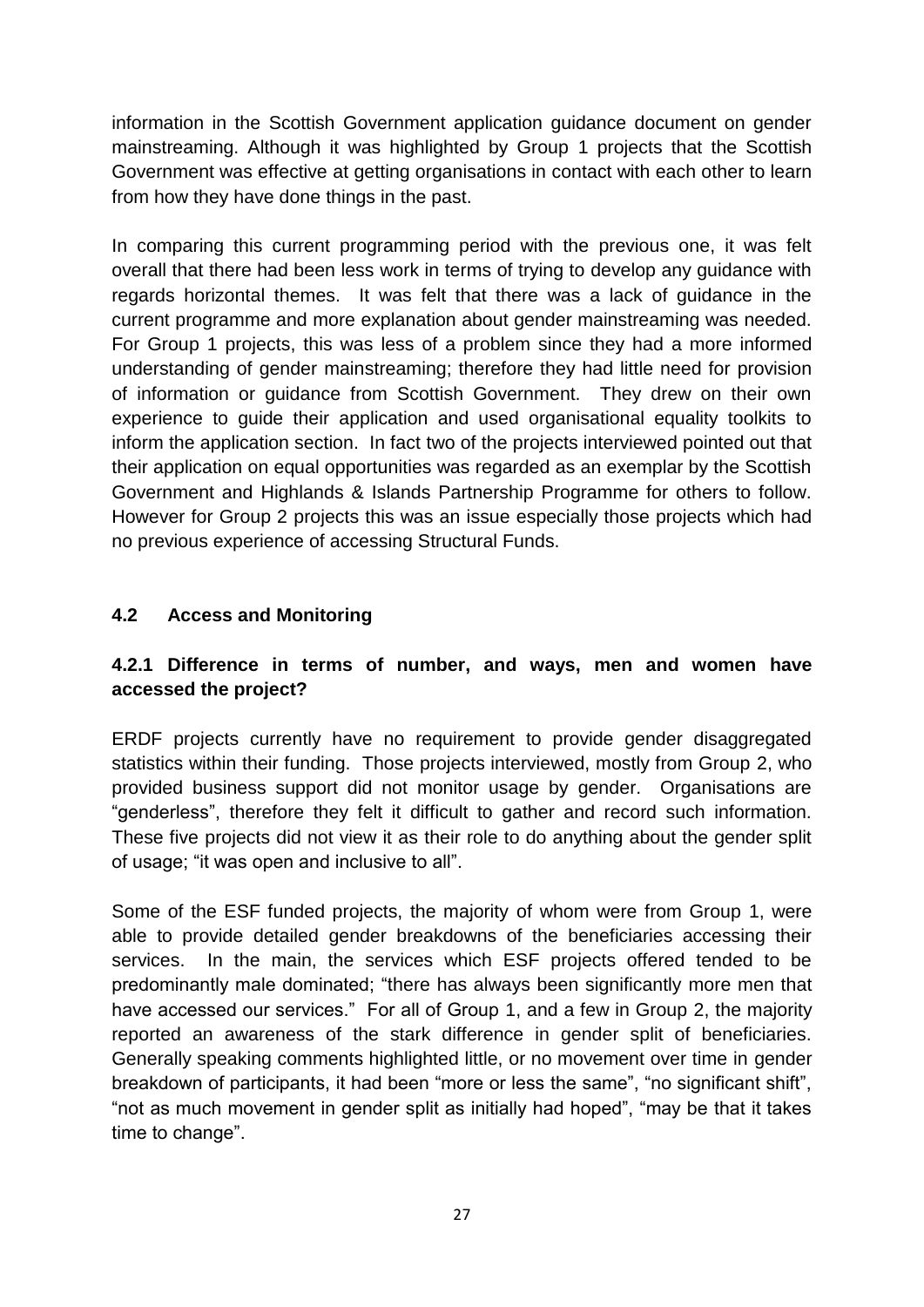Acknowledging the fact that participants tended to be overwhelmingly male, several projects within Group 1 and one within Group 2, had made efforts to try to alter male/female participation levels. One way in which this was attempted was through better marketing and advertising of the project. One project in Group 2 noted that they were "seeing more women, a lot of that was down to the marketing of the project".

However there were some difficulties in setting up male or female dominated events. Many had initially thought that female only events would be hugely successful in increasing the number of female participants. However they proved to be very challenging, with some completely failing to attract the target audience. "Running events targeted at either males or females was a difficult balancing act". "Key was trying to achieve a critical mass of women at these types of events so that would encourage more women to attend." What proved successful for some projects, within Group 1, was providing events with female mentors or ambassadors and pitching the event to both male and female audiences and being much more inclusive of both sexes rather than focusing purely on female only or male only participants.

It was not normal to record information about the ways men and women had accessed the projects services. Anecdotally projects indicated that there was no real difference noted in terms of the way in which men and women accessed their services. Although there was evidence to suggest that there were differences in the types of services accessed by men and women. For example one project in Group 1 indicated that services such as complementary therapy and counselling tended to be used more by women and that women tended to use their services mainly for community purposes and men used their services for business support.

# **4.2.2 Targets set for monitoring and evaluating project in terms of number and men and women who have accessed/benefitted from the project.**

There were a number of projects which did not set targets or report on monitoring data in terms of men and women accessing their services. These projects largely fell into Group 2. There is currently no requirement within ERDF funding to report such information.

In previous rounds of the Structural Funds programme, there were a lot of indicators addressing equal opportunities and social inclusion. In an effort to promote simplification, these indicators have now been stripped out of the programme. Therein lies a distinct difference between this and the previous funding period. In the past projects were expected to monitor gender breakdown. The move towards simplification has resulted in no core gender statistics being collected.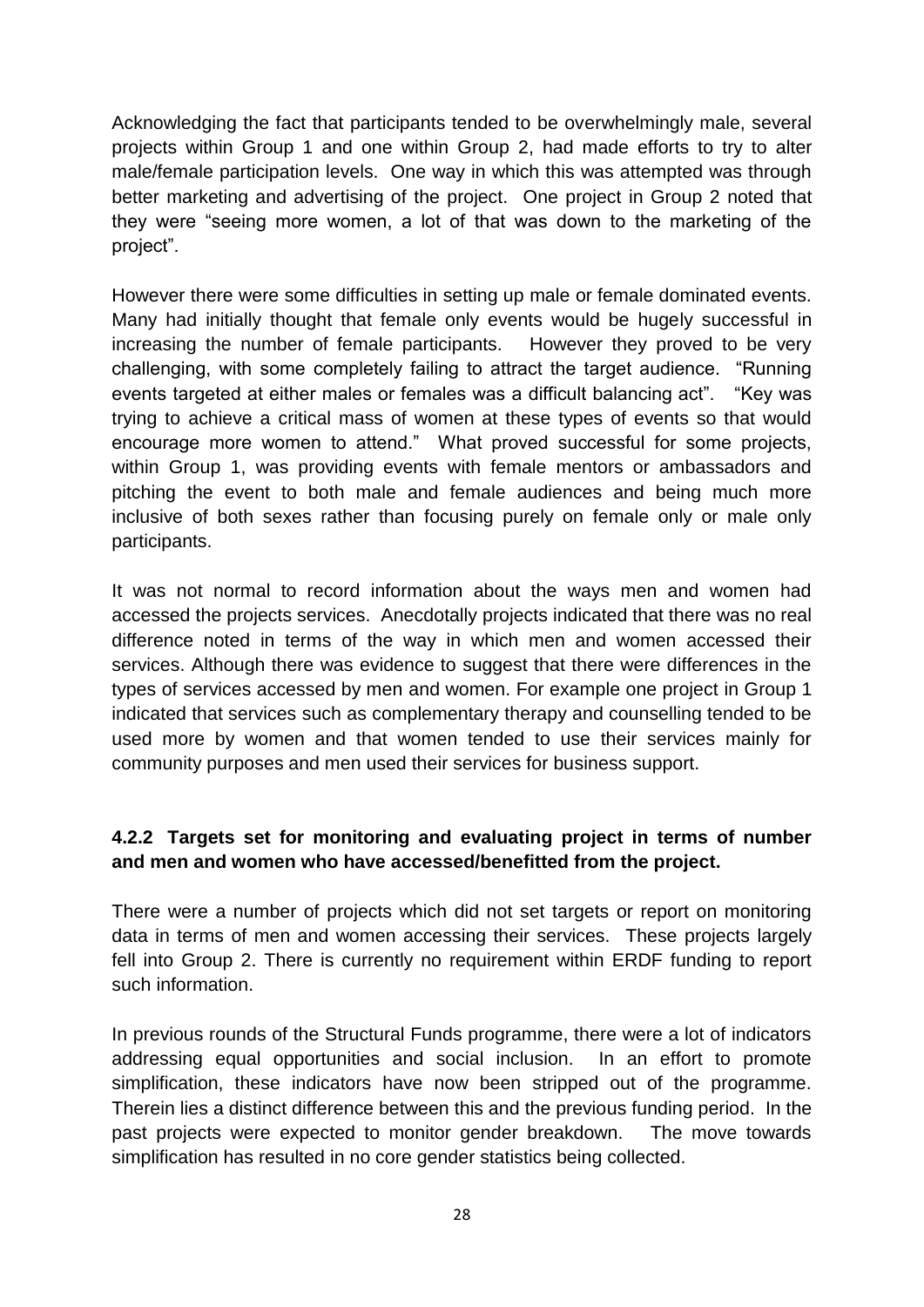A few projects, within Group 2, were of the opinion that targets were not entirely helpful. Too many measures start to become counter-productive. It can become too bureaucratic and restrictive. On the other hand the projects in Group 1 argued that no targets at all can be a disaster, so it is about getting the balance right. Generally projects within Group 1 who had a better understanding of gender mainstreaming were pro-active in gathering statistics. This allowed them to have a better awareness of the impact of their project.

In terms of participant registers for projects, a handful of projects noted resistance of individuals to fill in forms and provide information. There were issues about data sensitivity that was proving a challenge to them. In effect, projects asserted that they had supported a lot more beneficiaries than they had been able to claim for due to resistance to fill in forms.

Surprisingly it was noted that projects were failing to act on information within evaluation form in terms of gender breakdown. There were also no figures by gender gathered even where projects were dealing with industries / sectors which were heavily dominated by one gender.

# **4.2.3 Guidance provided on processes for monitoring gender mainstreaming**

There was no guidance provided from Scottish Government in terms of processes for monitoring equal opportunities, other than national rules which outline what costs are eligible to be claimed for within the Structural Funds programme. Many projects, from Group 1 and a couple from Group 2, noted that it would be useful to have some practical advice and draw on experience from other organisations and have the opportunity to share best practice.

#### **4.2.4 Evaluation of gender mainstreaming**

Audit and compliance burden on projects was felt to have been particularly onerous during the current programming period for projects spanning both groups. Group 1 felt that it was hugely resource intensive and they did not have as much time to concentrate on other aspects such as the horizontal themes. Claims processes for drawing down funds therefore detracted a significant amount of the projects time and attention from tackling the horizontal theme of equal opportunities.

Projects across both Groups reported concerns that a "great deal of administration has been involved in the evaluation" of the projects. Some projects had to employ specific finance officers to deal with audit reporting. If this was fairly new to an organisation, they found it to be particularly arduous: "good audit reports require a great deal of time and resources".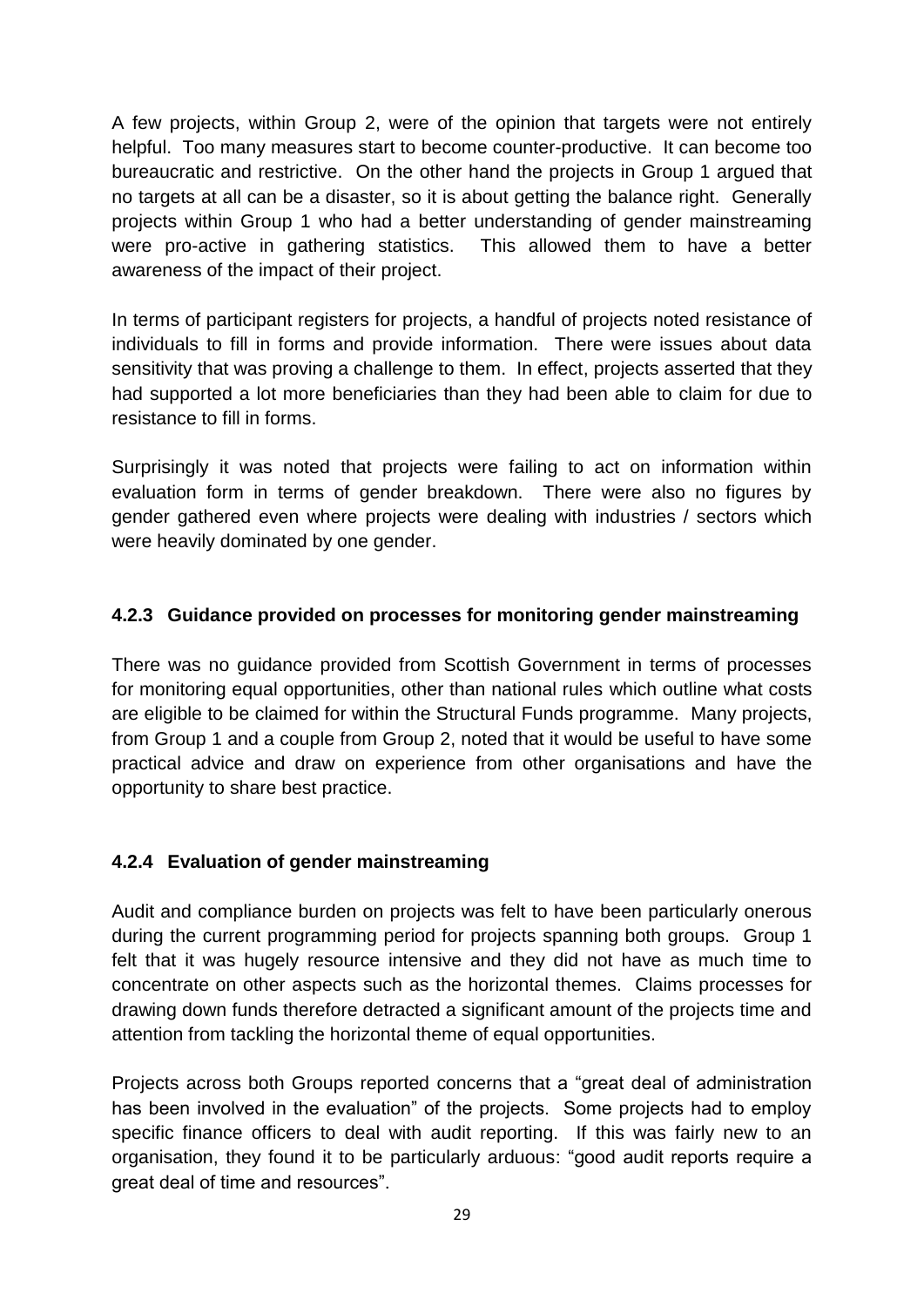The majority of projects within Group 1 noted that the current claim forms submitted to the Scottish Government were not extensive in terms of the information projects were required to report on. It did not allow for the details of what was being done at project level on tackling the horizontal themes, or gender issues. Article 60B monitoring visits, which were mid-term evaluations, provided a good point for projects to take stock on what they could do in the next 18 months. It also provided them with the opportunity to show the managing authority what they had done to address horizontal themes and what they were going to do in the future.

#### **4.3 Impact of the Recession**

#### **4.3.1. Noticeable impact on the project**

Prior to the recession, match funding levels from public sector partners were much higher and projects across both Groups reported that it was much easier to find a suitable match, either within the public, private or voluntary sector.

Following the onset of the recession in 2007/08 and the resulting public sector funding cuts, availability of match funding proved restrictive to a large number of projects within Group 1. They reported that it was "more and more difficult to get public funding". One organisation within Group 1 took a hit financially within their organisational budget to ensure that the project continued in the longer term.

Larger public sector partners interviewed noted that most of what they had been aware of the impacts of the recession had been anecdotal. "Most of what we've seen was just slippage. Projects were still committed to providing the match funding, it was just taking them longer to get the money". As a result of difficulty in securing match funding and smaller amounts of public funding available, public sector partners lowered intervention rates to ensure the longevity and continuity of existing projects and matches. This active response was greatly commended from projects that had benefitted from this action.

Some of the projects, across both Groups, involved with providing support for individuals to find employment opportunities noted a direct impact from the recession. They experienced huge difficulties securing placements for beneficiaries and employment opportunities within organisations.

For Group 2, the changing economic climate provided challenges for those projects which were looking for businesses, particularly small and medium sized enterprises (SME), to invest in innovation, competitiveness and business start ups.

Projects from both Groups noted that engagement with the private sector was also more challenging following the recession.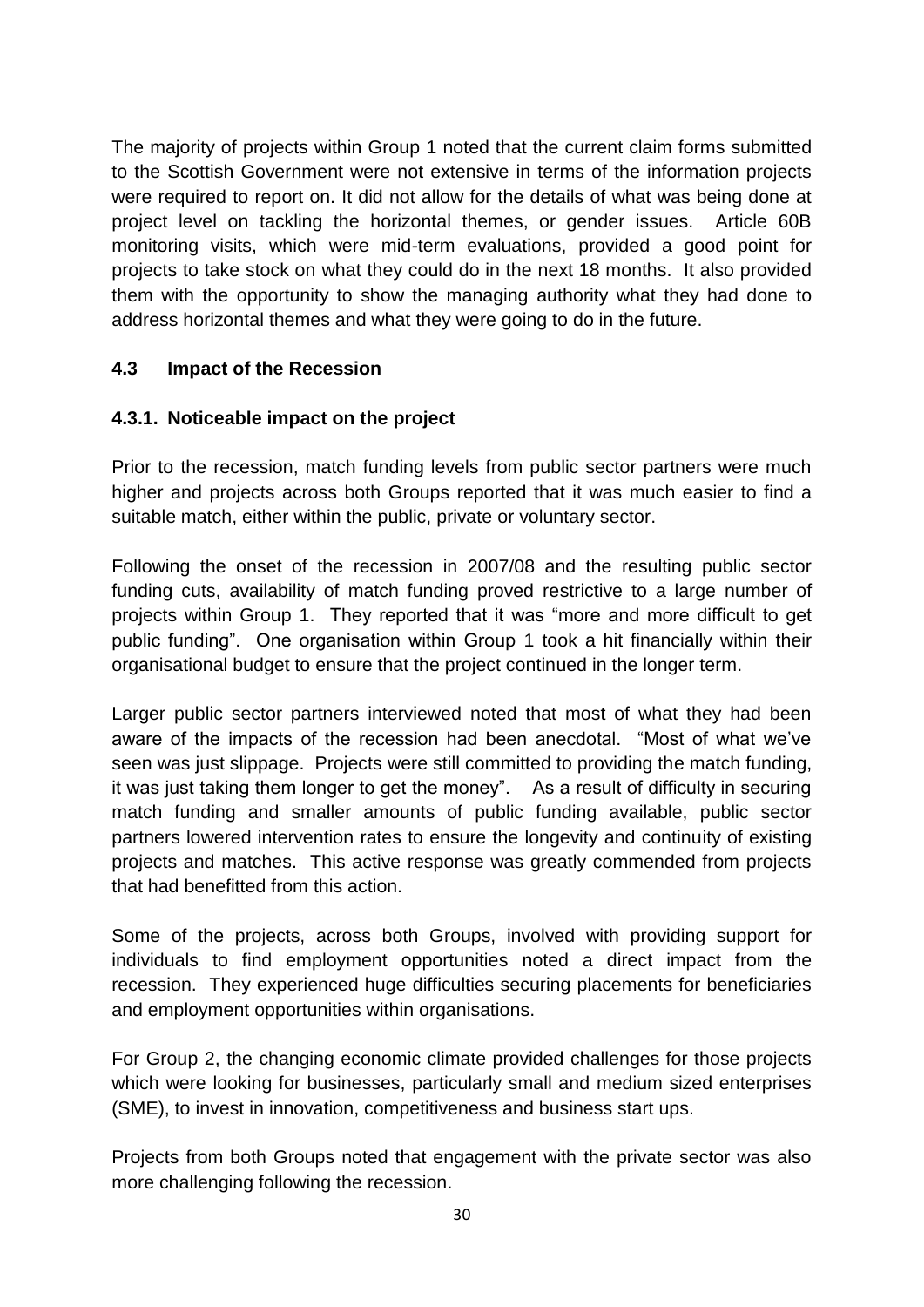In response to public sector funding cuts, the civil service were also being asked to reduce their workforce. This had a negative impact on the administrative and support side for a small number of the projects and increased the burden on existing staff.

# **4.3.2 Difference in type of people accessing services since start of recession**

There was a recognition across all projects, in both Groups, interviewed that demand for their services had increased as a result of the recession. In most cases it was reported that demand had exceeded well beyond what they had initially anticipated at the outset of the project. One organisation, within Group 2, noted that "recession has made people think about employment and employability". Every project interviewed observed that there had been a significant increase in the number of requests since the start of recession.

For those providing employment opportunities and employability support projects, across both Groups, there was an observation that the type of people accessing their services was changing. There were a higher number of graduates approaching them for support, who had been unsuccessful in finding employment. "Graduates who had previously never accessed our services were now being referred to us by the Job Centre."

The economic climate also pushed some of the projects to think tactically about how they delivered their services to enable them to reach a larger amount of people. "We could take elements of the face to face workshops and deliver it online".

# **4.4 Legacy of the Projects in terms of Gender Mainstreaming**

#### **4.4.1 Will project continue in future rounds?**

There was a mix of feeling as to whether projects would pursue funding within the 2014-2020 programming period across both Groups. Four projects felt that at this stage they would not be pursuing funding in 2014-2020 programming period. Two of the projects, who would not be pursuing future funding, had been in receipt of ERDF funding for discrete building projects. For the remaining two projects, who expressed doubts about applying in the future, they noted that after having attended a few Structural Funds events, they still felt there were lots of questions about whether they wanted to commit to the administration of the project and how much would be eligible. These two projects, from Group 1, were considered to be exemplar projects in their understanding and application of gender mainstreaming throughout all of their services and core activities.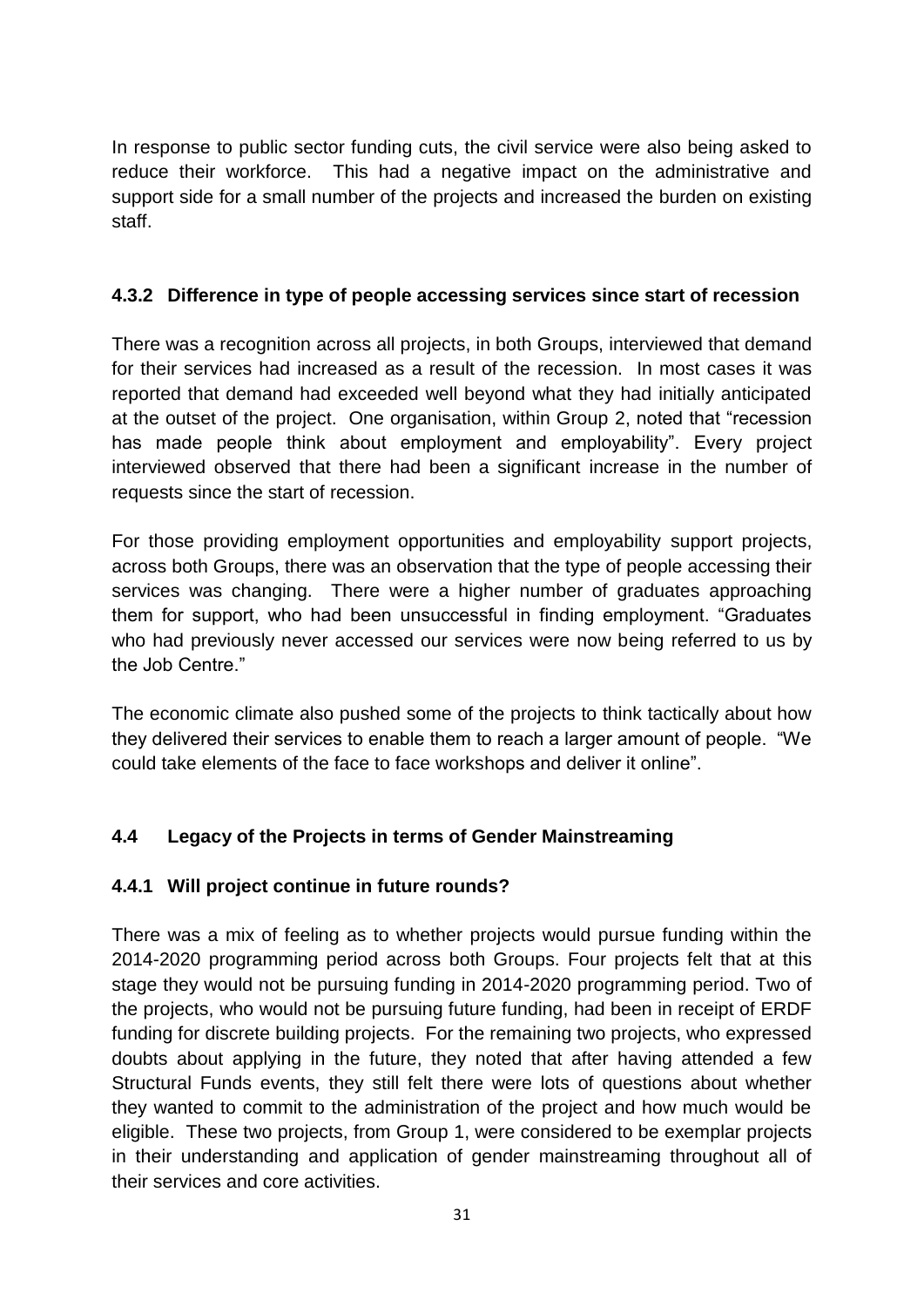# **4.4.2 Has consideration of gender issues been incorporated within other work you do as an organisation?**

For the most part projects within both Groups were very positive in response to this particular question. Projects, particularly within Group 1, stated that as a result of work within the project they had been involved in, they had been "able to inform our organisation on the wider work, whether it's been around other activities"; "it is being embedded within our other work"; "we are learning so much from the projects". It is very encouraging in the sense that information and awareness is therefore beginning to move around the organisation. Two projects from Group 2 observed that they are beginning to influence organisations within which they are situated. "Gender issues are now at a senior management level and we are now looking at how they can improve our own internal policies."

Group 1 projects felt that there was a real commitment across their organisation and awareness of all of these issues and were "keen to ensure that gender mainstreaming is given a high priority across work they do as an organisation".

However despite the encouraging rhetoric from both Groups, projects from Group 2 were largely unable to provide practical examples of how consideration of gender issues had been incorporated within other work they did as an organisation. Group 1 projects on the other hand provided a wealth of practical examples of their awareness raising activity through workshops, providing case studies and running focus groups.

#### **4.4.3 What worked/didn't work within project?**

What worked well for projects across both Groups was the opportunity to use ESF funding to build and develop capacity for their own organisations. Money has been used to serve far more than its original objectives it has forced some organisations to look at their own internal activities.

Possibly what has not worked so well is the fact that gender mainstreaming and tackling gender issues is not something that has been particularly high on the agenda for many organisations within Group 2. Work was still required to ensure that projects without an equal opportunities focus develop a better understanding and appreciation of gender mainstreaming.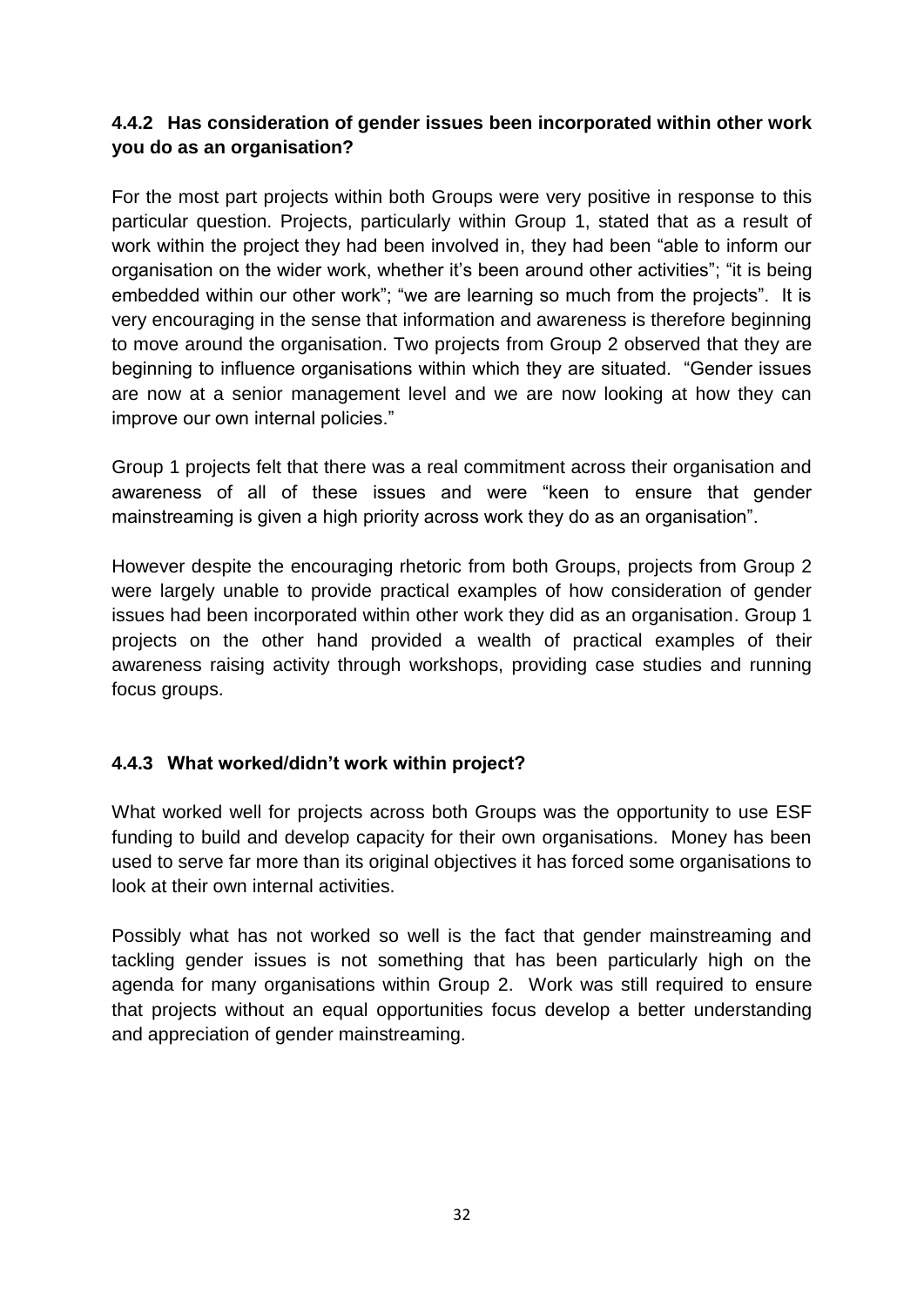# **4.4.4 What would you do differently in relation to gender mainstreaming in next funding round?**

Going forward into 2014-2020 programme, concerns were raised from a number of projects within Group 1 about whether there would continue to be a horizontal theme on equal opportunities and how that would actually transpire with the combination of Structural Funds (ESF and ERDF) with Rural Development Fund and Fisheries Funds**.** They felt there was a lack of clarity about where equal opportunities would stand within the next round of funding and that there was a real danger that the equality strand would disappear. For those projects involved in both 2000-2006 and 2007-2013 period, comments were raised that application and monitoring of the horizontal themes seemed secondary to everything else within the programme.

Some projects, within Group 1, would like to see a programme set up which allows the development of projects which tackles poverty, social inclusion and gender equality.

There was also recognition that changing organisational culture is essential if gender mainstreaming is to become a reality. There was also an awareness of the need to work with other organisations when tackling gender issues. This could be done through awareness raising or running equality workshops. The majority of projects within Group 1 were already actively organising awareness raising workshops whereas projects within Group 2, with the exception of one, were relatively passive in terms of preparing and running workshops.

In terms of the availability of pre-application advice, many from both Groups felt that this was absolutely invaluable. The provision of workshops in 2000-2006 period, and to some extent in the current funding round, encouraged potential applicants to have those discussions in advance of final application deadlines.

Group 1 also raised some concerns regarding lead delivery partnerships. One of the projects, from Group 1, had been part of the advisory committee in Highlands & Islands in 2000-2006 period. Many of the funding applications that they looked over had to be returned based on information written up within the horizontal theme section. Their concern then was that these organisations will, in the future round, be lead partners and will in essence be deciding who will get the money they have been awarded by Structural Funds and who they will then work with. It will therefore be harder for smaller voluntary organisations to find their place within the hierarchy of the funding process if they are consigned to becoming delivery agents. Voluntary organisations may seriously consider the viability of applying and securing a match funder, which will result in a real danger of loss of best practice within the Structural Funds programme with regards the horizontal themes as many of the smaller voluntary organisations tend to have equal opportunities focus.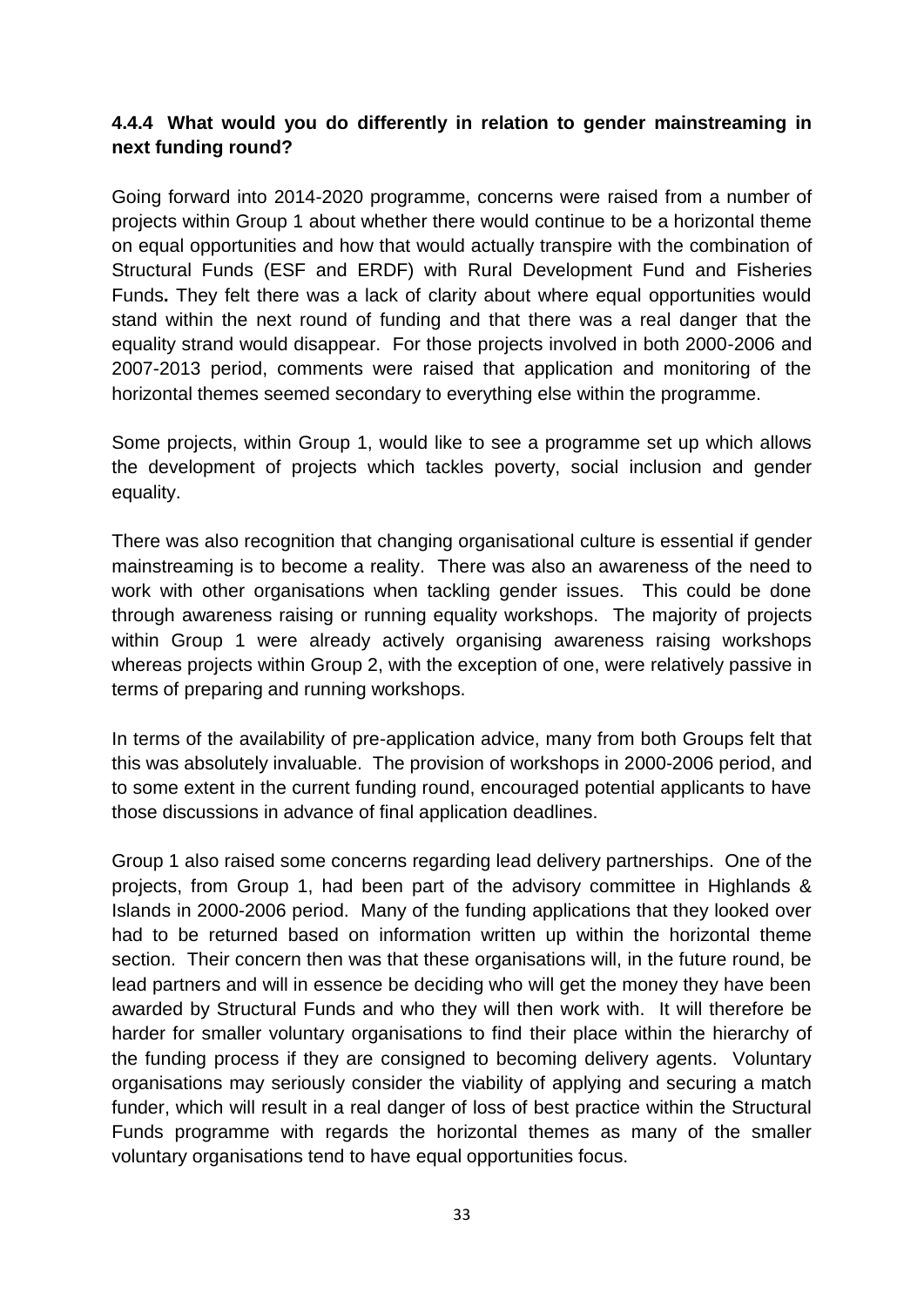#### **4.5 Summary of Research Findings**

The research findings are based upon a relatively small sample of the projects funded under the 2007-13 Scottish Structural Funds Programmes. Nonetheless certain conclusions can be drawn based upon the interviews.

- For projects without a specific equal opportunities focus there is a lack of understanding about the concept of gender mainstreaming. In addition those projects which did have an equal opportunities objective felt that the move to mainstreaming had downgraded the importance of gender equality issues compared to the 2000-06 funding period.
- There was a consensus across both groups that the level of support and information available to projects to ensure that they took cognisance of the equal opportunities agenda was significantly less than that available in the 2000-2006 funding period.
- There was a lack of systematic gathering of data, which would enable a gender analysis of the impact of projects. Consequently there was no real evaluation of the impact of gender mainstreaming.
- The recession had an impact on projects both in terms of increasing the difficulty of attracting matched funding as well as increasing demand for those projects with an employability dimension.
- In terms of legacy there were concerns from the equal opportunities focussed projects that this objective would be further downgraded in the 2014-2020 funding period. Though on the positive side there was some evidence to suggest that there was some spill over from the funded project to the organisation as a whole in relation to gender mainstreaming.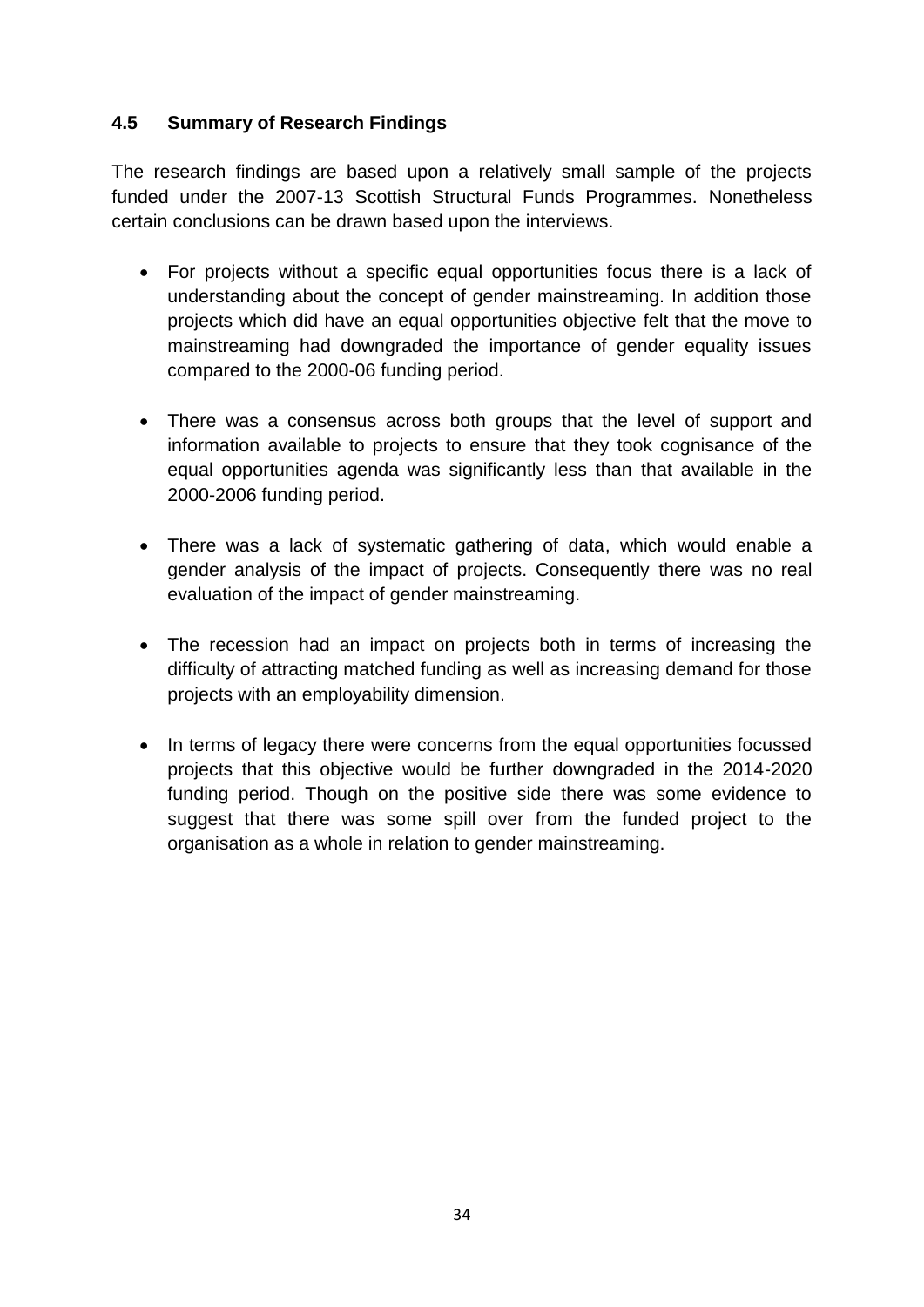# **5. Recommendations**

# **1. Resources need to be committed to providing leadership and oversight of horizontal themes, in particular gender issues.**

This should be built into every single part of what the Scottish Government is doing, whether it's appraisals, monitoring or evaluation. Leadership from previous programming period to this current round has not been as prominent. Leadership should therefore take a top down approach. The Programme Monitoring Committee (PMC) should have a representative who is an expert on equalities. The European Commission in the latter part of the 2007-2014 programming period has focused a significant amount of resources towards tackling youth employment, in addition the Scottish Government are also committed to tackling youth employment. The gender balance issues within youth employment/unemployment (see Section 2) highlight the need for an individual who is a gender equality expert to be well positioned within the PMC.

# **2. Clearer guidance is required on what is involved in gender mainstreaming.**

In the research many projects welcomed the idea of having practical examples, either through case studies online or within the application guidance document. Practical guidance on what projects need to think about for the horizontal theme section i.e. this is what we mean, have you thought about this? A movement beyond a document which is legally or compliance focused to focusing on quality, performance, culture change, mainstreaming and generally providing the impetus for people to actively think about gender mainstreaming and how they might approach these issues.

# **3. The establishment of an Equality Forum.**

In relation to provision of clearer guidance, an Equality Forum, with a strong gender equality focus, would form a proactive approach to tackling the horizontal themes and in particular gender mainstreaming. An Equality Forum would constitute representatives from Scottish Parliament, Equality Unity, Equality and Human Rights Commission (EHRC), Equal Opportunities Committee and other relevant stakeholders. This had worked well in previous programmes in providing the opportunity for people to access the experts who could give more practical advice. This process would then allow the opportunity at pre-application stage to build in equal opportunities at an early stage of a project in a much more positive way rather than further down the line.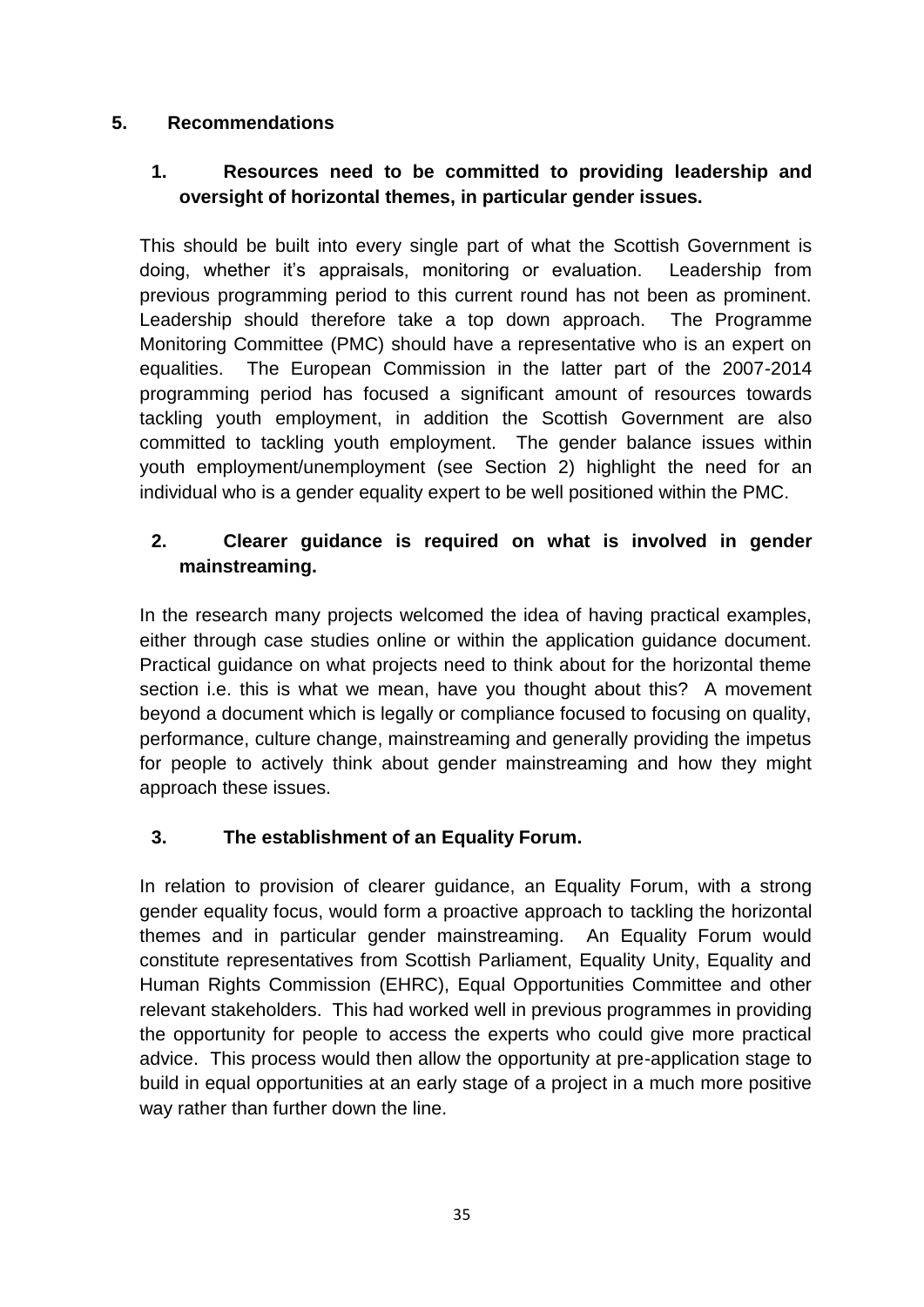# **4. Gender disaggregated indicators**

Much more proactive work needs to be done in terms of encouraging projects to gather this data. From the findings it was clear that projects who gathered data and tracked progress were much more successful overall in terms of getting people engaged with the horizontal theme. Having fuller demographic information of beneficiaries would allow projects to set a baseline and then monitor engagement from men and women. Good intelligence about your workforce, customers, environment and demographic breakdown is essential to identify where the gaps are. In the main projects funded through ESF were better at gathering this information. With regards ERDF where funding goes towards support for infrastructure and support for business enterprises there is not the same focus in terms of gathering gender disaggregated data. This should be consistent across both ESF and ERDF.

# **5. Horizontal theme of Equal Opportunities to be more prominent within 2014-2020 programming period.**

Uncertainty was expressed by projects as to where equal opportunities will fit within the 2014-20 programme. Evidence from the research findings highlight the diminishing focus on equal opportunities, or more specifically gender issues from the previous programming period.

# **6. Role of appraisal within Scottish Structural Funds Programme.**

Currently any issues regarding each of the horizontal themes are picked up through the gateway questions in the application form. Where projects score really poorly on any of the horizontal themes, their application does not proceed any further. All funded projects within the current funding period are normally evaluated at the midpoint of their projects lifespan through Article 60b visits. These projects may have scored reasonably well in the section on horizontal themes in the application form but there is very little follow up with them from the managing authority. Given the equality infrastructure currently in place in Scotland via the Public Sector Equality Duty, it is reasonable to suggest that projects who are not specific about what they plan to do to tackle each of the horizontal themes will not funded. If it is not clear from the outset then it becomes harder for them to change their thinking and practice when it is picked up midway through a project. So there is a need for a more robust appraisal of projects to ensure the equal opportunities objectives are met.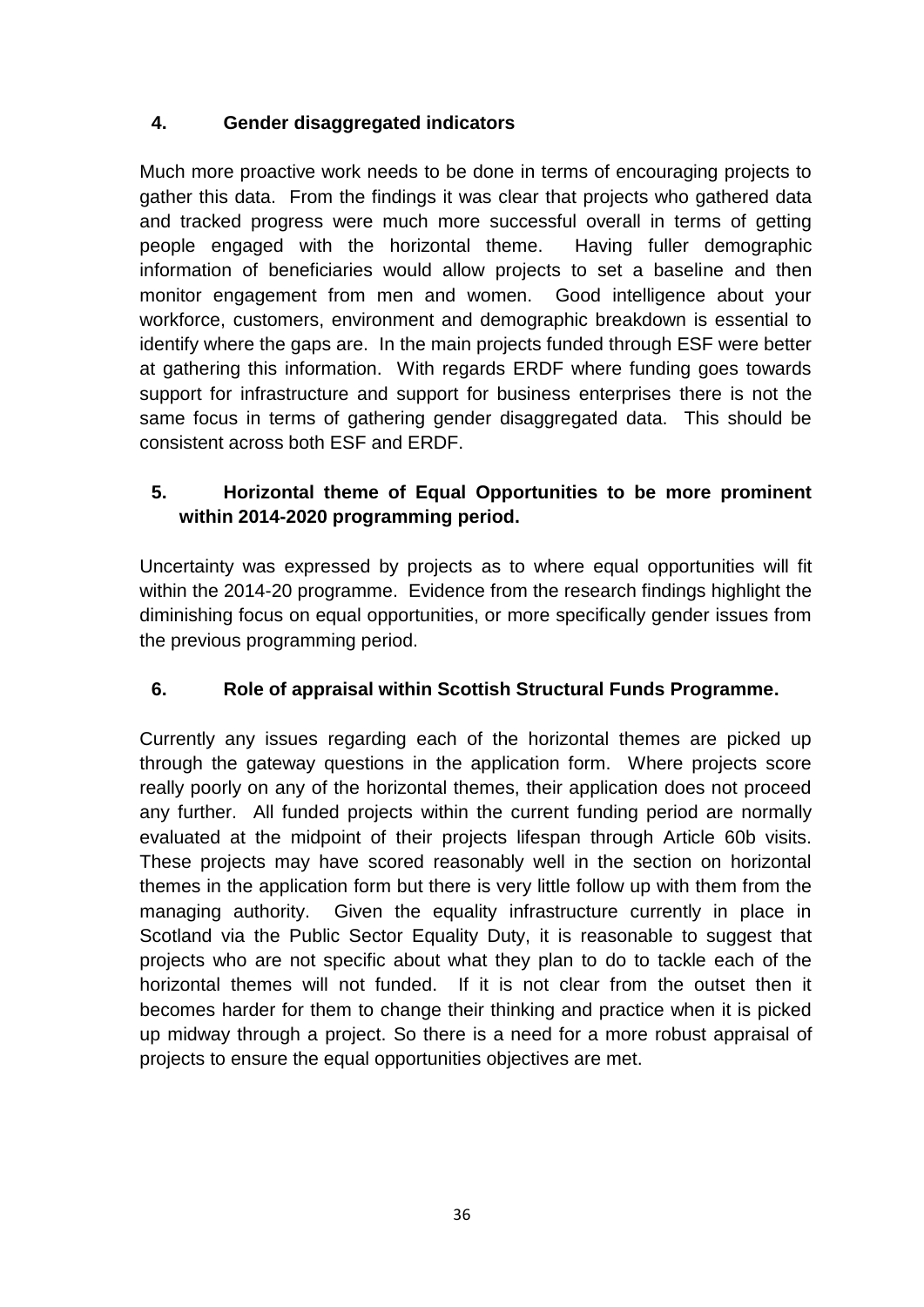# **7. Longer development phase with individual projects**

Upon reflection, and through discussions with Scottish Government representatives and individual projects, it would be beneficial to have a longer period between the  $1<sup>st</sup>$  and  $2<sup>nd</sup>$  Stage applications, from when projects submit their initial application for funding. It had been noted that the intervening period between Stage 1 and Stage 2 was as little as 5-6 weeks. It was at this stage that projects highlighted that it would be useful to be put into contact, or meet, with other existing projects. They felt that this would provide them with the opportunity to disseminate best practice in terms of application of horizontal themes and make linkages/connections with other projects to learn from each other. A longer intervening period would also allow time for the projects to be proactive and ensure that gender issues and issues relating to the horizontal themes could be embedded within their processes at the outset.

# **8. Awareness raising workshops on gender mainstreaming during pre-application stage**

In conjunction with recommendation 7 and also with the support of the Equality Forum, there should be more awareness raising workshops at pre-application stage. This would allow individual projects the opportunity to meet with other successful equal opportunity focused projects to share best practice. It would also provide the opportunity for projects to meet with representatives from the Equality Forum and also previously funded projects to ask practical advice on the specifics about how they overcame the challenges and complied with equality legislation and the Public Sector Equality Duties (PSED).

# **9. Specific funding for gender mainstreaming projects**

Having identifiable funding for addressing imbalance in the labour market will focus attention on this issue. Continuing to fund projects with a strong equal opportunities focus could ensure the legacy of horizontal theme of equal opportunities within the programme. It would also ensure the prominence of horizontal theme of equal opportunity into 2014-2020 period. These projects could then be used to support existing projects in the development phase or to provide mentoring for new projects.

# **10. Equality Champions**

Individuals within advisory groups or within programme managing authority or strategic delivery partners to have direct responsibility for monitoring equalities in general.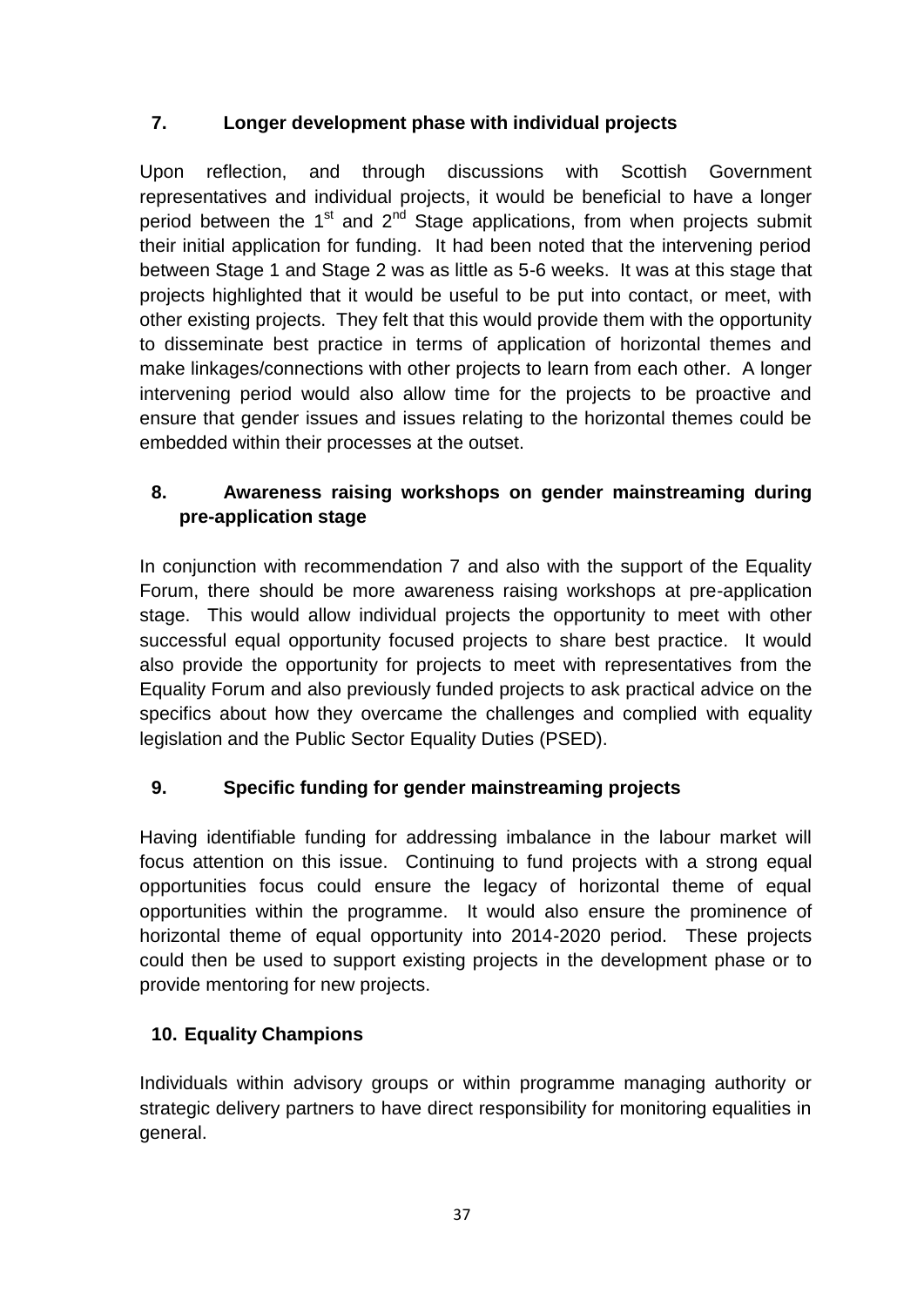# **11. Article 60B visits**

Examples of good practice are most often picked up within these monitoring visits. Article 60B visits normally take place at the midpoint of a projects life span. It is at this stage that application of the horizontal themes is checked. Projects welcomed the opportunity to share additional information with the managing authority. However one difference noted in comparison with 2000- 2006 programme period was that the application of horizontal theme was picked up much quicker within the quarterly monitoring forms that projects used to claim their money. Currently it is only picked up within project evaluation visits. A way of improving effectiveness could be to have these visits initiated at a much earlier point within the funding period. Alternatively the Scottish Government could appoint external evaluators with a specific remit to monitor and evaluate projects with regards to equal opportunities.

# **12.The establishment of equal opportunities Action Plans for Strategic Delivery Partnerships**

Such action plans would set out clearly what organisations will do within their role as Lead Partners. It should be a dual approach with a combination of awareness raising and positive action in promoting equal opportunities

# **13.Projects should make better use of legal framework**

A legalistic framework is already in place with regards the Public Sector Equality Duties (PSED). Projects are very aware of compliance with regards gender mainstreaming although none of them actually applied the Public Sector Equality Duty (PSED).

#### **14.Binary option restrictive for gender**

One project in particular raised concerns with the restrictive use of a binary option for male/female on beneficiary forms. A spectrum of gender exists and issues of gender identify and issues of transgender are an important as part of that.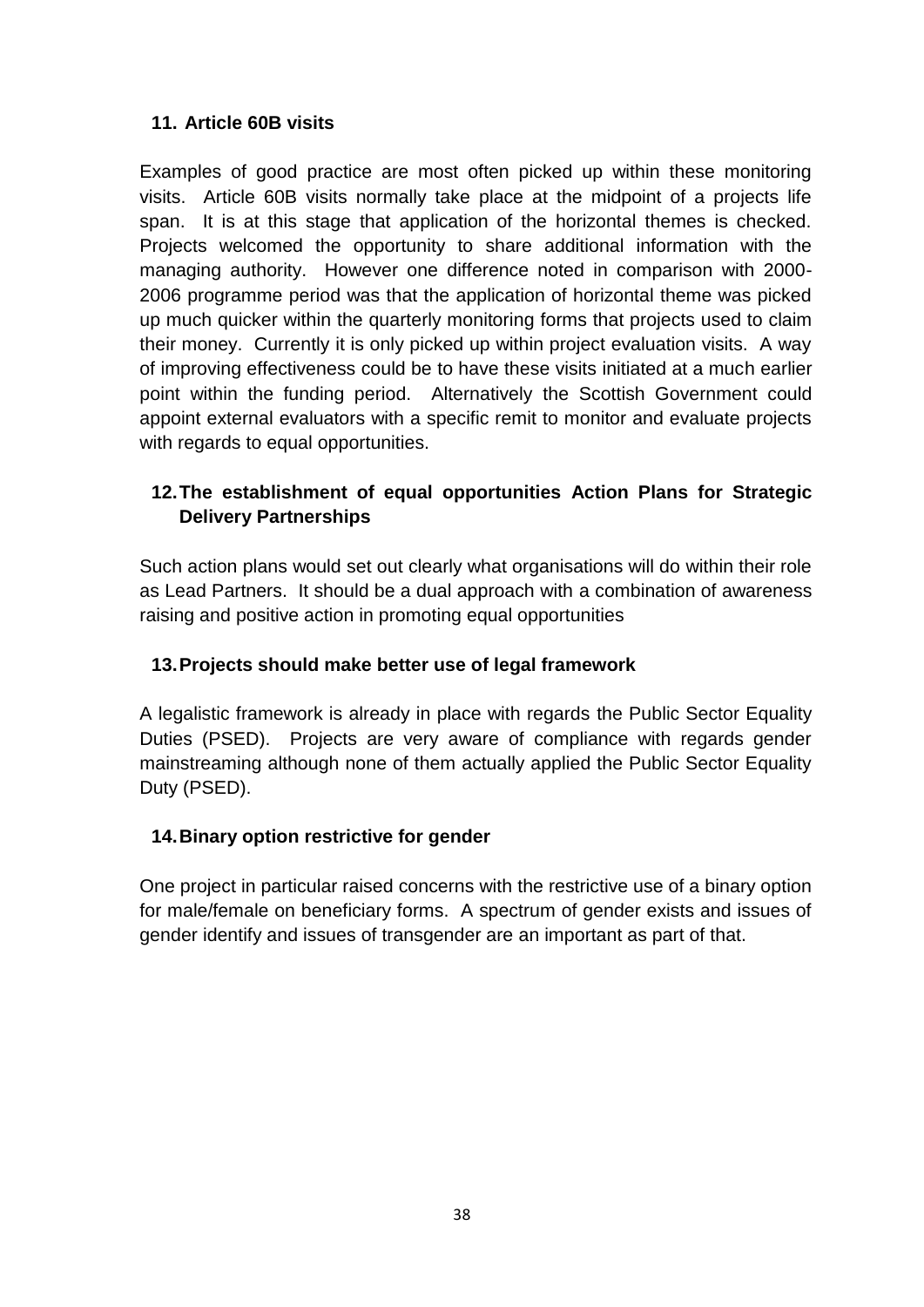#### **6. References**

Bendl, R. and Schmidt, A. (2012). 'Gender Mainstreaming: An Assessment of its Conceptual Value for Gender Equality'. *Gender, Work & Organisation*, Volume 20 (4), pp. 364-381.

Braithwaite, M., Fitzgerald, R. & Fries, R. (1999). *Mainstreaming Equal Opportunities for Women and Men into the Structural Funds: Findings of a Survey of Current Practice in Germany, France and UK*. (DG XVI Regional Policy and Cohesion Brussels: European Commission).

European Commission (EC). (1996). *Incorporating equal opportunities for women and men into all Community policies and activities*, (COM (96)67final). European Commission: Brussels. Available at: [http://ec.europa.eu/employment\\_social/equ\\_opp/gms\\_en.html](http://ec.europa.eu/employment_social/equ_opp/gms_en.html)

Eurostat (2012a). *Gross Domestic Product (GDP) at current market prices by NUTS*  2 Regions. **Available** at: [http://epp.eurostat.ec.europa.eu/portal/page/portal/statistics/search\\_database](http://epp.eurostat.ec.europa.eu/portal/page/portal/statistics/search_database) [Accessed  $8<sup>th</sup>$  February 2013]

Eurostat (2012b). *Gross Domestic Product (GDP) at current market prices by NUTS*  3 Regions. **Regions**. Available at: [http://epp.eurostat.ec.europa.eu/portal/page/portal/statistics/search\\_database](http://epp.eurostat.ec.europa.eu/portal/page/portal/statistics/search_database) [Accessed  $8<sup>th</sup>$  February 2013]

Eurostat (2012c). Economic Activity Rates by sex, age & NUTS 2 region (%). Available at: [http://epp.eurostat.ec.europa.eu/portal/page/portal/statistics/search\\_database](http://epp.eurostat.ec.europa.eu/portal/page/portal/statistics/search_database) [Accessed 26<sup>th</sup> February 2013]

Eurostat (2012d). *Employment Rates by sex, age & NUTS 2 region (%)*. Available at: [http://epp.eurostat.ec.europa.eu/portal/page/portal/statistics/search\\_database](http://epp.eurostat.ec.europa.eu/portal/page/portal/statistics/search_database) [Accessed  $26<sup>th</sup>$  February 2013]

Eurostat (2012e). *Employment by full-time/part-time, sex & NUTS 2 regions (1000)*. Available at: [http://epp.eurostat.ec.europa.eu/portal/page/portal/statistics/search\\_database](http://epp.eurostat.ec.europa.eu/portal/page/portal/statistics/search_database) [Accessed 26<sup>th</sup> February 2013]

Eurostat (2012f). *Long-term Unemployment (12 months and more) by NUTS 2 regions* (1000; %). Available at: [http://epp.eurostat.ec.europa.eu/portal/page/portal/statistics/search\\_database](http://epp.eurostat.ec.europa.eu/portal/page/portal/statistics/search_database) [Accessed 26<sup>th</sup> February 2013]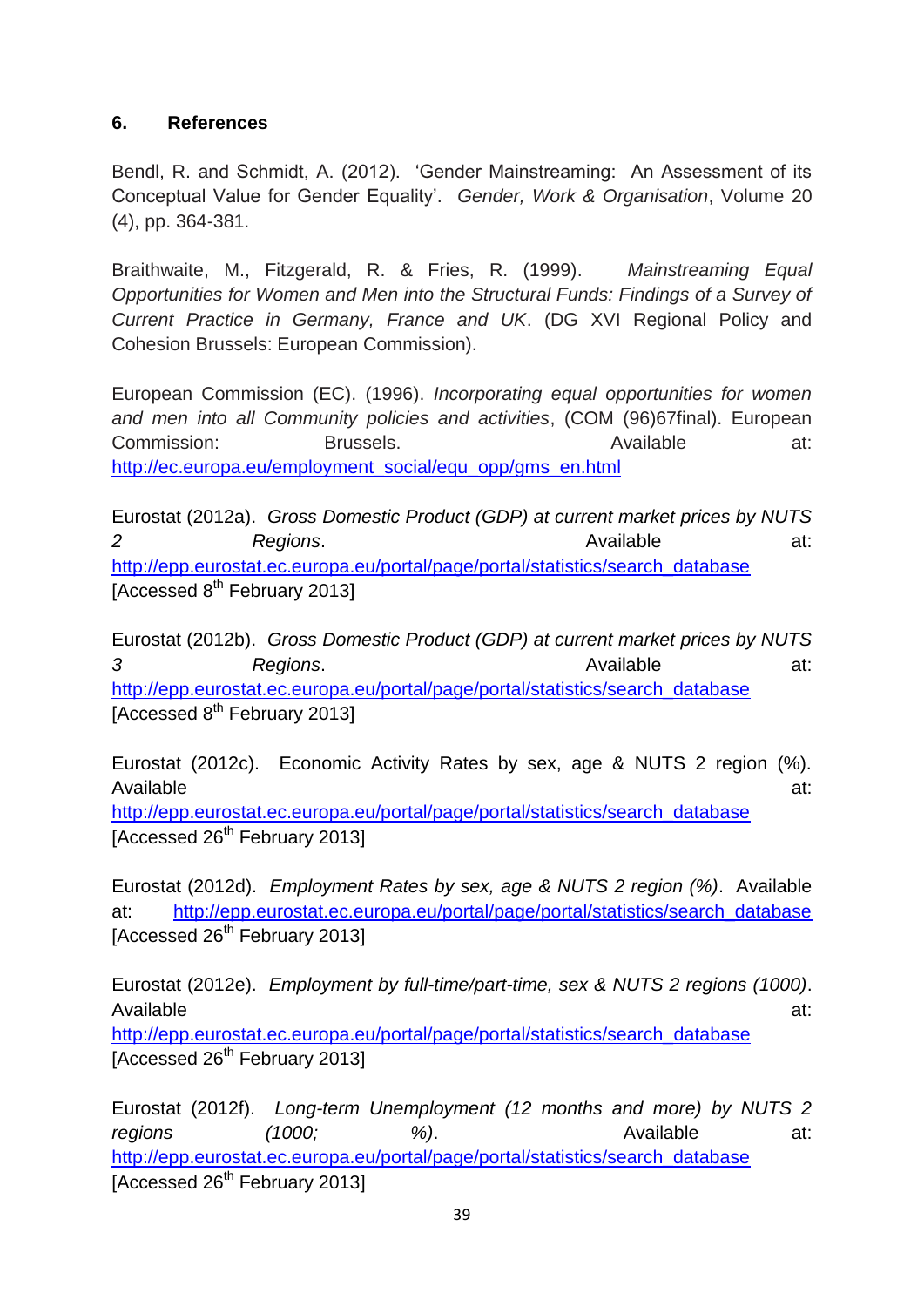Fitzgerald R. (1999). *Toolkit for Mainstreaming Equal Opportunities in the European Structural Funds*, Prepared for the Scottish Executive by the Equal Opportunities Guidelines Steering Committee, facilitated by the Equal Opportunities Commission.

McKay, A and Gillespie, M. (2007) 'Gender Mainstreaming or 'Mainstreaming Gender'? A question of delivering on gender equality in the new Scotland' in Keating M (ed.) *Scottish Social Democracy: Progressive ideas for public policy.* Brussels P.I.E. Peter Lang.

Office of National Statistics (ONS). (2013a). Statistics *from the Annual Population*  **Survey 2012. Conservery** 2012. **Available** at: <http://www.nomisweb.co.uk/query/select/getdatasetbytheme.asp?theme=28> [Accessed 25<sup>th</sup> February 2013]

Office of National Statistics (ONS). (2013b). Regional *Labour Market Statistics February 2013*. Available at: [http://www.ons.gov.uk/ons/rel/subnational](http://www.ons.gov.uk/ons/rel/subnational-labour/regional-labour-market-statistics/february-2013/stb-regional-labour-market-february-2013.html)[labour/regional-labour-market-statistics/february-2013/stb-regional-labour-market](http://www.ons.gov.uk/ons/rel/subnational-labour/regional-labour-market-statistics/february-2013/stb-regional-labour-market-february-2013.html)[february-2013.html](http://www.ons.gov.uk/ons/rel/subnational-labour/regional-labour-market-statistics/february-2013/stb-regional-labour-market-february-2013.html) [Accessed 22nd February 2013]

Plantenga, J., Remery, C. and Rubery, J. (2007). *Gender Mainstreaming of Employment Policies: A Comparative Review of Thirty European Countries*. European Commission: Brussels.

Pollack, M and Hafner-Burton, E. (2000). 'Mainstreaming Gender in the European Union', *Journal of European Public Policy*, special issue on 'Women, Power and Public Policy', Volume 7(3), pp. 432-56.

Rees, T. (2000) 'The Learning Region? Integrating Gender Equality in Regional Economic Development', *Policy and Politics*, Vol. 28, No. 2, pp. 179-191

Rubery, J. (2002). 'Gender Mainstreaming and Gender Equality in the EU: the impact of the EU employment strategy'. *Industrial Relations Journal, Volume* 33, pp. 500-522

Rubery, J. (2005). 'Reflections on Gender Mainstreaming: An Example of Feminist Economics in Action?" *Feminist Economics*, Volume 11(3), pp.1- 26

Scottish Executive. (2005). *Mid-term Evaluation Update of the Western Scotland Objective 2 programme 2000–06*. Edinburgh: Scottish Executive.

Scottish Government. (2007). European Structural Funds: Notes for Applicants. Scottish Government: Edinburgh.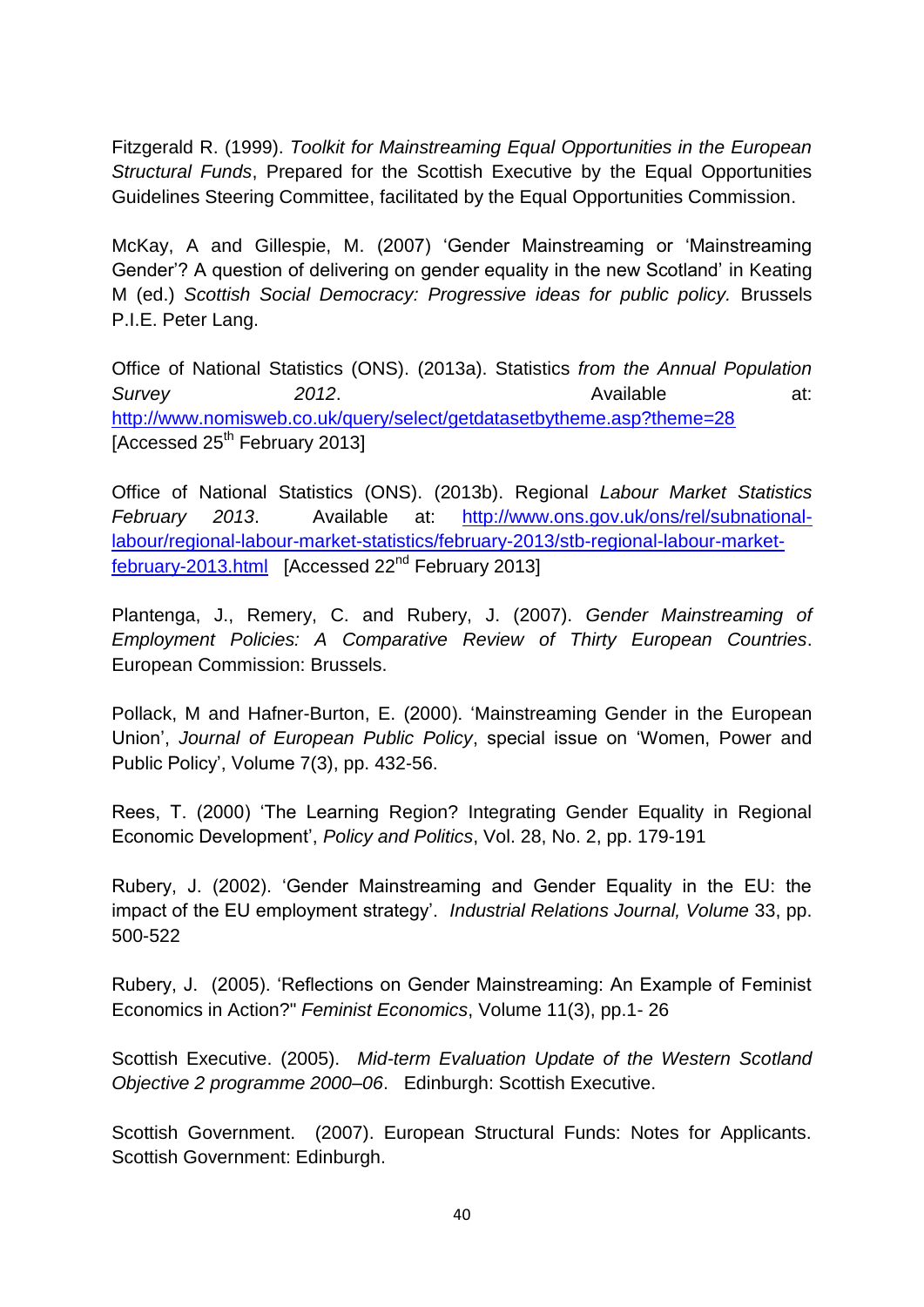# **Appendix 1: Participating Project Descriptors**

# **Lowlands & Uplands Scotland European Social Fund Programme 2007-2013**

# **Priority 1 – Progressing Into Employment**

| <b>Women Onto Work</b> | <b>Women Onto</b><br><b>Work</b> | 01 Jan<br>2008 | 31 Dec<br>2011 | £465,034 |
|------------------------|----------------------------------|----------------|----------------|----------|
|                        |                                  |                |                |          |

#### **Project Description:**

Women Onto Work (WOW) will provide a comprehensive 2 year package of training courses combining career development, personal development with full careers guidance, including aftercare guidance. The courses last between 12 and 20 weeks with tailored support, guidance follow-on group and specialist support lasting for up to 2 years in total. Service is targeted at women with high support needs and multiple barriers. The courses and guidance services will raise selfesteem and employability and provide routes out of poverty and into employment for 372 of Edinburgh's most vulnerable excluded women. WOW work with women aged over 21 who have been unemployed for 6 months+ and will also provide a dedicated service each year for young women in the NEET group (care leavers and homeless) aged 16 - 19 years.

Comprehensive, long term guidance services, including a range of citywide guidance events for women, community based group guidance and 1:1 tailored support will also ensure that women will sustain their motivation, reaching agreed goals and accessing other training or education they require on their road to sustainable employment. Wrap-around childcare will be provided and women will be supported to access on-going childcare options as they move forward into employment.

Services target women experiencing multiple disadvantages and with few or no qualifications. Aside from low self-esteem and confidence and lack of information regarding training, education and employment, the following illustrates the multiple nature and complex range of issues and barriers facing WOW Trainees: - poverty, lone parenthood, lack of suitable childcare, mental ill health, literacy and numeracy difficulties, debt/money problems, drug and/or alcohol misuse, ethnicity and racism, offending, disability and isolation. Dedicated services will be provided for women from black and minority ethnic communities each year; for women with mental illhealth in year 1; for women with issues around violence and abuse including sexual violence in year 2 and in year 3, for women with drug/alcohol issues. These will be undertaken in full partnership with specialist agencies. These partnerships have been developed through excellent action agencies. WOW will provide an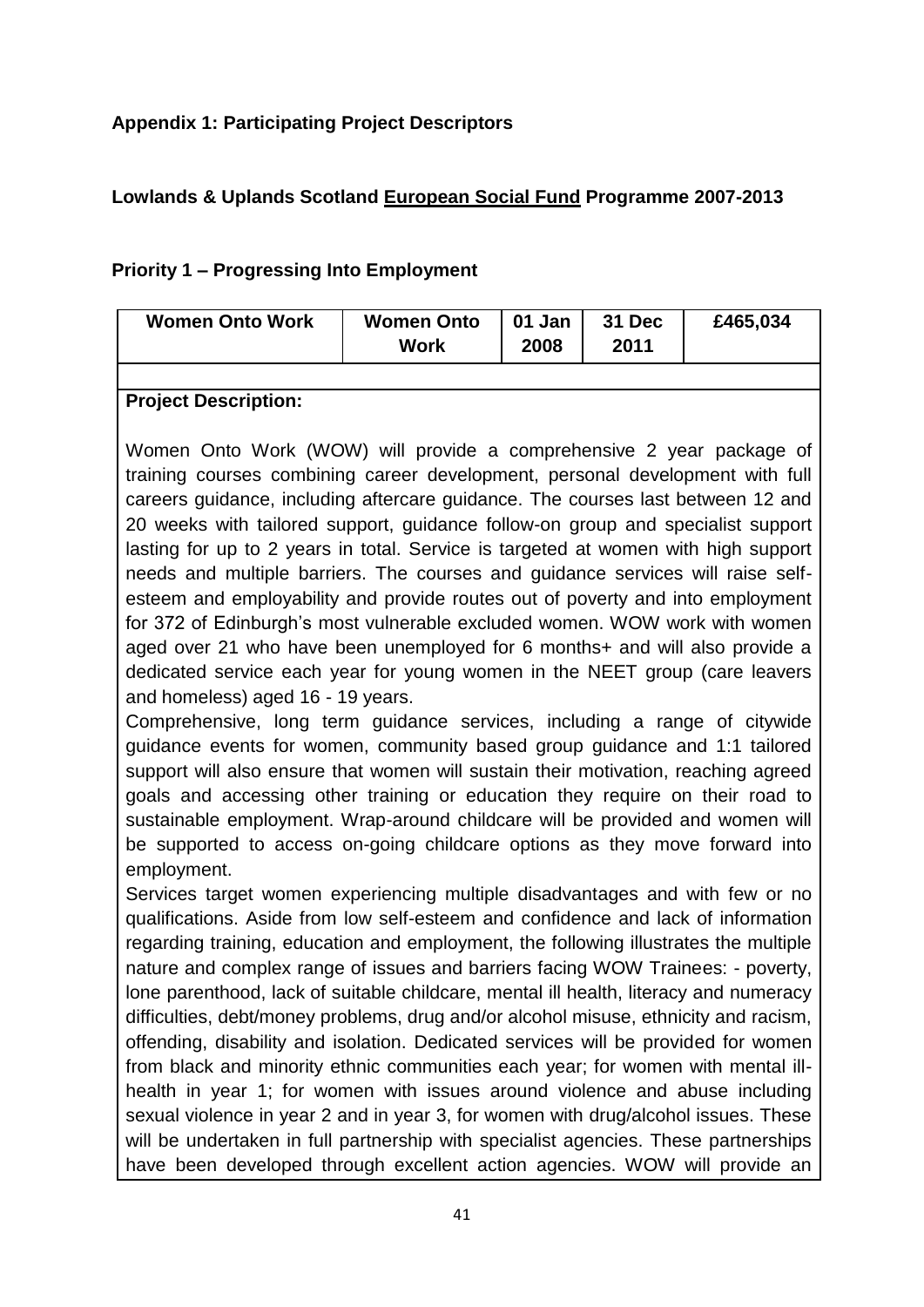integrated package of training, guidance and support tailored to meet individual needs of beneficiaries with the expertise and resources of the working partners.

# **Priority 2 – Progressing Through Employment**

|                      | Men Care Too   Kibble Education and   01 Apr 2008 |  | 31 Mar   £439,735 |  |  |  |  |  |
|----------------------|---------------------------------------------------|--|-------------------|--|--|--|--|--|
|                      | Care                                              |  | 2011              |  |  |  |  |  |
| Busiast Bassalutions |                                                   |  |                   |  |  |  |  |  |

# **Project Description:**

The main objective of Men Care 2 is to promote the recruitment of men into the female dominated child and youth care sector through a programme of intensive awareness-raising of career opportunities within the care sector for men, supported vocational training, work experience and career guidance.

Participants will be recruited to the project over 3 years and will consist of two groups:

- those with no experience and a lack of skills necessary for the sector, and

- those with basic levels of care qualifications for progression on to HNC level training

These two groups will share willingness, commitment and motivation to either enter or progress within the care sector but are likely to lack the necessary personal, social and technical skills and vocational qualifications necessary to enter this field and secure sustainable employment. All participants will currently be in employment within low-skilled / low-paid jobs and will require additional qualifications and experience to assist their career progression. As this project is focused on addressing the gender segregation prevalent within the care sector, the majority of participants will be male; however, in order that the project does not breach equal opportunities legislation it is expected that 12% of beneficiaries will be women. The women recruited to the project are also expected to face similar barriers to participation, i.e. lack of skills / experience, and we anticipate many will be "returners" to work therefore requiring tailored support. The project will provide training and work experience on a 50:50 ratio. Participants will work towards the combined HNC and SVQ 3 in Caring for Children and Young People while also working one shift per week in a supported work placement with a local social care employer.

In addition, a large number of men will benefit from an awareness-raising programme to inform them of career opportunities, how to access relevant training, how to participate in work experience, how to develop and sell their existing skills and how to progress a career in the care industry. This programme will highlight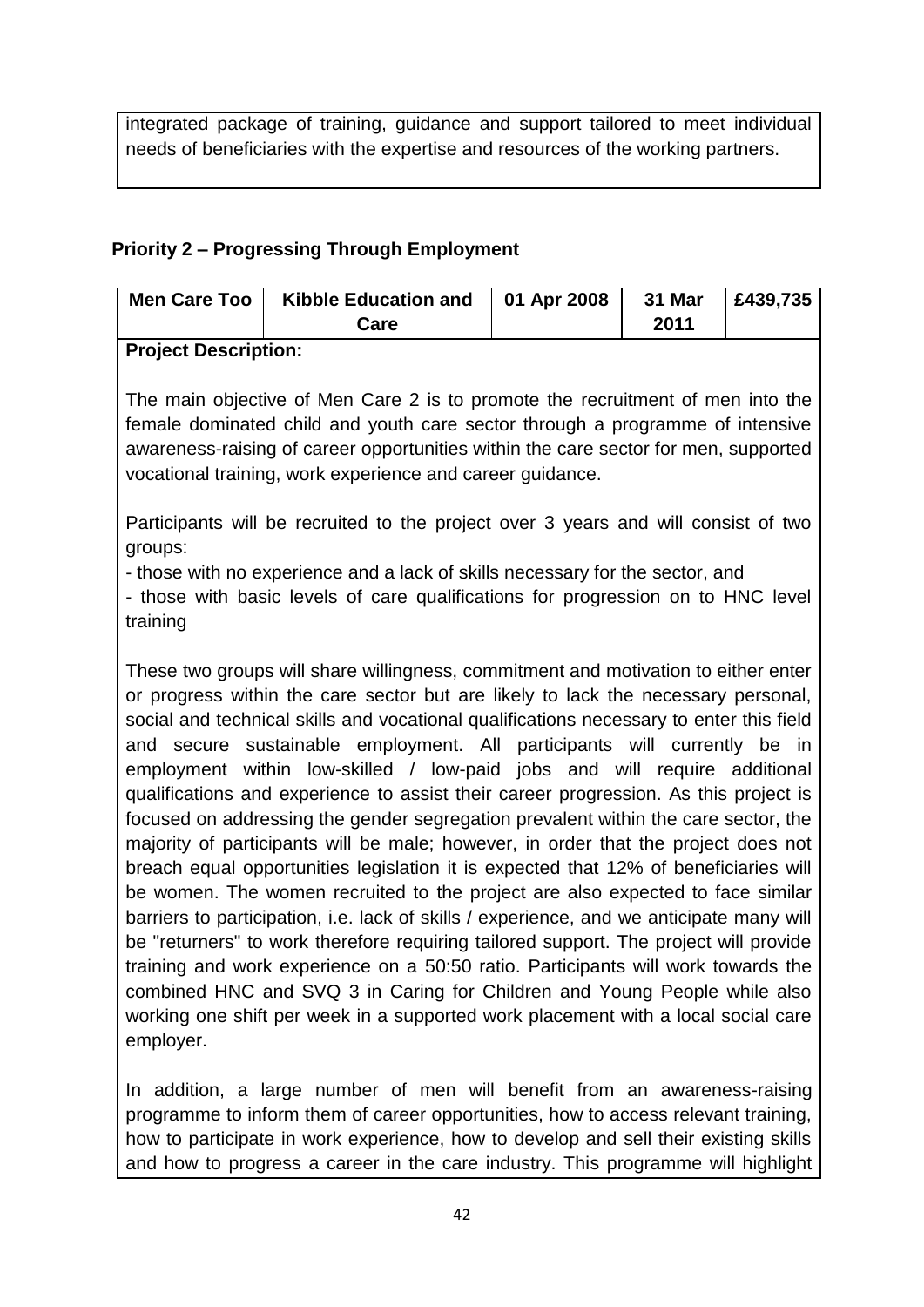the need for more males to work within the sector. Any potential participants for the project will first take part in a work taster programme to give them an idea of the work ahead and ensure that their expectation matches reality; this will also give Kibble an opportunity to assess candidates' suitability.

| <b>Scottish Resource</b>   | <b>Edinburgh Napier</b> | 01 Apr | 31 Oct | £216.761 |
|----------------------------|-------------------------|--------|--------|----------|
| <b>Centre for Women in</b> | <b>University</b>       | 2009   | 2011   |          |
| SFT                        |                         |        |        |          |

#### **Project Description:**

The Scottish Resource Centre for Women in Science Engineering and Technology is based at Edinburgh Napier University and was supported by an ESF grant for thirty months from  $1<sup>st</sup>$  April 2009. The project sets out to create sustainable change for the participation of women in Science, Engineering and Technology (SET) sectors in Scotland by working with women, employers and apprentices:

- Supporting women with SET qualifications to return progress and succeed in SET careers. The project offers career planning and development workshops, individual career guidance, leadership courses, mentoring training, mentoring networks and self-employment sessions.

- Working with employers in SET sectors to change employment practices and workplace culture to support gender equality. The project has shared best practice on gender equality, conducted surveys and focus groups with employees, developed and supported women's networks and mentoring schemes.

- Provide equality and diversity training for apprentices and students to change workplace culture. The project worked with ConstructionSkills to deliver training to apprentices in the construction sector while attending Further Education Colleges.

ESF grant funding has enabled the project to be increased in scale allowing significant targets to be achieved in Scotland. The grant has ensured a wider reach as a higher volume of women and employers have benefited, contributing to sustainability as a greater proportion of the SET sector is more gender aware and women are better placed to make positive career choices.

Further to the beneficiaries the grant has allowed the project to dramatically increase the profile of the issues related to occupational segregation in the SET labour market with Scottish policy makers in Government and Parliament. The project was presented to the Scottish Parliament Cross Party Group on Science and Technology in Jan 2011, discussed in the 'Science in the Parliament' Debate (Dec 2010) and the Project Manager was called to give evidence to the Scottish Parliament Equal Opportunities Committee session on Women's Employment in Feb 2012.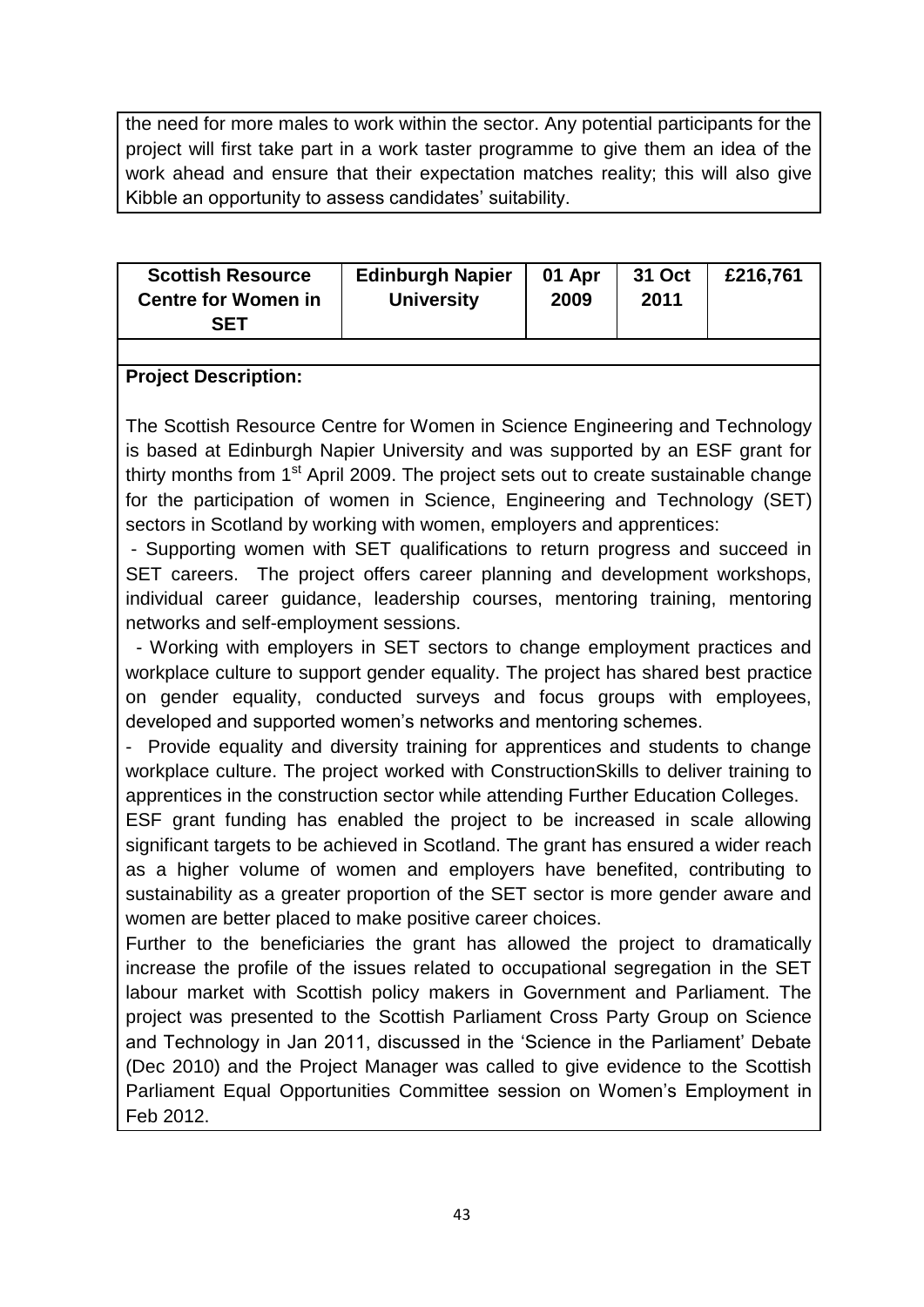# **Lowlands & Uplands Scotland European Regional Development Fund Programme 2007-2013**

# **Priority 1 – Research and Innovation**

| <b>Business &amp;</b><br><b>Technology Hub</b>                                                                                                                                                                                                                                                                                                                                                                                                                                                                     | <b>Edinburgh Napier</b><br><b>University</b> | 01<br><b>Nov</b><br>2010 | <b>31 Oct</b><br>2013 | £996,984 |
|--------------------------------------------------------------------------------------------------------------------------------------------------------------------------------------------------------------------------------------------------------------------------------------------------------------------------------------------------------------------------------------------------------------------------------------------------------------------------------------------------------------------|----------------------------------------------|--------------------------|-----------------------|----------|
|                                                                                                                                                                                                                                                                                                                                                                                                                                                                                                                    |                                              |                          |                       |          |
| <b>Project Description:</b>                                                                                                                                                                                                                                                                                                                                                                                                                                                                                        |                                              |                          |                       |          |
| The Business and Technology Hub will build on the R&KT excellence of Edinburgh<br>Napier, Queen Margaret and St Andrew's Universities to support SMEs in the<br>process of innovation and exploitation of market opportunities leading to company<br>growth and wealth creation essential for the development of a strong and vibrant<br>Scottish economy. This is a unique joint activity that will focus on provision of a two<br>phased approach to KT activities -<br>1. Awareness raising and lead generation |                                              |                          |                       |          |

2. Dedicated client support. Through effective outreach and sharing of key skills and strengths, this unique team will enable a holistic approach to the interpretation and provision of HEI expertise to SMEs, thus leading to longer term partnerships and more effective transfer of knowledge and applied research into new products and processes.

Previous KT experience has shown that demand has been slow to develop due to information deficiencies. Over the previous 3 yrs there has been an increase in demand by SMEs and as increases it is vital to provide dedicated account management for SMEs in order to ensure effect translation of leads into new projects and ultimately new innovative products, processes and services – a key market failure for other projects. Industry – especially the SME base – often finds it difficult to procure services from the HEI – they are perceived as expensive. The use of SFC Innovation Vouchers and project specific Innovation Fund to pump prime new relationships will be critical to developing higher level RTD partnerships. The objectives of the project are:

\* Improve the competitiveness of the East Central Scotland enterprise base through increased innovation by enabling a fuller use of its RTD base

\* To facilitate increased demand of Scottish SMEs in the commercial application of knowledge and applied research

\* Support the implementation of industry-supported research, KT practice structures across the HEIs

The activities will include a collaborative approach to:

· Developing an efficient gateway to provide all the knowledge needs of business.

\* Build awareness of the benefits of collaboration with HEI and stimulate demand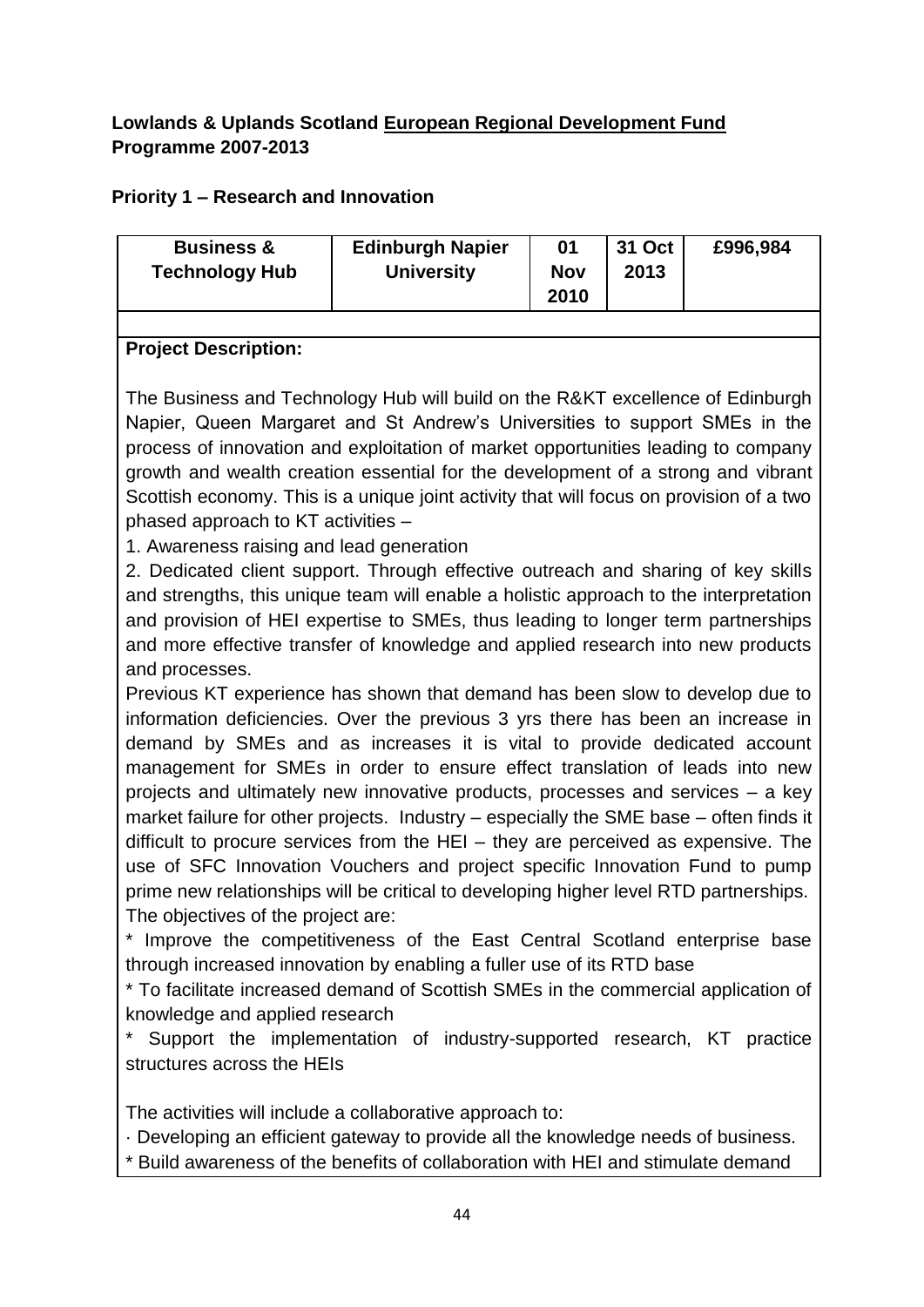\* Support key academics in recognising the opportunities for exploitation of applied research.

\* Building and maintaining HEI-SME networks regarding RTD

\* Creating and maintaining a centralised pooled resource detailing the available activity, information and expertise relating to HEI

\* Monitoring knowledge gaps within sectors and highlighting them as RTD priorities

| <b>ProspeKT</b> | University of | 1 April | <b>30 June</b> |  |
|-----------------|---------------|---------|----------------|--|
|                 | Edinburgh     | 2008    | 2011           |  |

### **Project Description:**

Prospekt is a joint partnership between the University of Edinburgh and Scottish Enterprise, was established in July 2006 to help commercialise research being carried out by the University of Edinburgh's School of Informatics. The Prospekt programme has helped stimulate those ideas into new businesses or to licence those ideas into existing Scottish-based growth businesses to increase productivity and improve performance.

This project provides:

- a dedicated commercialisation team to pro-actively engage with industry;
- refurbished accommodation providing 1,800m2 of commercialisation facilities hosting the above team, and a floor dedicated to industry collaboration;
- programmes and activities to encourage entrepreneurship and resultant company formation;
- international promotion of the School of Informatics to affirm the message that Scotland is a great place to study, work and live.

As the Prospekt project progresses, they identified an issue of a shortage of female scientists engaged in commercialisation of informatics research, and developed a range of activity, including targeted events such as the two day conference "*New Approaches to Leadership for Aspiring Women Entrepreneurs*". The project recognises that its media should appeal to younger audiences, and used Twitter, Linked-In and Facebook social networks to encourage debate and discussion, highlight what

support sessions are available and signposting to further information. The project also links in to the Scottish 'Girl Geeks' network who organise weekend workshops, seminars and social events with the aim of increasing the involvement of women in SET and in commercialisation of research projects.

The project's online groups also signpost interested women to t to *The Next Women*, the women's business internet magazine. The project's website also provided information on forthcoming events which may be of interest to female scientists.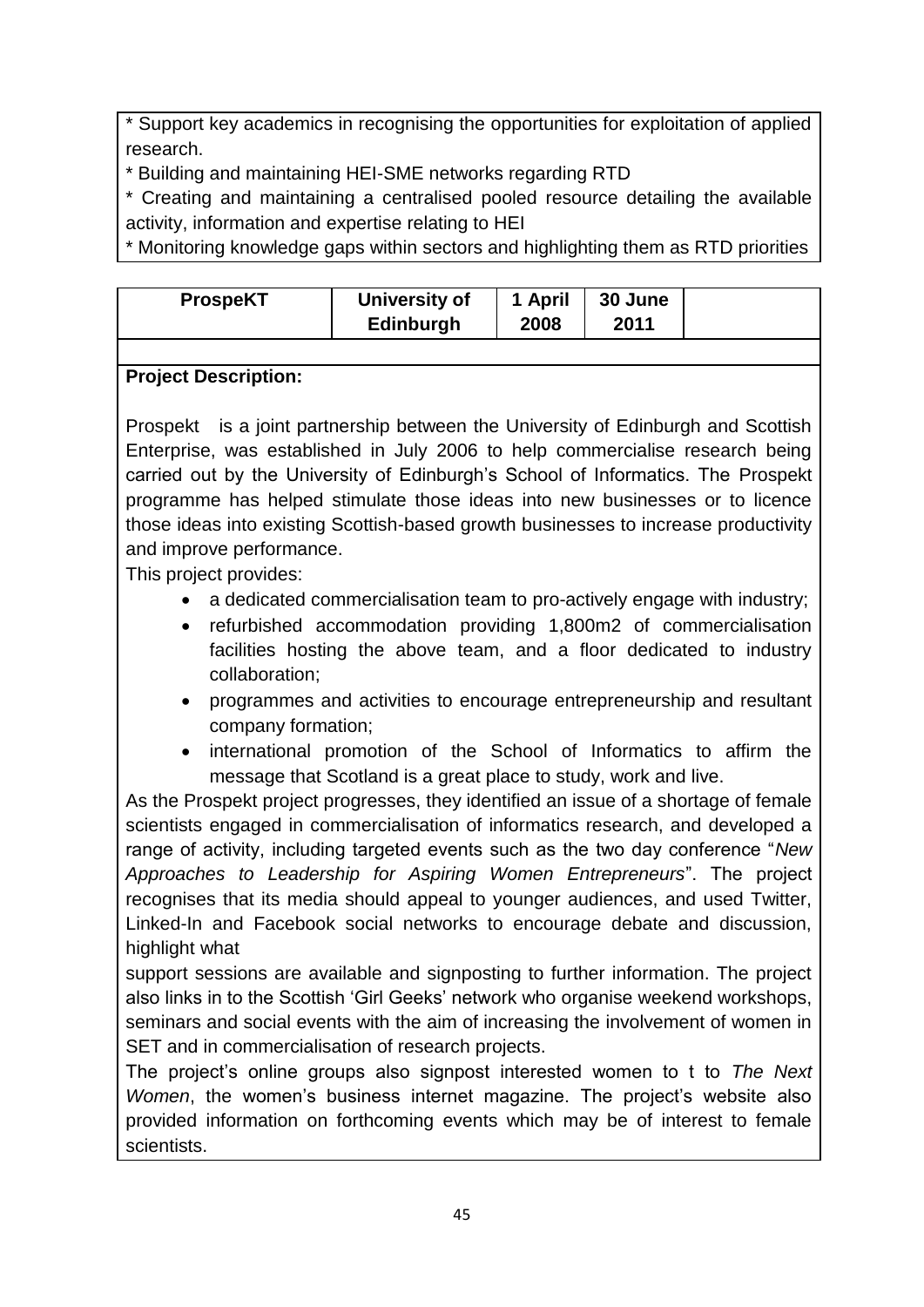| <b>Supporting</b>            | <b>Scottish Enterprise</b> | 01 Apr | 05   | £5,903,474 |
|------------------------------|----------------------------|--------|------|------------|
| <b>Innovation in Lowland</b> |                            | 2008   | Aug  |            |
| and Upland Scotland          |                            |        | 2011 |            |
|                              |                            |        |      |            |

#### **Project Description**:

This project encompasses Scottish Enterprise (SE) activity as a Strategic Delivery Body (SDB) under ERDF Priority 1. The geographical scope of the project will be the SE area, although specific initiatives have been included which target geographical areas and sectors (see below). The project will address market failure with regard to low levels of innovation within Scotland. (BERD in Scotland is currently 0.59% of GDP compared to an EU figure of 1.12% and 2.92% for the leading EU nations). It will address Objective 1 of the Programme – to improve the competitiveness of the enterprise base through increased innovation, through the following objectives:

• Stimulating demand for innovation by ensuring that companies are aware of the **benefits** 

• Extending the culture of innovation by addressing the concerns of businesses e.g. risk, cost, time, route to Market

• Building capacity to innovate and develop new products, processes and services

• Providing advice and grant support to SMEs to assist with implementation of innovation

• Providing a coordinated approach to innovation in key sectors

• Addressing structural issues in the Scottish innovation system and developing policy and practice, through strategic research and pilot action projects

The project will deliver a coordinated programme of innovation support, designed to address weaknesses in the innovation system at a number of levels, and achieve a step change in terms of outputs, results and impacts. EU grant support is required to allow SE to significantly increase activity in the delivery of innovation products, widen geographical and company targeting and undertake a number of additional sectoral / geographical initiatives.

The SDB programme will initially comprising the following elements:

• WINNING THROUGH INNOVATION. Awareness raising seminars and workshops for enterprises, highlighting the need for and benefits of innovation.

• INNOVATION SUPPORT. An increase in the resources available through SE to support innovation projects, under the SE Innovation Intervention Framework. These products will provide grant support for consultancy and project implementation, including capacity building and converting ideas into products, services or process improvements.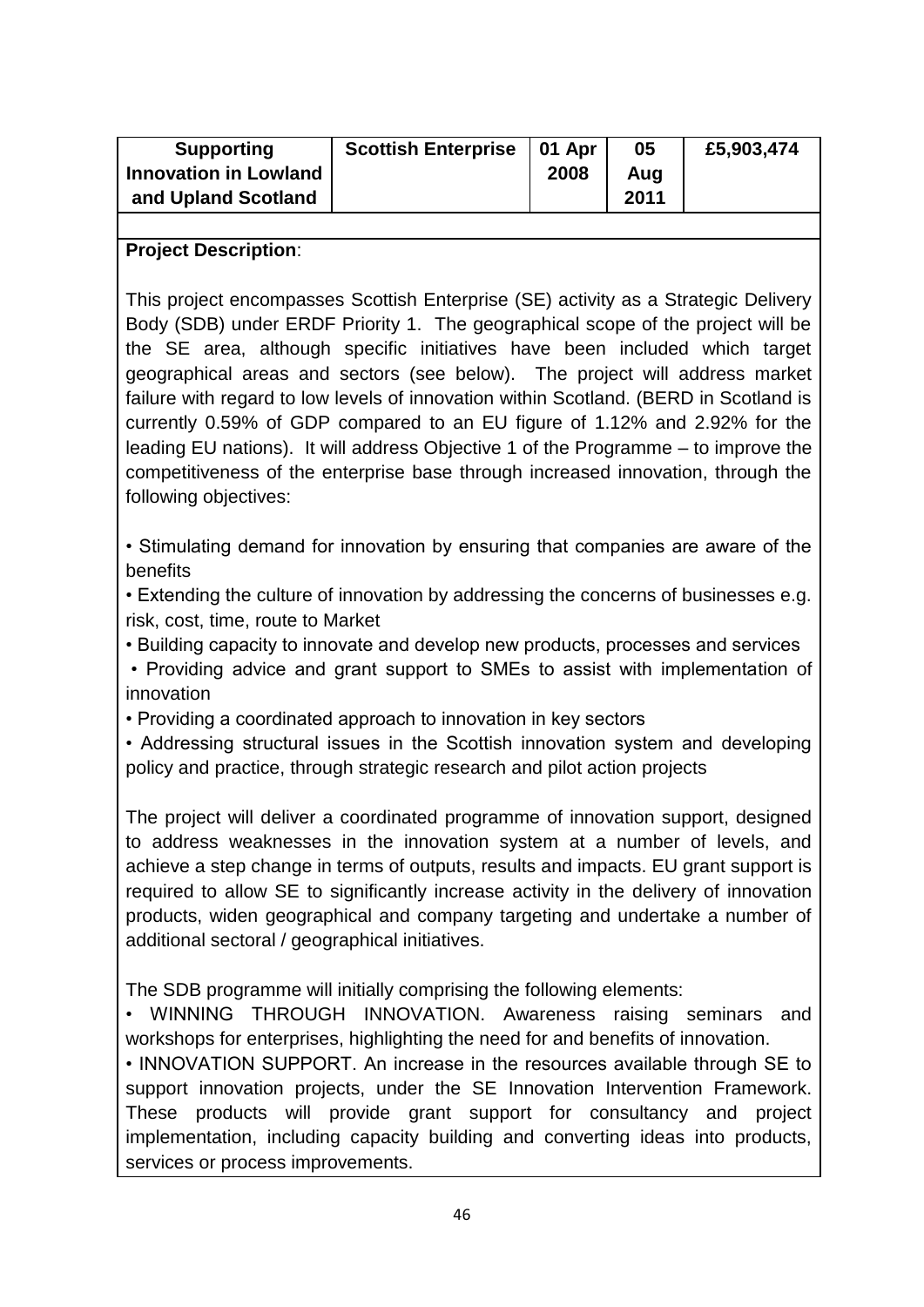• SECTORAL INITIATIVES, supporting innovation in priority industry sectors e.g. Wellness and Health Innovation Project (WHIP), T-Tom focusing on Innovation support in Scotland's optoelectronics industry and Digital media focusing on innovation in Scotland's flourishing digital media sector: other sectoral programmes may be developed through the three year operating period.

• EDGE Encouraging Dynamic Global Entrepreneurs. This is an innovative programme which aims to enhance growth and innovation in Scottish businesses.

• AREA INITIATIVES e.g. South of Scotland Innovation System Initiative, developing the innovation system and aiming to address identified weaknesses in specific areas.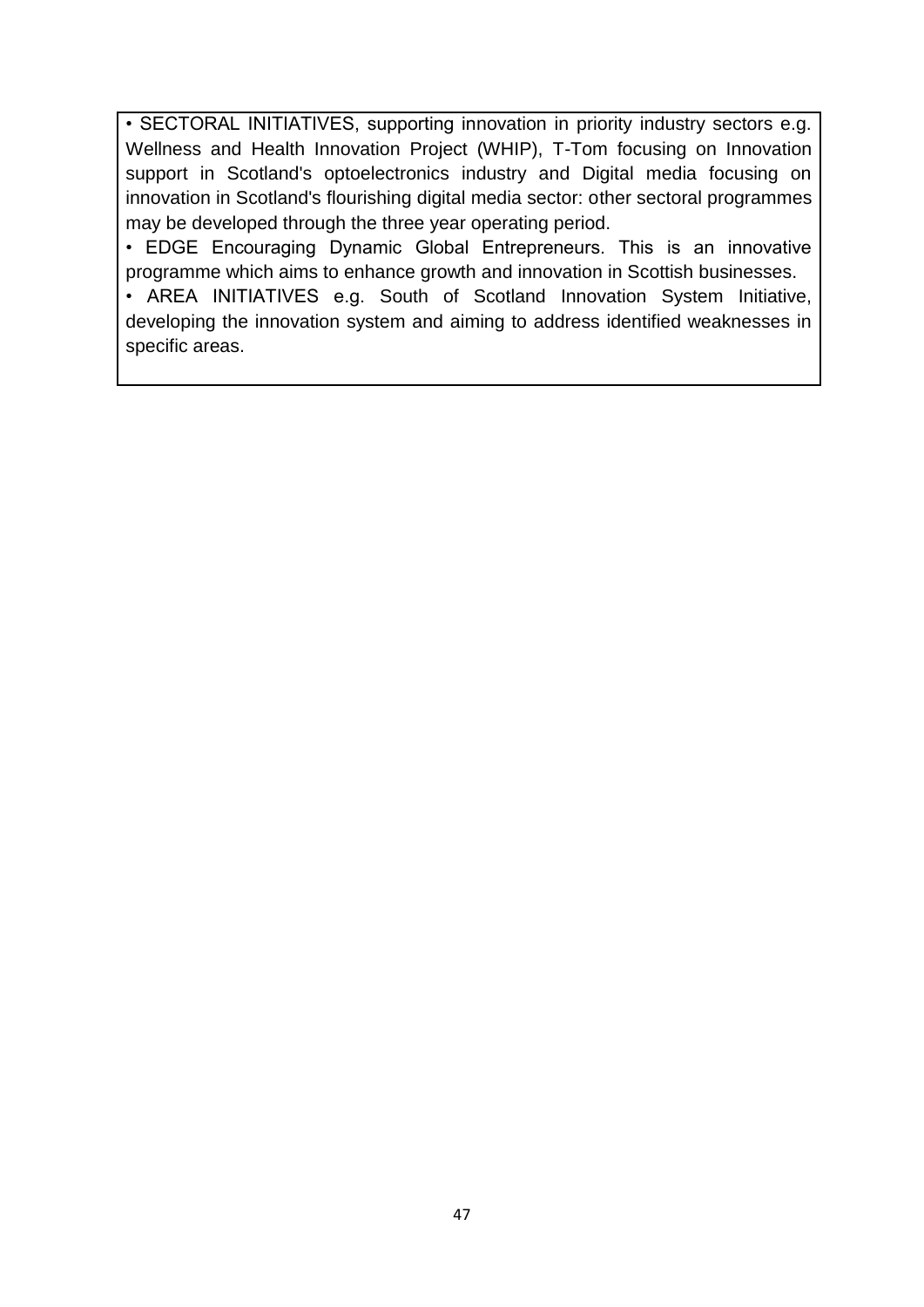# **Highlands & Islands Scotland European Social Fund Programme 2007-2013**

# **Priority 2 – Investing In The Workforce**

| Scottish Council for   01 Jan   31 Mar  <br>£65.740<br><b>Highlands &amp; Islands</b><br><b>Voluntary</b><br>2009<br>2008<br><b>Equality Forum</b><br><b>Organisations</b> |
|----------------------------------------------------------------------------------------------------------------------------------------------------------------------------|
|----------------------------------------------------------------------------------------------------------------------------------------------------------------------------|

#### **Project Description:**

The Highlands & Islands Equality Forum (HIEF) is a partnership based project aimed at increasing the awareness levels of equality and diversity issues in the Highlands & Islands. Through the delivery of training, providing one to one advice and up to date legislative information the HIEF directly contributes to a more informed, vibrant and inclusive labour market. In order to achieve its aims in 2008 HIEF has 6 key activities:

Training: HIEF will deliver 5 Awareness Raising Roadshow events. In 2008 HIEF will work with UHI and the Scottish Government to accredit three of its training modules. These will also be made available online.

Research: We will work with our partner UHI Policy Web to identify and support relevant equalities research to inform our project's work and the understanding of those in our region.

Strategic Work: As well as keeping people informed of changing policy, we will ensure that new policy takes account of their issues by carrying collective views into local, regional and national strategic work groups. These views are gathered from over 1200 HIEF members. We will explore growing British and European networks to facilitate a mutual sharing of good practice.

Events: We will hold two or more high profile events to raise awareness of key and current issues. We anticipate working with the new CEHR on this.

Communication and Information Technology: We will enhance our website to create more of a market place which will include equality tools and resources such as training modules, information updates, toolkits, e-learning and examples of good practice.

Research Report: In 2008 HIEF will undergo a research report in order to inform the future direction and objectives of the project. The research report will take into account the changing landscape politically and in particular the creation of a new skills agency in the Highlands & Islands.

Good practice will be disseminated at training, events, through Forum news, ebulletins, reports and on the website. We will explore best practice by visiting other equalities projects and agencies.

The project will provide 5 roadshows, 2 high profile events, 3 accredited training modules, 12 e-bulletins, online resources and toolkits, consultations and contribute and influence policy.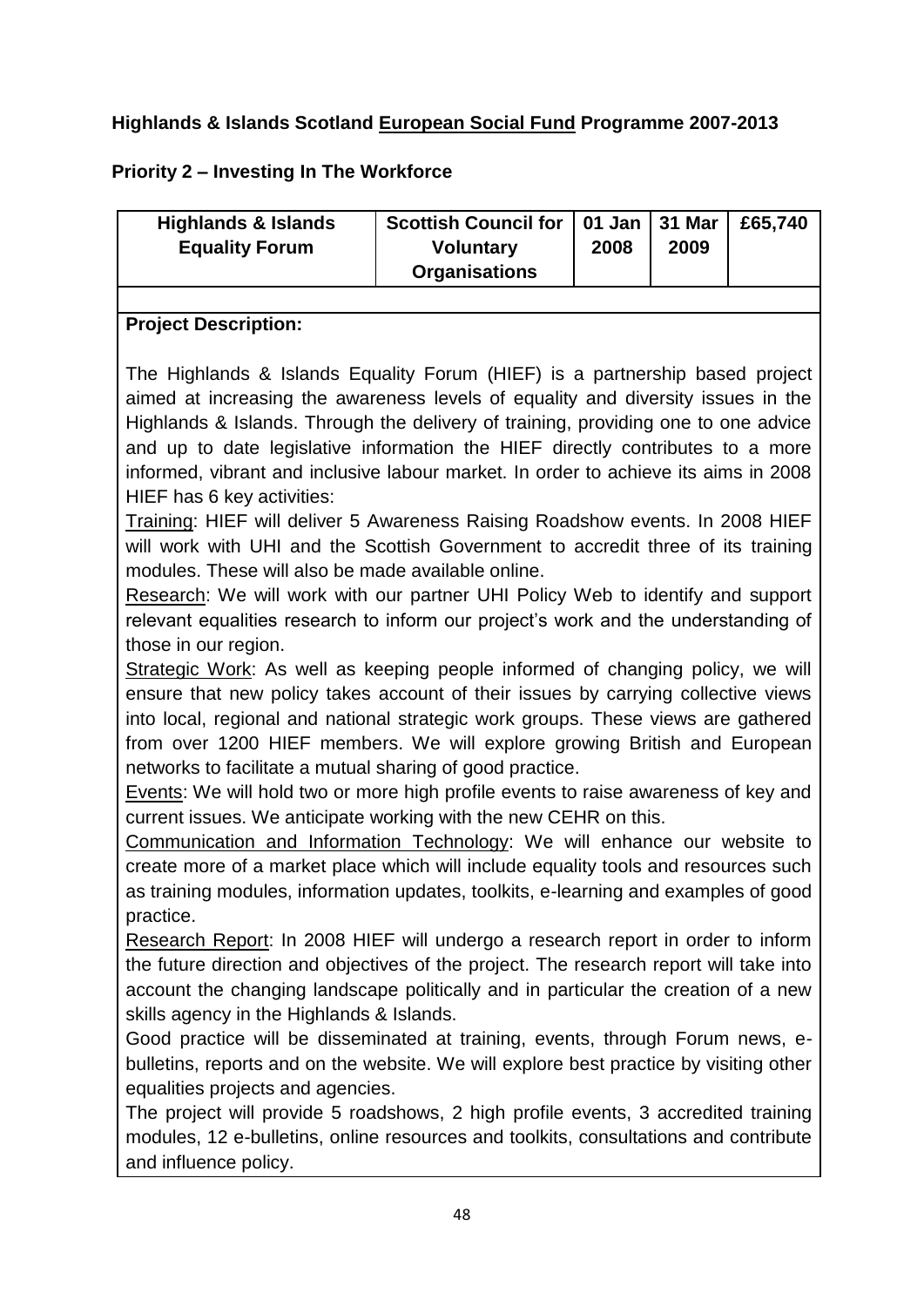| <b>Highlands and Islands</b><br><b>Equality Forum</b> | <b>Scottish Council</b><br>for Voluntary | 2009 | 2014 | 01 Apr   31 Dec   £357,840 |
|-------------------------------------------------------|------------------------------------------|------|------|----------------------------|
|                                                       | <b>Organisations</b>                     |      |      |                            |

#### **Project Description:**

The Highlands & Islands Equality Forum (HIEF) is a unique partnership based project whose aim is to raise awareness of Equality and Diversity issues amongst those in employment - both employers and employees (public, private and third sector, FE and HE learning institutions and training providers) - by providing information and online resources, bespoke training, consultation/research and networking opportunities. HIEF will act as a highly visible first point of contact for all enquiries and will sign-post as appropriate where detailed information or advice is required.

#### Project Objectives:

CPD Training and Learning - To raise awareness of equality and diversity in the Highlands & Islands, highlighting the particular challenges thrown up by rurality. Our focus is to deliver to those in employment across all sectors but our services and events are open to all to ensure that we also engage with the general public. We complement the general information in our road-shows with bespoke, detailed follow-up training. This includes sessions on attitudinal awareness, stereotyping, prejudices and discrimination as well as helping our audiences to gain a better awareness of and comfort with 'diversity'.

CPD/Learning Opportunities – In 2009/10 to develop a programme of 4 level 6 (postgraduate) online study modules which can also be edited to provide level 4 (HNC) training modules for more general, practical use.

Research – to continue to develop expertise and knowledge in issues of rurality and to share this with the Commission, Government and local agencies, organisations and individuals

Events – To deliver high profile events which inform public policy on equality and diversity, particularly in regard to rural issues

Strategic Work – To support the work of the EHRC in establishing a Scotland Rural Equalities Network and to continue to work with the Commission, the Scottish Government's Equality Unit as well as other national and local agencies to inform policy

Communications and Information Technology Programme – To continue to build our database of contacts and circulate monthly, informative e-bulletins as well as redevelop our website into an interactive shop front populated with downloadable resources and opportunities to share best practice.

Target Group:

• Individuals in the workplace requiring continuing professional development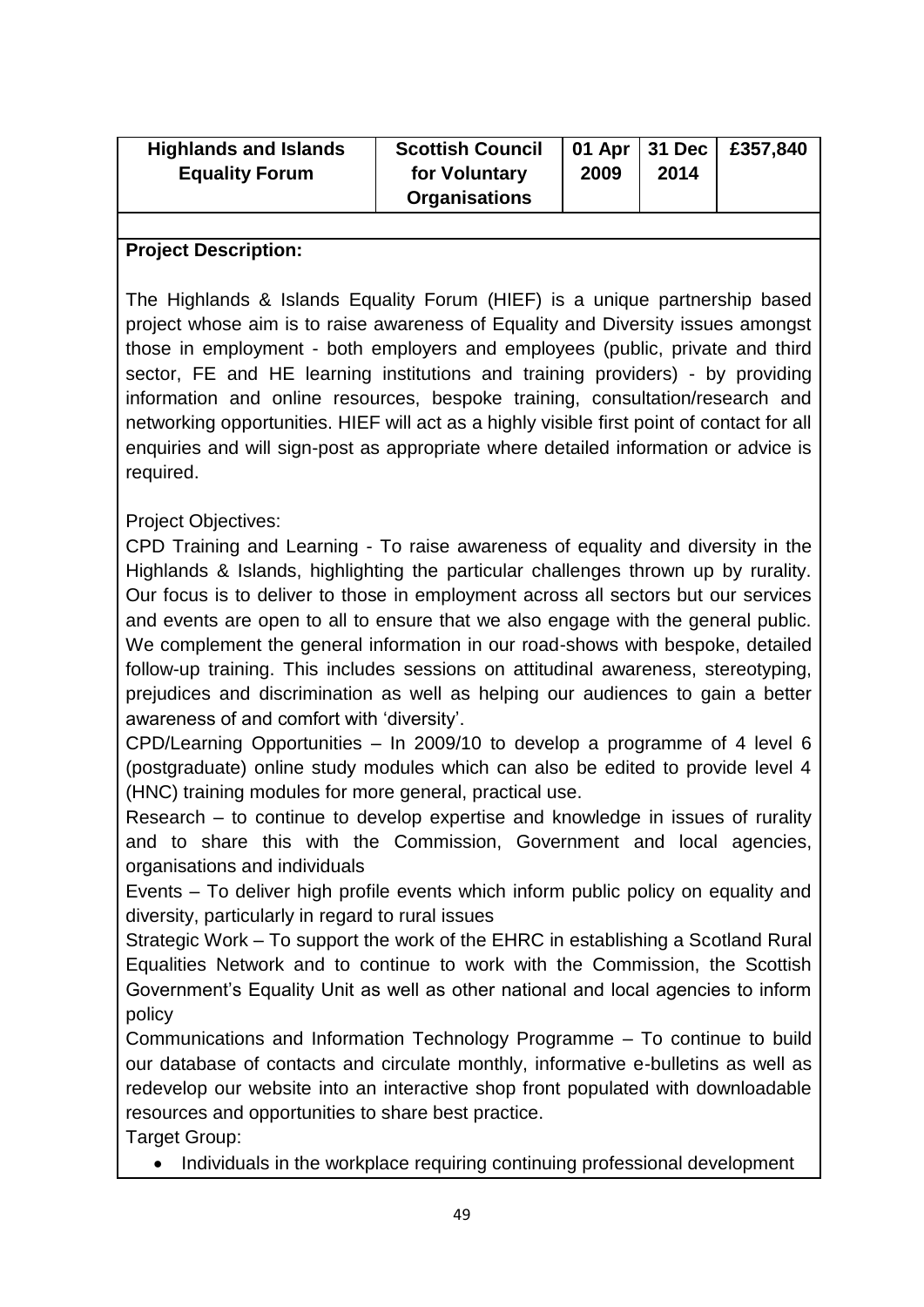- SME Managers with skills needs
- Key staff in Social Enterprises

Geographical Coverage: Highlands & Islands – reaching out to the more remote communities

Partnership: HIEF will work closely with national and local agencies such as EHRC, Scottish Government, HIE, and UHI to ensure that our work continues to be of a high standard that aligns with the ever changing context of the Equality and Diversity agenda

| <b>Modern Apprenticeship</b><br><b>Scheme</b> | <b>Forestry</b><br><b>Commission</b><br><b>Scotland</b> | 01 Apr<br>2008 | 31 Mar<br>2012 | £490,326 |
|-----------------------------------------------|---------------------------------------------------------|----------------|----------------|----------|
|-----------------------------------------------|---------------------------------------------------------|----------------|----------------|----------|

# **Project Description:**

Following a successful ESF funded pilot project in the last programme, the Forestry Commission is now looking to consolidate and expand its Modern Apprenticeship Scheme in order to provide land based industry training in the form of a Modern Apprenticeship in Trees and Timber to a minimum of 30 beneficiaries within the Highlands & Islands areas of Scotland over a three year period.

The main objectives of the project are to:

1. Improve the skills and experiences of people entering the industry,

2. Enhance participants employability and adaptability to work within the wider forest industry

3. Encourage female participants to enter a gender imbalanced sector, and

4. Encourage participants to contribute to the economic development of the area.

An ESF grant would enable the project to address the reported skills shortages in the forest industry by establishing a viable Modern Apprenticeship Scheme within the forest sector, by:

- providing a dedicated scheme co-ordinator, training supervisor, scheme assessors and an internal verifier,

- enhancing dedicated training to meet national occupational standards,

- providing additional career support and employment opportunities for individuals completing their apprenticeship

Through a dedicated 'Apprenticeship Scheme', it is expected that 70% of the participants will achieve an SVQ level 3 Modern Apprenticeship along with a number of industry related qualifications. The remaining participants are expected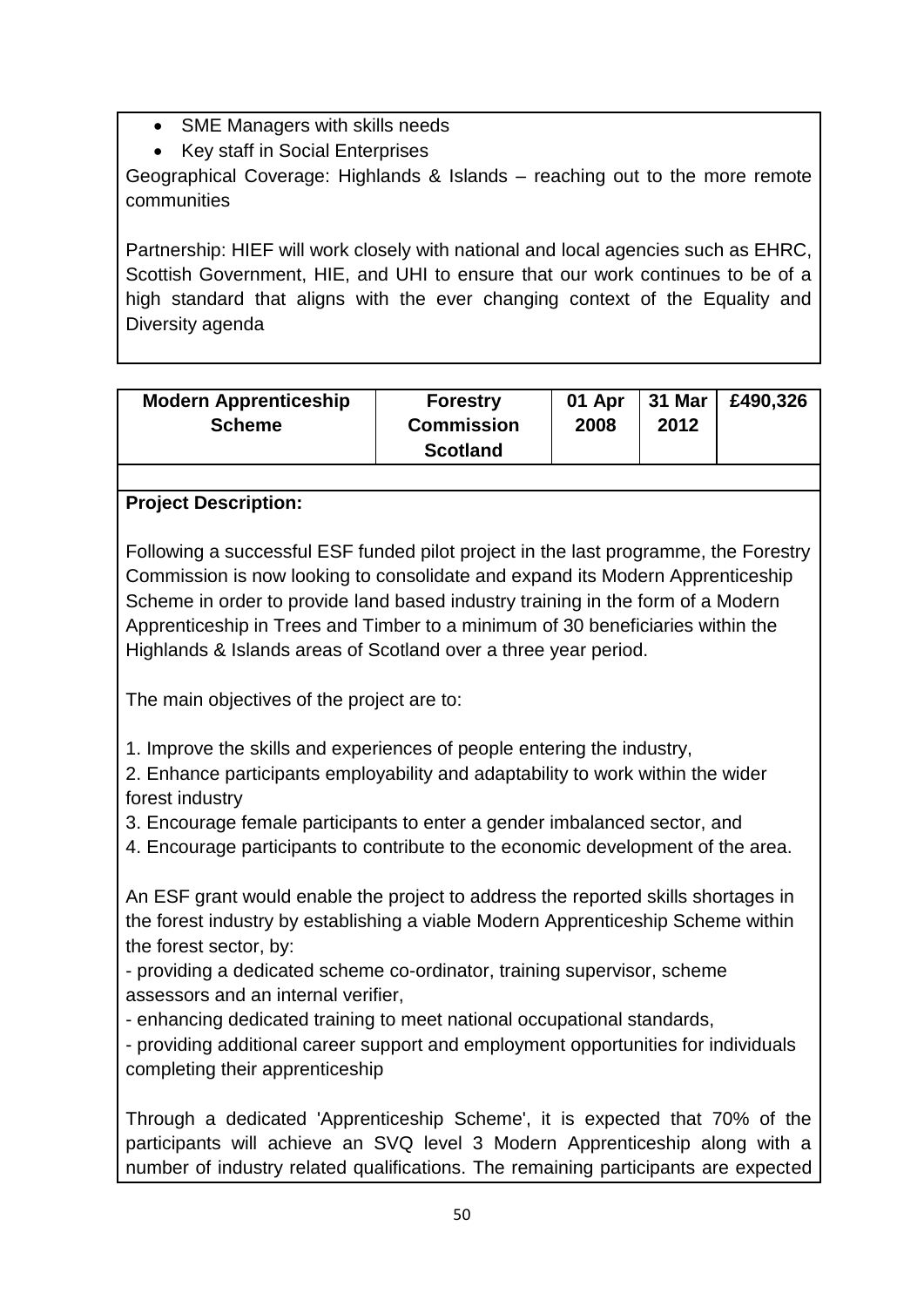to achieve a range of SVQ level 2 industry based skills and qualifications. It is expected that all participants will secure employment within a skills deficient forest industry as a result of the project. In addition, the project is expected to assist female beneficiaries to develop the skills necessary to enter a male dominated industry.

| <b>Business</b>          | <b>Scottish Chamber of</b> | 1 Jan | 31 Dec | £294,941 |
|--------------------------|----------------------------|-------|--------|----------|
| <b>Mentoring H&amp;I</b> | <b>Commerce</b>            | 2011  | 2013   |          |

#### **Project Description:**

This is a proposal for the continuation and extension of a successful pilot mentoring programme across the Highlands & Islands region. The project will match experienced business professionals to new entrepreneurs and managers to facilitate personal skills and competence development in an entrepreneurial context. A structured and monitored mentoring process will provide guidance, direction, confidence, enhanced capabilities, motivation and empowerment to the entrepreneurs and managers. It will be operated as a complement to the business start-up and growth advisory programmes provided by partner organisations. Evaluation of similar projects operated in the LUPS region shows that mentoring, provided by experienced business men and women, adds considerable value to business start-up and advisory services and has a very positive impact on business sustainability and growth. Core beneficiaries will be entrepreneurs and managers in small and medium sized businesses.

The prime objective of the project is to increase the number of successful businesses in the region through both sustainability and growth. This will be achieved by providing personal direction, support and motivation to key staff within businesses in the Highlands & Islands. The project aims to improve the quality enterprise creation, growth and output through management development and improving the regional labour market in ways that contribute directly to productivity increases. Business mentoring will provide the skills necessary for sustainable employment and economic growth in the region with particular support for the managers and business leaders in all forms of

business organisation including social enterprises, as well as raising the development of female led businesses and under-represented groups, as well as businesses started by migrant workers from other parts of the EU in particular.

#### **Activities**

The programme activities match the ESF P2 activities of: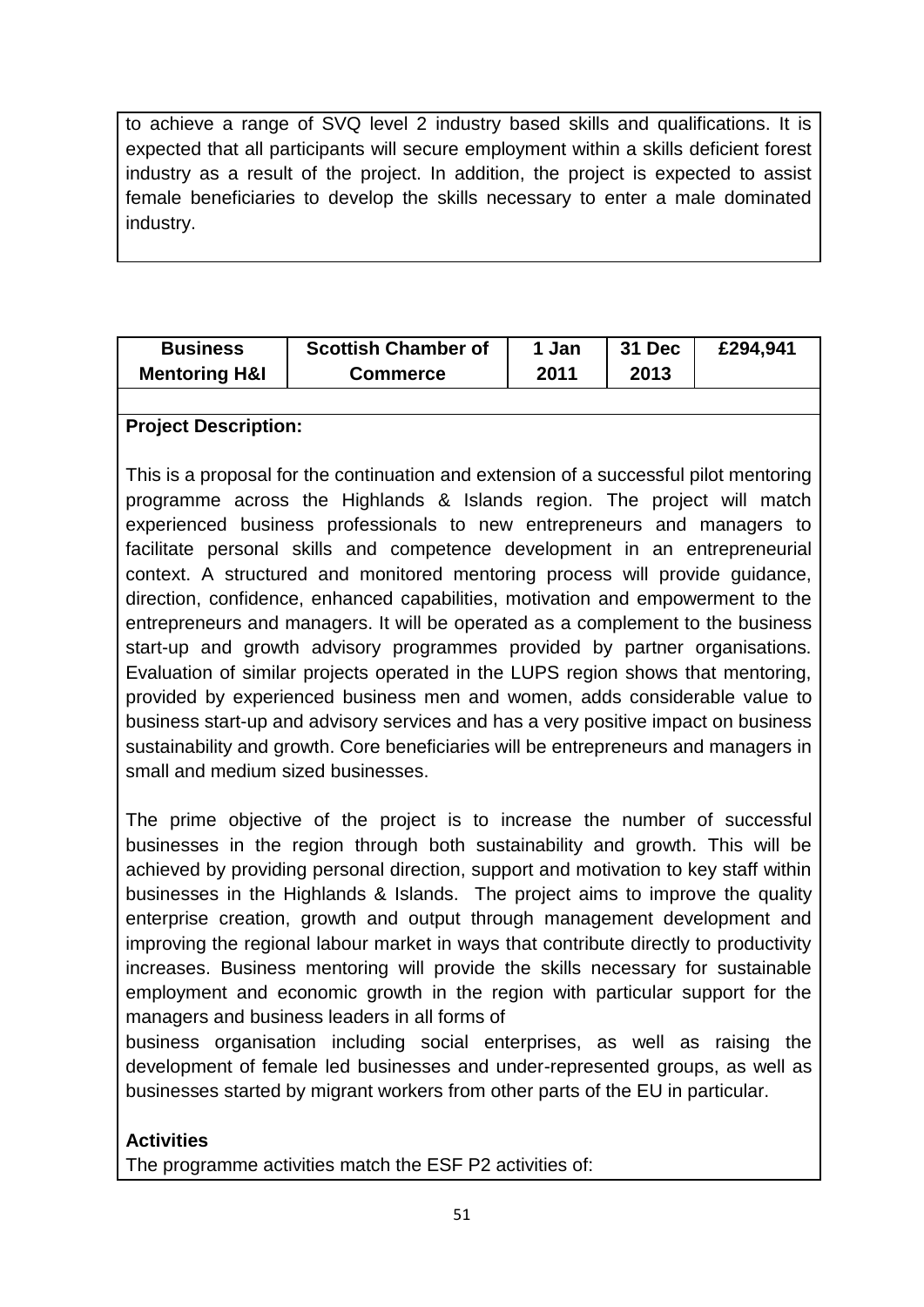- Underpinning support for entrepreneurship and the managerial skills. It also addresses the need for more priority 2 partnership projects to address/prevent the current high levels of redundancies through capacity building of companies.

- Providing the social enterprise and voluntary sector with the required skills for sustainability especially in the current economic climate with reductions in government financial budget spend; and a withdrawal of banking finance.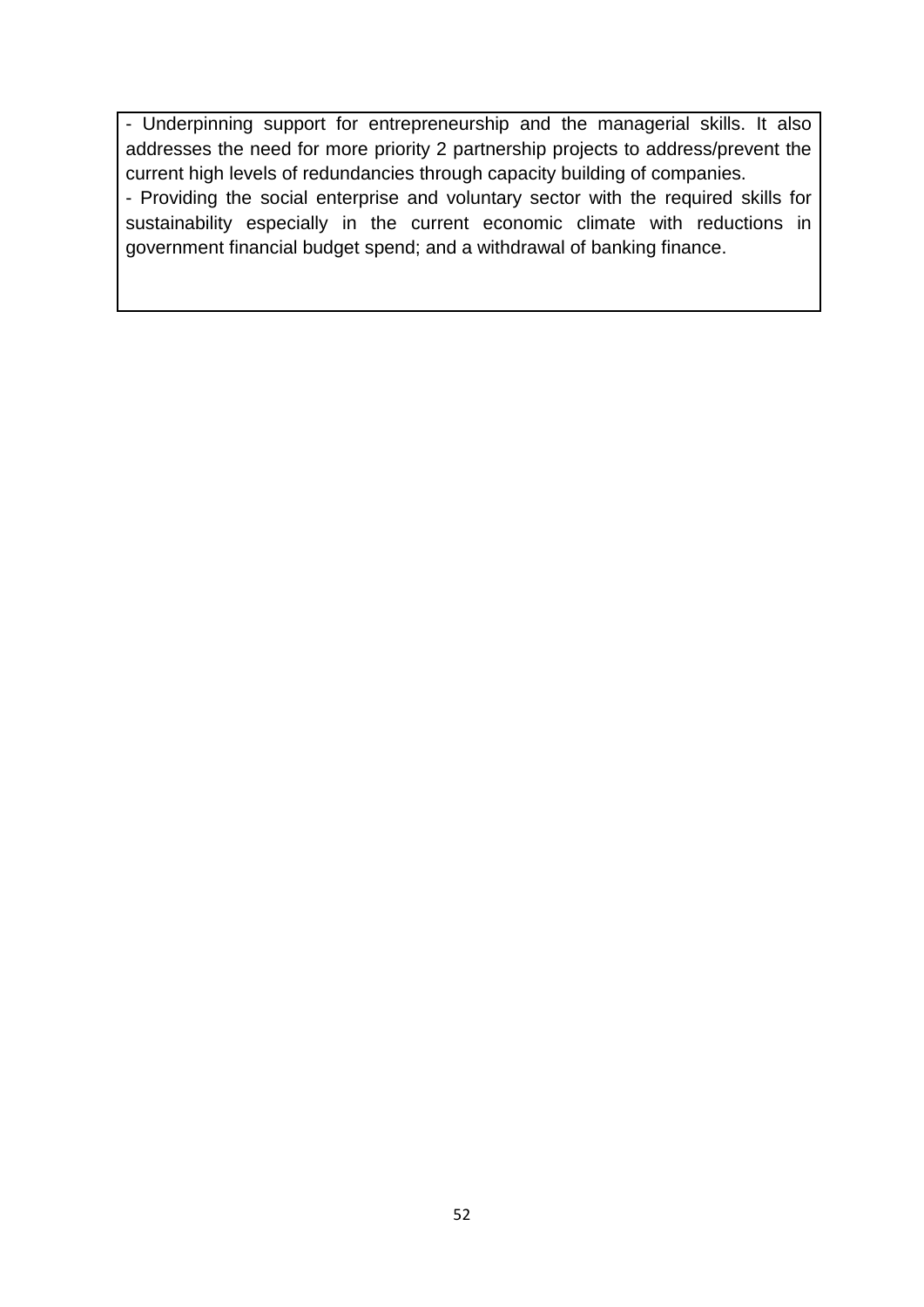# **Highlands & Islands Scotland European Regional Development Fund Programme 2007-2013**

# **Priority 1 Business Competitiveness, commercialisation and Innovation**

| <b>A Community Enterprise</b><br><b>Centre for Mull &amp; Iona</b>                                                                                                                                                                                                                                                                                                                                                                                                                                             | <b>Mull and lona</b><br><b>Community Trust</b> | <b>30 Oct</b><br>2009 | 31<br>July<br>2012 | £528,16<br>2 |  |
|----------------------------------------------------------------------------------------------------------------------------------------------------------------------------------------------------------------------------------------------------------------------------------------------------------------------------------------------------------------------------------------------------------------------------------------------------------------------------------------------------------------|------------------------------------------------|-----------------------|--------------------|--------------|--|
|                                                                                                                                                                                                                                                                                                                                                                                                                                                                                                                |                                                |                       |                    |              |  |
| <b>Project Description:</b>                                                                                                                                                                                                                                                                                                                                                                                                                                                                                    |                                                |                       |                    |              |  |
| The project will establish a centrally located, enterprise 'hub', providing new<br>business resources, enterprise advice and support; training services and<br>workspaces (offices, training room, a charity shop and therapy room) for rent to<br>SMEs, micro-businesses, social enterprises and community groups on Mull and<br>Iona. The project will address the market failure in provision as these facilities are<br>not currently available in these fragile communities.<br><b>Project Objectives</b> |                                                |                       |                    |              |  |
| Support:                                                                                                                                                                                                                                                                                                                                                                                                                                                                                                       |                                                |                       |                    |              |  |
| - Economic sector development in order to help increase the growth and output of                                                                                                                                                                                                                                                                                                                                                                                                                               |                                                |                       |                    |              |  |
| local enterprises;                                                                                                                                                                                                                                                                                                                                                                                                                                                                                             |                                                |                       |                    |              |  |
| - Education and vocational training by providing locally based, accessible training                                                                                                                                                                                                                                                                                                                                                                                                                            |                                                |                       |                    |              |  |
| and learning resources.                                                                                                                                                                                                                                                                                                                                                                                                                                                                                        |                                                |                       |                    |              |  |
| Create:                                                                                                                                                                                                                                                                                                                                                                                                                                                                                                        |                                                |                       |                    |              |  |
| - A stronger business base;                                                                                                                                                                                                                                                                                                                                                                                                                                                                                    |                                                |                       |                    |              |  |
| - A long term income stream through the creation of community based assets;                                                                                                                                                                                                                                                                                                                                                                                                                                    |                                                |                       |                    |              |  |
| - Employment for local people in particular for those most disadvantaged.                                                                                                                                                                                                                                                                                                                                                                                                                                      |                                                |                       |                    |              |  |
| Provide:                                                                                                                                                                                                                                                                                                                                                                                                                                                                                                       |                                                |                       |                    |              |  |
| - A supportive, accessible infrastructure for business development in order to help                                                                                                                                                                                                                                                                                                                                                                                                                            |                                                |                       |                    |              |  |
| increase the growth and output of local enterprises;                                                                                                                                                                                                                                                                                                                                                                                                                                                           |                                                |                       |                    |              |  |
| - Premises and logistical support for new business development.<br>Address:                                                                                                                                                                                                                                                                                                                                                                                                                                    |                                                |                       |                    |              |  |
|                                                                                                                                                                                                                                                                                                                                                                                                                                                                                                                |                                                |                       |                    |              |  |
| - Vulnerable communities through the support of existing social enterprises and<br>creation of new social enterprises;                                                                                                                                                                                                                                                                                                                                                                                         |                                                |                       |                    |              |  |
| - Peripherality through better IT networks;                                                                                                                                                                                                                                                                                                                                                                                                                                                                    |                                                |                       |                    |              |  |
| - Weaknesses associated with seasonal working through greater diversification and                                                                                                                                                                                                                                                                                                                                                                                                                              |                                                |                       |                    |              |  |
| flexible working.                                                                                                                                                                                                                                                                                                                                                                                                                                                                                              |                                                |                       |                    |              |  |
| Programme Activities:                                                                                                                                                                                                                                                                                                                                                                                                                                                                                          |                                                |                       |                    |              |  |
| - Business advice programme for SMEs and micro businesses on the islands of                                                                                                                                                                                                                                                                                                                                                                                                                                    |                                                |                       |                    |              |  |
| Mull and Iona;                                                                                                                                                                                                                                                                                                                                                                                                                                                                                                 |                                                |                       |                    |              |  |
| - Sector development programme to develop indigenous and growing sectors                                                                                                                                                                                                                                                                                                                                                                                                                                       |                                                |                       |                    |              |  |
| through best practice;                                                                                                                                                                                                                                                                                                                                                                                                                                                                                         |                                                |                       |                    |              |  |
| - The Trust's core programmes of community development;                                                                                                                                                                                                                                                                                                                                                                                                                                                        |                                                |                       |                    |              |  |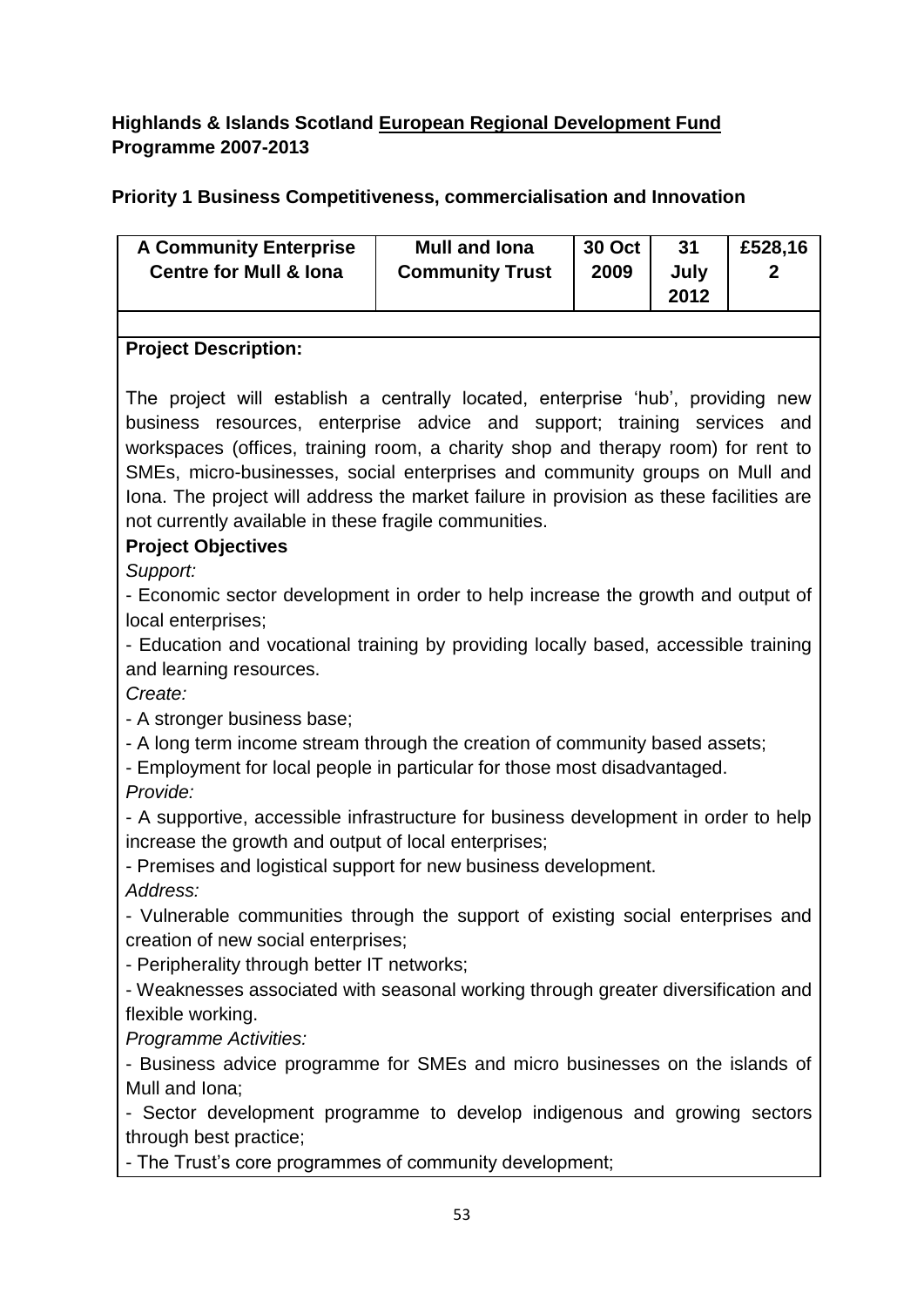- Facilitation of local business and community networks and business activities of professionals and businesses visiting the island with support office facilities;

- Local advice/support to support entrepreneurship and new firm formation;

- Access to information, consultancy and hands on support to social enterprises;

- Increased recycling and waste reduction activities.

# **Priority 3 Enhancing Peripheral and Fragile Communities**

| <b>Outer Hebrides</b><br><b>Community Planning</b><br><b>Partnership - An Cotan</b> | <b>Comhairle nan</b><br><b>Eilean Siar</b> | 2012 | 15 Oct   30 Apr<br>2013 | £133,964 |
|-------------------------------------------------------------------------------------|--------------------------------------------|------|-------------------------|----------|
|                                                                                     |                                            |      |                         |          |

#### **Project Description:**

'An Cotan' is an established (10 years) not for profit childcare establishment registered to provide 24 nursery places at any one session. The centre caters for children from birth to 12 years on an all- day or prescribed session care basis, and is located in the woodland grounds of the Lews Castle, Stornoway. There are separate rooms allocated: a room for those aged under 2, allows 6 children, and those aged over 2 allows 18 children.

The facility is managed by Lews Castle College Board of Management and a Centre Manager, an employee of the Lews Castle College, with 28 years' experience (the last 10 in a managerial capacity), runs the service on a day to day basis with 6 staff and relief staff. All staff are qualified to Practitioner level and beyond and are engaged in Personal Development Planning with active training/development plans in place.

The facility is audited and inspected by the Scottish Care Commission and HMI and works in partnership with the Local Authority and other Agencies in the health and voluntary sectors, using these links to inform best practice and value and identify local demand areas. An Cotan provides a general childcare service but also supports lone parents, kinship carers, families at risk and disadvantaged families, enabling parents who would otherwise be excluded from further education to access education, training, and employment. Demand for nursery places at An Cotan is strong with a current waiting list of over 30.

#### **Proposal**

An Cotan has outgrown its current sub-standard building which is scheduled for demolition as part of the new Lews Castle Museum and Archive project, which is currently on the ERDF Reserve List. This project involves the refurbishment of an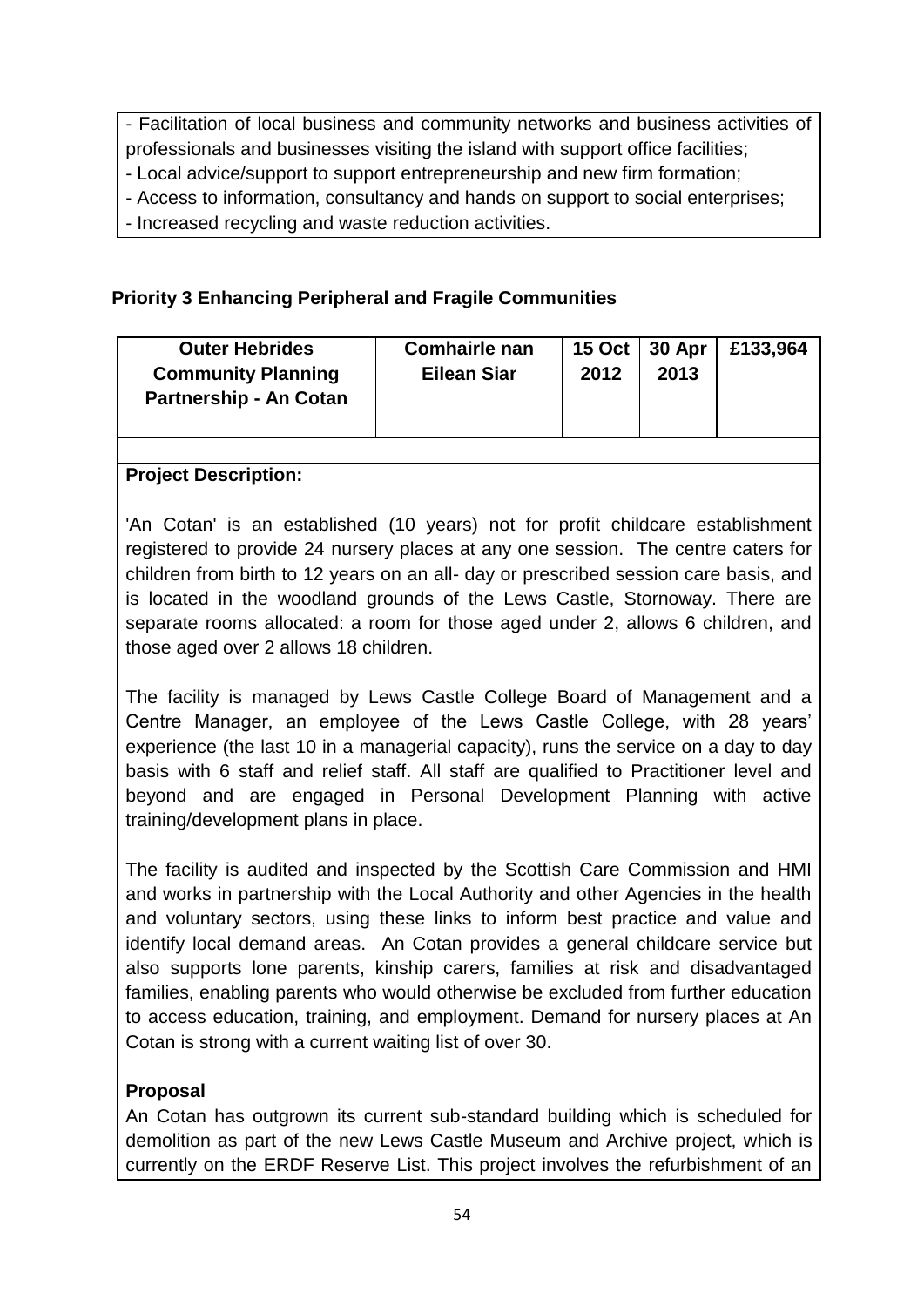existing building and partial new build on the Lews Castle College campus to accommodate the An Cotan Childcare Centre, using the latest building and fit –out technologies. This is a change to the original proposals for a new build childcare facility.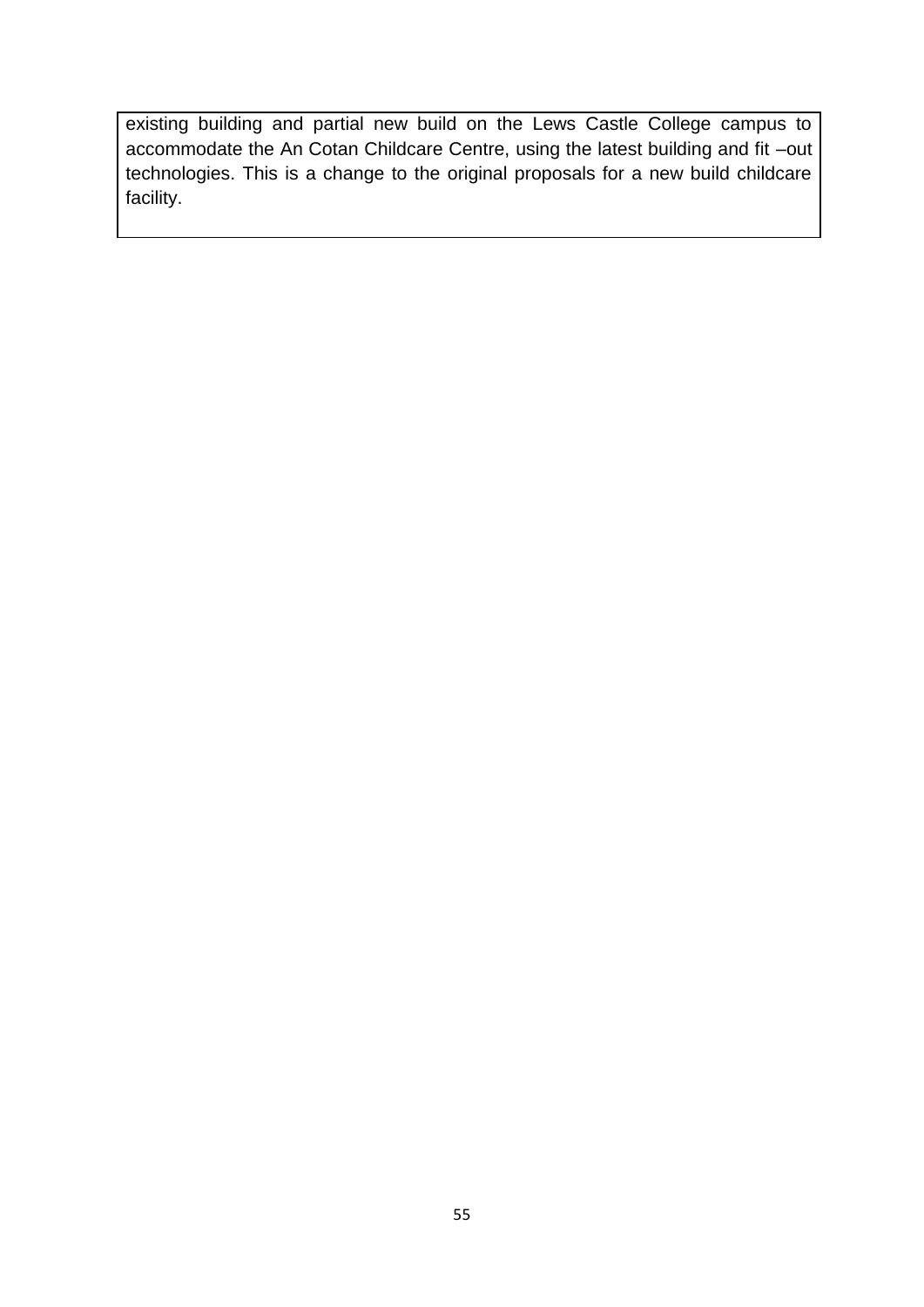# **Appendix 2: Interview Questions**

# **Application Procedures & Gender Mainstreaming:**

- 1. One of the horizontal themes of the 2007-2013 structural funds programme was equal opportunities (including equality between men and women). How did this affect the application process for your funding?
	- $\triangleright$  Were gender issues considered within the application?
- 2. Were you provided with any support/guidance in terms of information on the horizontal theme section of the application?
- 3. What do you understand gender mainstreaming to be?
- 4. How integrated was gender mainstreaming within the funded project?
	- $\triangleright$  Can you elaborate on how this was done? What did you do to mainstream gender into your projects' activities?

#### **Access & Monitoring:**

- 1. Over the course of the project have you noticed a difference in terms of the numbers of men and women accessing the project?
- 2. Has there been a difference in the way men and women have accessed your services?
- 3. Have you set any targets to monitor and evaluate the project in terms of the numbers of men and women who have accessed /benefitted from the project?
	- $\triangleright$  Do you have any figures/data on the number of men and women who have accessed and used the project?
- 4. Were you provided with any guidance/support regarding processes for monitoring gender mainstreaming?

#### **Impact of the Recession:**

- 1. Has the recession had any noticeable impact on the project? For example match-funding, under/over-spend?
- 2. Have you seen a difference in the type of people accessing your services since the start of the recession in 2008? Or an increase in demand for your services?

# **Sustainability & Legacy:**

- 1. Was the project funded in previous rounds of the structural funds programme?
- 2. Do you anticipate that the project will be continuing in future rounds?
- 3. Do you feel that consideration of gender issues have been incorporated or embedded within other work that you do as an organisation?
- 4. Can you identify any examples of where implementation of gender mainstreaming has led to a change in practice across your organisation?